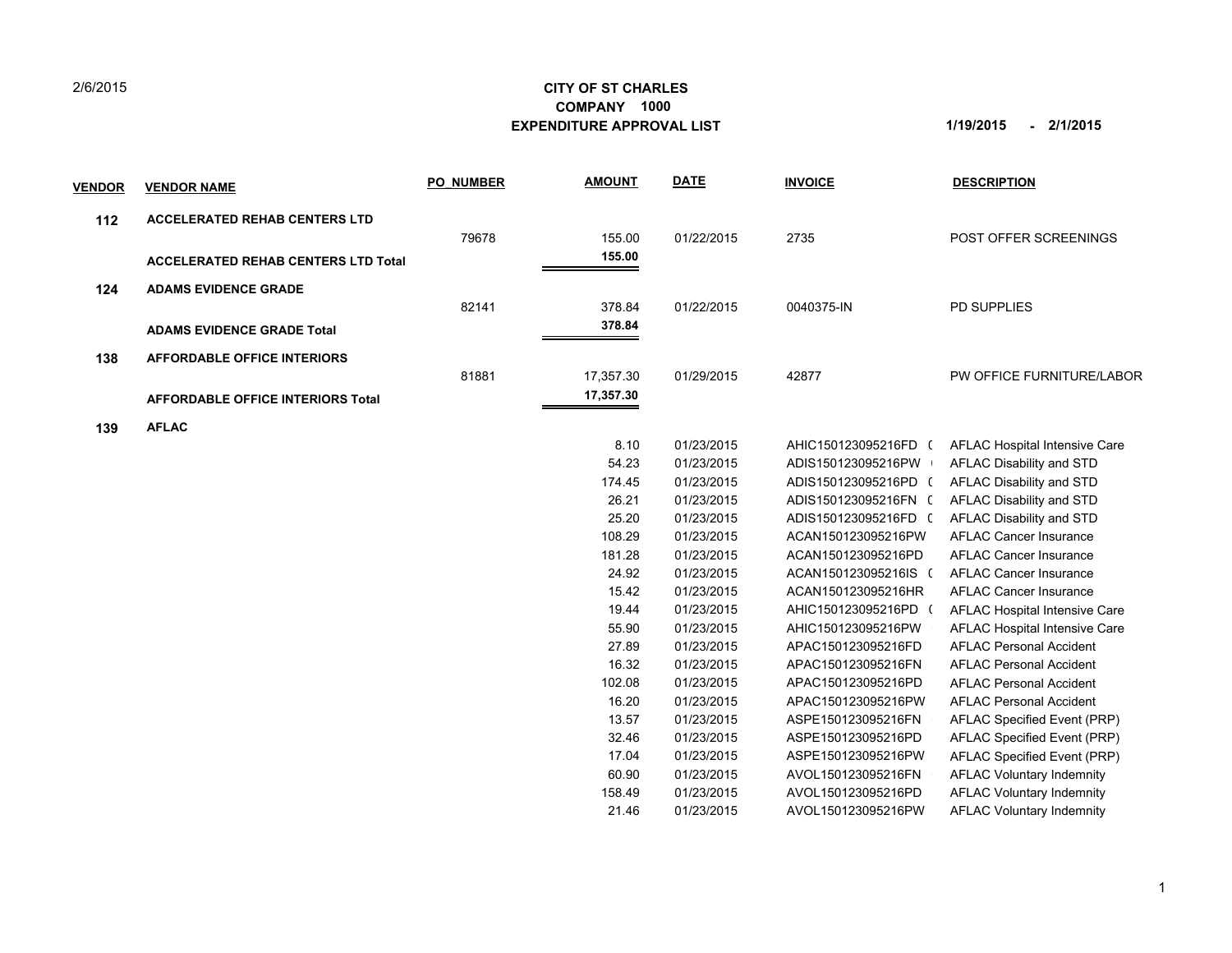| <b>VENDOR</b> | <b>VENDOR NAME</b>                       | <b>PO NUMBER</b> | <b>AMOUNT</b> | <b>DATE</b> | <b>INVOICE</b>  | <b>DESCRIPTION</b>            |
|---------------|------------------------------------------|------------------|---------------|-------------|-----------------|-------------------------------|
|               | <b>AFLAC Total</b>                       |                  | 1,159.85      |             |                 |                               |
| 140           | <b>CINTAS CORPORATION NO 2</b>           |                  |               |             |                 |                               |
|               |                                          | 79634            | 77.34         | 01/22/2015  | F9400094310     | <b>SERVICE CALL</b>           |
|               | <b>CINTAS CORPORATION NO 2 Total</b>     |                  | 77.34         |             |                 |                               |
| 145           | AIR ONE EQUIPMENT INC                    |                  |               |             |                 |                               |
|               |                                          | 79626            | 389.36        | 01/22/2015  | 100521          | FIRE DEPT UNIFORMS            |
|               | AIR ONE EQUIPMENT INC Total              |                  | 389.36        |             |                 |                               |
| 149           | <b>ALARM DETECTION SYSTEMS INC</b>       |                  |               |             |                 |                               |
|               |                                          | 79622            | 360.63        | 01/22/2015  | 144000-1027     | MONTHLY BILLING CITY HALL     |
|               | <b>ALARM DETECTION SYSTEMS INC Total</b> |                  | 360.63        |             |                 |                               |
| 156           | A L EQUIPMENT COMPANY INC                |                  |               |             |                 |                               |
|               |                                          | 81890            | 3,009.00      | 01/22/2015  | 165683          | <b>TACO MODEL PUMP</b>        |
|               |                                          | 81396            | 9,825.70      | 01/22/2015  | 165691          | RENEAUX MANOR LIFT STATION    |
|               |                                          | 81396            | 9,825.70      | 01/22/2015  | 165691          | RENEAUX MANOR LIFT STATION    |
|               | A L EQUIPMENT COMPANY INC Total          |                  | 22,660.40     |             |                 |                               |
| 177           | AL PIEMONTE CADILLAC INC                 |                  |               |             |                 |                               |
|               |                                          | 79565            | 784.50        | 01/29/2015  | 153436A         | SVC V#1780 RO#50961           |
|               | AL PIEMONTE CADILLAC INC Total           |                  | 784.50        |             |                 |                               |
| 202           | <b>AMERICAN SOCIETY OF</b>               |                  |               |             |                 |                               |
|               |                                          |                  | 85.00         | 01/29/2015  | <b>RSH19-15</b> | <b>MBRSHP RENEWAL - HERRA</b> |
|               | <b>AMERICAN SOCIETY OF Total</b>         |                  | 85.00         |             |                 |                               |
| 210           | AMERICAN PUBLIC WORKS ASSOC              |                  |               |             |                 |                               |
|               |                                          |                  | 179.00        | 01/29/2015  | 679672-15-16    | MEMBERSHIP CHRIS TIEDT        |
|               | <b>AMERICAN PUBLIC WORKS ASSOC Total</b> |                  | 179.00        |             |                 |                               |
| 226           | <b>ANIXTER INC</b>                       |                  |               |             |                 |                               |
|               |                                          | 82432            | 311.90        | 01/22/2015  | 28H-010697      | LINEAR POWER SUPPLY CHARGEI   |
|               | <b>ANIXTER INC Total</b>                 |                  | 311.90        |             |                 |                               |
| 246           | <b>AQUA BACKFLOW INC</b>                 |                  |               |             |                 |                               |
|               |                                          | 79976            | 1,273.00      | 01/22/2015  | 2014-0278       | <b>MONTHLY BILLING</b>        |
|               | <b>AQUA BACKFLOW INC Total</b>           |                  | 1,273.00      |             |                 |                               |

 **254 ARISTA INFORMATION SYSTEMS INC**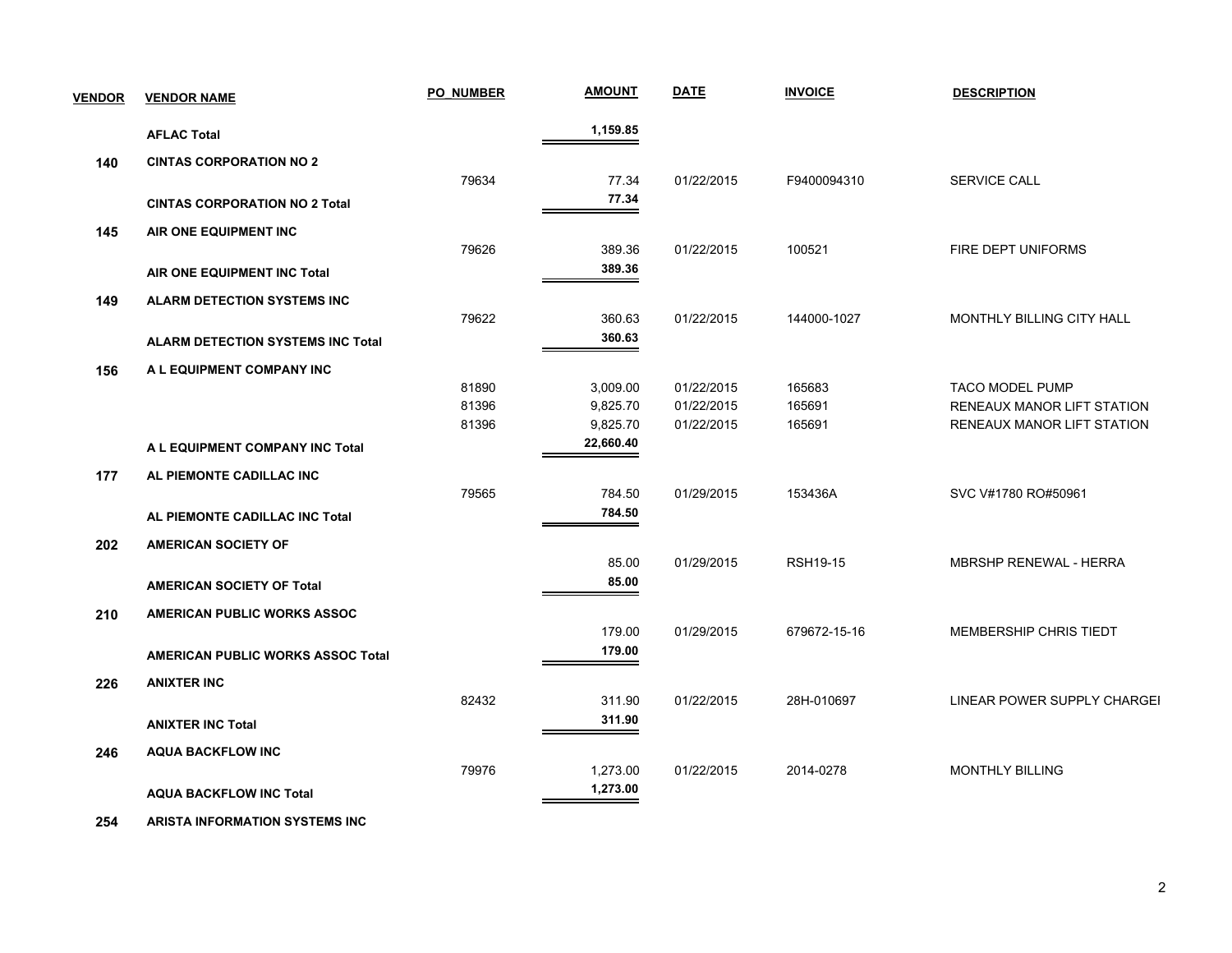| <b>VENDOR</b> | <b>VENDOR NAME</b>                          | <b>PO NUMBER</b> | <b>AMOUNT</b> | <b>DATE</b> | <b>INVOICE</b> | <b>DESCRIPTION</b>           |
|---------------|---------------------------------------------|------------------|---------------|-------------|----------------|------------------------------|
|               |                                             | 79933            | 5,361.43      | 01/22/2015  | 1330201501     | POSTAGE SVCS DEC 2014        |
|               |                                             | 79933            | 1,907.42      | 01/22/2015  | 18334          | PRINTING SVCS DEC 2014       |
|               | <b>ARISTA INFORMATION SYSTEMS INC Total</b> |                  | 7,268.85      |             |                |                              |
| 279           | ATLAS CORP & NOTARY SUPPLY CO               |                  |               |             |                |                              |
|               |                                             |                  | 19.90         | 01/22/2015  | 440101         | T BEAM = STAMP               |
|               |                                             |                  | 39.00         | 01/22/2015  | 011515TC       | TRACEY CONTI NOTARY RENEWA   |
|               | ATLAS CORP & NOTARY SUPPLY CO Total         |                  | 58.90         |             |                |                              |
| 282           | <b>ASSOCIATED TECHNICAL SERV LTD</b>        |                  |               |             |                |                              |
|               |                                             | 82556            | 85.00         | 01/22/2015  | 25758          | SERVICE TRACING SIGNAL LEADS |
|               | <b>ASSOCIATED TECHNICAL SERV LTD Total</b>  |                  | 85.00         |             |                |                              |
| 284           | <b>ILLINOIS BELL TELEPHONE CO</b>           |                  |               |             |                |                              |
|               |                                             |                  | 69.00         | 01/22/2015  | 010815         | SUB 2 VLAN 247               |
|               |                                             |                  | 45.00         | 01/22/2015  | 010515         | <b>VLAN 248</b>              |
|               | <b>ILLINOIS BELL TELEPHONE CO Total</b>     |                  | 114.00        |             |                |                              |
| 285           | AT&T                                        |                  |               |             |                |                              |
|               |                                             |                  | 569.88        | 01/29/2015  | 4847336206     | <b>MONTHLY BILLING</b>       |
|               | <b>AT&amp;T Total</b>                       |                  | 569.88        |             |                |                              |
| 289           | <b>AURORA AREA SPRINGS</b>                  |                  |               |             |                |                              |
|               |                                             | 82444            | 2,934.67      | 01/22/2015  | 053944         | FLEET DEPT RO 51497 VEH 1751 |
|               | <b>AURORA AREA SPRINGS Total</b>            |                  | 2,934.67      |             |                |                              |
| 298           | <b>AWARDS CONCEPTS</b>                      |                  |               |             |                |                              |
|               |                                             | 79669            | 44.77         | 01/22/2015  | 10347964       | AWARDS SCOTT SANDERS         |
|               |                                             | 79669            | 246.94        | 01/22/2015  | 10347966       | AWARDS SANDRA HANSEN         |
|               |                                             | 79669            | 154.08        | 01/22/2015  | 10348193       | AWARDS JOHN HUVER            |
|               |                                             | 79669            | 101.62        | 01/29/2015  | 10348358       | <b>AWARDS ERIC CREIGHTON</b> |
|               | <b>AWARDS CONCEPTS Total</b>                |                  | 547.41        |             |                |                              |
| 304           | <b>BACKGROUNDS ONLINE</b>                   |                  |               |             |                |                              |
|               |                                             | 79670            | 91.00         | 01/29/2015  | 445847         | DEC 2014 BACKGROUND CHECKS   |
|               | <b>BACKGROUNDS ONLINE Total</b>             |                  | 91.00         |             |                |                              |
| 312           | <b>BARCO PRODUCTS CO</b>                    |                  |               |             |                |                              |
|               |                                             | 82220            | 2,061.09      | 01/22/2015  | 121400413      | MISC MATS FOR PUBLIC WORKS   |
|               | <b>BARCO PRODUCTS CO Total</b>              |                  | 2,061.09      |             |                |                              |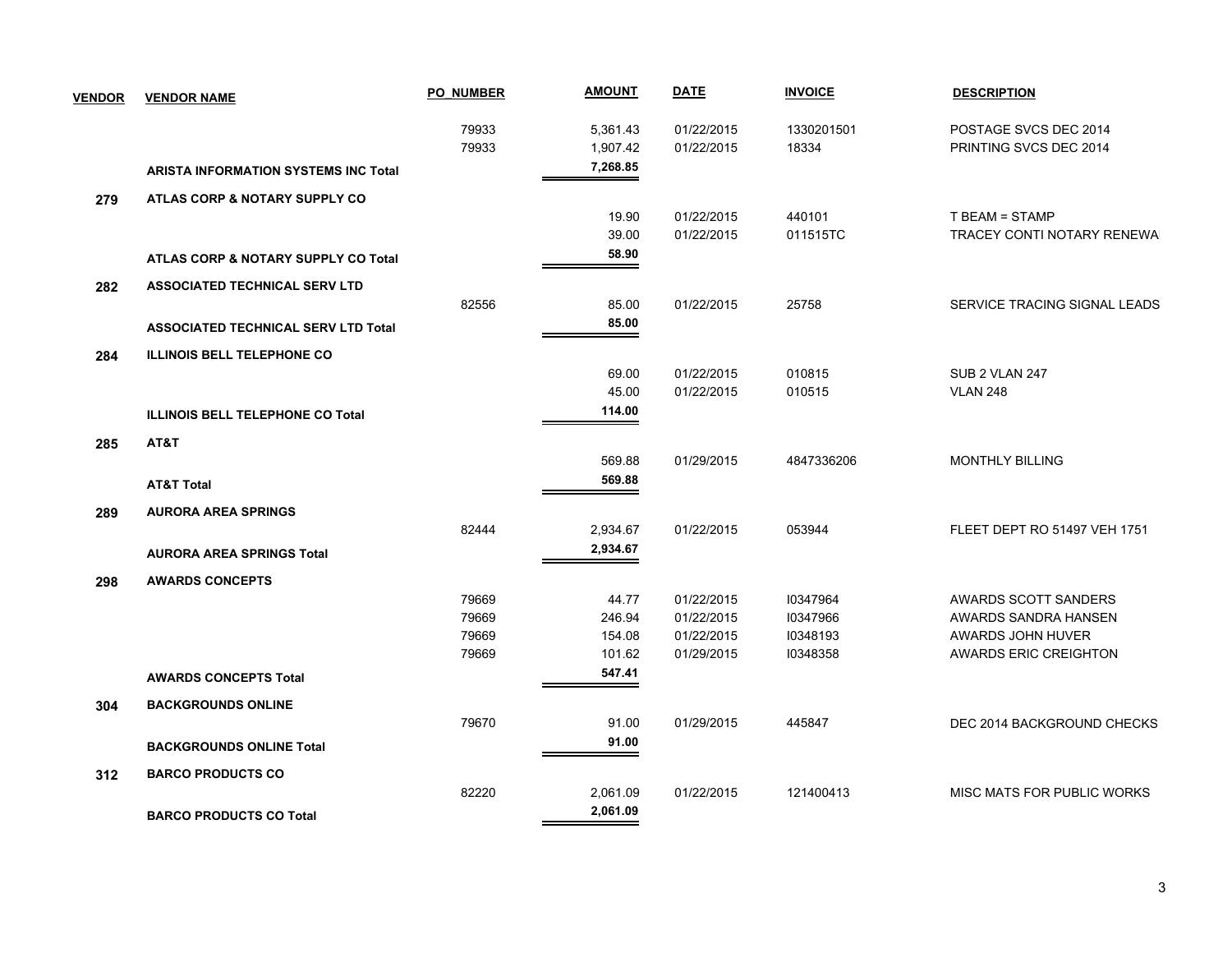| <b>VENDOR</b> | <b>VENDOR NAME</b>                          | <b>PO NUMBER</b> | <b>AMOUNT</b>        | <b>DATE</b>              | <b>INVOICE</b>   | <b>DESCRIPTION</b>                                           |
|---------------|---------------------------------------------|------------------|----------------------|--------------------------|------------------|--------------------------------------------------------------|
| 338           | <b>AIRGAS NORTH CENTRAL</b>                 |                  |                      |                          |                  |                                                              |
|               |                                             |                  | 520.58               | 01/22/2015               | 9924240654       | <b>MONTHLY BILLING</b>                                       |
|               | <b>AIRGAS NORTH CENTRAL Total</b>           |                  | 520.58               |                          |                  |                                                              |
| 372           | <b>BLUFF CITY MATERIALS</b>                 |                  |                      |                          |                  |                                                              |
|               |                                             | 81369            | 370.00               | 01/29/2015               | 363011           | <b>DUMPING CHARGES</b>                                       |
|               | <b>BLUFF CITY MATERIALS Total</b>           |                  | 370.00               |                          |                  |                                                              |
| 376           | <b>INTERNATIONAL CODE COUNCIL INC</b>       |                  |                      |                          |                  |                                                              |
|               |                                             | 82542            | 1,336.66             | 01/22/2015               | INV0517816       | CODE BOOKS - FD                                              |
|               | <b>INTERNATIONAL CODE COUNCIL INC Total</b> |                  | 1,336.66             |                          |                  |                                                              |
|               |                                             |                  |                      |                          |                  |                                                              |
| 393           | <b>BRICOR CONSULTING</b>                    |                  |                      |                          |                  |                                                              |
|               |                                             |                  | 2,000.00<br>2,000.00 | 01/22/2015<br>01/22/2015 | FY2015<br>FY2015 | MTHLY CONSULT SERVICES FY 20<br>MTHLY CONSULT SERVICES FY 20 |
|               |                                             |                  | 2,000.00             | 01/22/2015               | FY2015           | MTHLY CONSULT SERVICES FY 20                                 |
|               |                                             |                  | 2,000.00             | 01/22/2015               | FY2015           | MTHLY CONSULT SERVICES FY 20                                 |
|               |                                             |                  | 2,000.00             | 01/22/2015               | FY2015           | MTHLY CONSULT SERVICES FY 20                                 |
|               |                                             |                  | 2,000.00             | 01/22/2015               | FY2015           | MTHLY CONSULT SERVICES FY 20                                 |
|               |                                             |                  | 2,000.00             | 01/22/2015               | FY2015           | MTHLY CONSULT SERVICES FY 20                                 |
|               |                                             |                  | 2,000.00             | 01/22/2015               | FY2015           | MTHLY CONSULT SERVICES FY 20                                 |
|               |                                             |                  | 2,000.00             | 01/22/2015               | FY2015           | MTHLY CONSULT SERVICES FY 20                                 |
|               | <b>BRICOR CONSULTING Total</b>              |                  | 18,000.00            |                          |                  |                                                              |
| 429           | <b>SEDGWICK CLAIMS</b>                      |                  |                      |                          |                  |                                                              |
|               |                                             | 79674            | 500.00               | 01/29/2015               | B1044957         | UNEMPLOYMENT SERVICES                                        |
|               | <b>SEDGWICK CLAIMS Total</b>                |                  | 500.00               |                          |                  |                                                              |
|               |                                             |                  |                      |                          |                  |                                                              |
| 466           | <b>CCMSI</b>                                |                  |                      |                          |                  |                                                              |
|               |                                             | 79672            | 4,506.00             | 01/29/2015               | 0086423-IN       | 4TH QTR SVCS                                                 |
|               | <b>CCMSI Total</b>                          |                  | 4,506.00             |                          |                  |                                                              |
| 467           | <b>PAHCS II</b>                             |                  |                      |                          |                  |                                                              |
|               |                                             |                  | 1,733.01             | 01/29/2015               | 163568           | DECEMBER POST OFFER TESTING                                  |
|               | <b>PAHCS II Total</b>                       |                  | 1,733.01             |                          |                  |                                                              |
| 508           | <b>WEST PAYMENT CENTER</b>                  |                  |                      |                          |                  |                                                              |
|               |                                             | 79530            | 370.44               | 01/29/2015               | 831028046        | <b>MONTHLY BILLING</b>                                       |
|               | <b>WEST PAYMENT CENTER Total</b>            |                  | 370.44               |                          |                  |                                                              |
|               |                                             |                  |                      |                          |                  |                                                              |

 **517 CINTAS CORPORATION**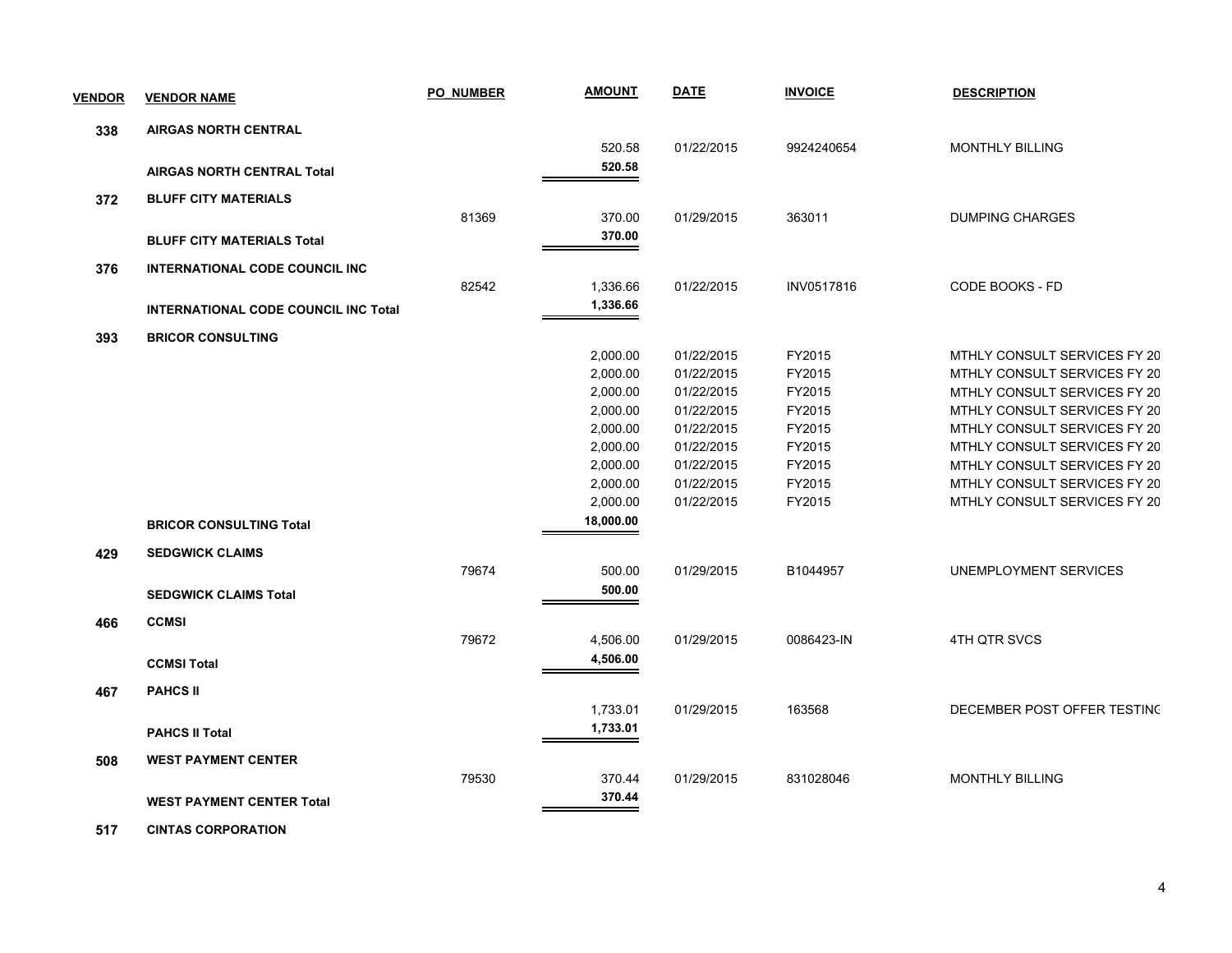| <b>VENDOR</b> | <b>VENDOR NAME</b>                         | <b>PO NUMBER</b> | <b>AMOUNT</b> | <b>DATE</b> | <b>INVOICE</b>       | <b>DESCRIPTION</b>                 |
|---------------|--------------------------------------------|------------------|---------------|-------------|----------------------|------------------------------------|
|               |                                            | 79548            | 78.26         | 01/22/2015  | 344151155            | <b>WEEKLY UNIFORM FLEET DEPT</b>   |
|               |                                            | 79548            | 304.45        | 01/29/2015  | 344154622            | FLEET DEPT UNIFORMS                |
|               | <b>CINTAS CORPORATION Total</b>            |                  | 382.71        |             |                      |                                    |
| 530           | <b>CLEAN SWEEP ENVIRONMENTAL INC.</b>      |                  |               |             |                      |                                    |
|               |                                            | 81924            | 1,665.00      | 01/22/2015  | 12985                | SNOW PLOWING 1/4/15                |
|               |                                            | 81924            | 1,812.50      | 01/29/2015  | 12992                | SNOW PLOW 1/6/15                   |
|               |                                            | 81924            | 1,967.50      | 01/29/2015  | 12994                | SNOW PLOW 1/9/15                   |
|               |                                            | 81924            | 2,225.00      | 01/29/2015  | 13002                | <b>SNOW PLOW 1-12-15</b>           |
|               | <b>CLEAN SWEEP ENVIRONMENTAL INC Total</b> |                  | 7,670.00      |             |                      |                                    |
| 561           | <b>COMBINED CHARITIES CAMPAIGN</b>         |                  |               |             |                      |                                    |
|               |                                            |                  | 15.00         | 01/23/2015  | CCCA150123095216IS ( | <b>Combined Charities Campaign</b> |
|               |                                            |                  | 30.00         | 01/23/2015  | CCCA150123095216PD   | Combined Charities Campaign        |
|               |                                            |                  | 2.77          | 01/23/2015  | CCCA150123095216PW   | Combined Charities Campaign        |
|               |                                            |                  | 45.00         | 01/23/2015  | CCCA150123095216FN   | <b>Combined Charities Campaign</b> |
|               |                                            |                  | 8.00          | 01/23/2015  | CCCA150123095216HR   | Combined Charities Campaign        |
|               | <b>COMBINED CHARITIES CAMPAIGN Total</b>   |                  | 100.77        |             |                      |                                    |
| 563           | <b>CDW GOVERNMENT INC</b>                  |                  |               |             |                      |                                    |
|               |                                            | 82054            | 214.07        | 01/22/2015  | RC94996              | TOUGHBOOK WARRANTY - 3YR           |
|               |                                            | 82315            | 685.89        | 01/22/2015  | RP30743              | UPG I YEAR                         |
|               | <b>CDW GOVERNMENT INC Total</b>            |                  | 899.96        |             |                      |                                    |
| 564           | <b>COMCAST OF CHICAGO INC</b>              |                  |               |             |                      |                                    |
|               |                                            |                  | 14.76         | 01/22/2015  | 011215PD             | SVCS 1-19 THRU 2-18-15             |
|               |                                            |                  | 6.34          | 01/29/2015  | 011615               | MONTHLY BILLING THRU 1/16/15       |
|               | <b>COMCAST OF CHICAGO INC Total</b>        |                  | 21.10         |             |                      |                                    |
| 608           | <b>SCOTT CORYELL</b>                       |                  |               |             |                      |                                    |
|               |                                            |                  | 13.80         | 01/22/2015  | 012715               | PER DIEM 1-27-15                   |
|               | <b>SCOTT CORYELL Total</b>                 |                  | 13.80         |             |                      |                                    |
| 639           | <b>CUMMINS NPOWER LLC</b>                  |                  |               |             |                      |                                    |
|               |                                            | 81465            | 19,166.48     | 01/29/2015  | 711-79924            | <b>GENERATOR MAINTENANCE</b>       |
|               | <b>CUMMINS NPOWER LLC Total</b>            |                  | 19,166.48     |             |                      |                                    |
|               |                                            |                  |               |             |                      |                                    |
| 666           | <b>DECKER SUPPLY CO INC</b>                | 82338            |               | 01/29/2015  | 885386               | <b>MISC SUPPLIES</b>               |
|               |                                            |                  | 1,278.00      |             |                      |                                    |
|               | <b>DECKER SUPPLY CO INC Total</b>          |                  | 1,278.00      |             |                      |                                    |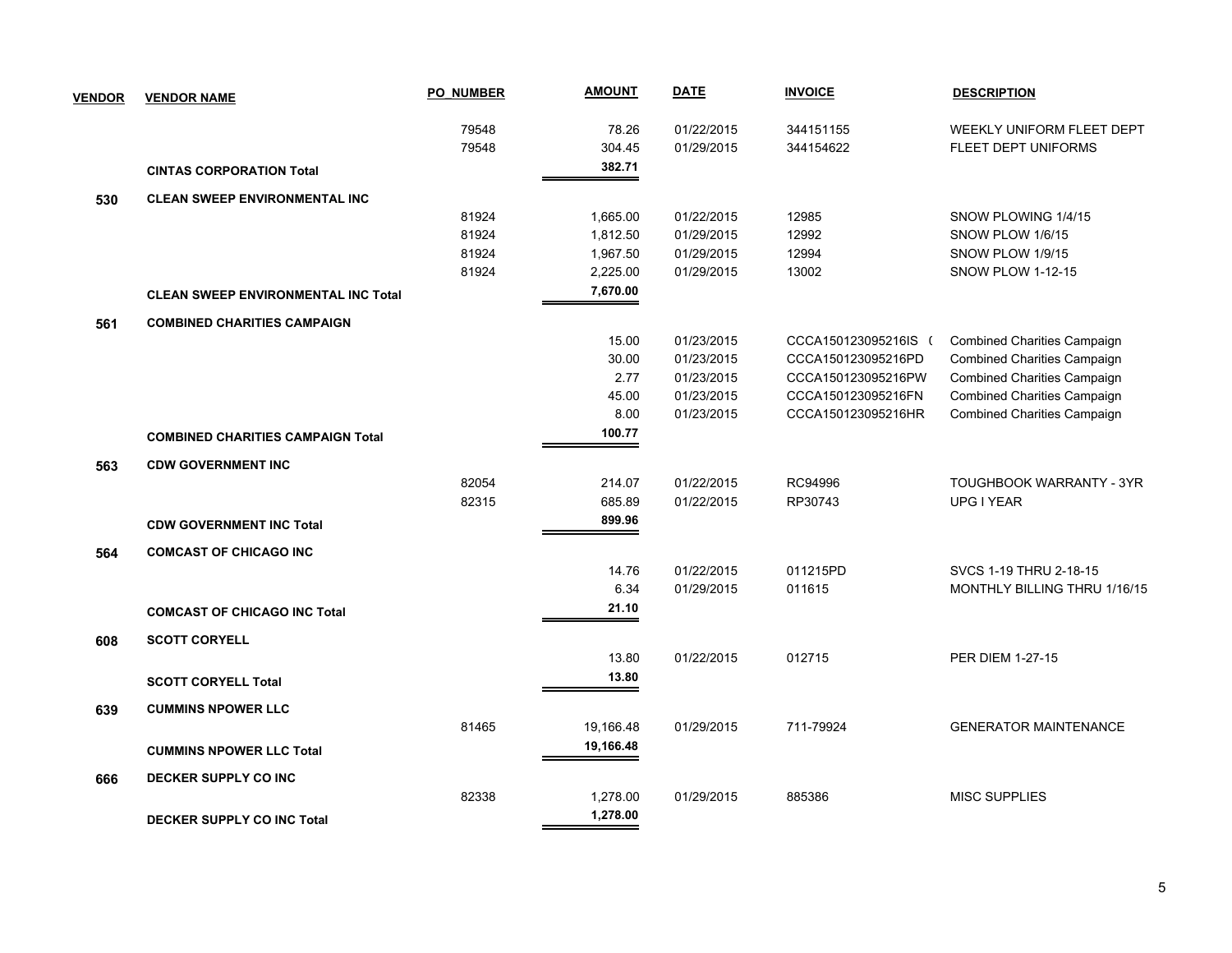| <b>VENDOR</b> | <b>VENDOR NAME</b>                         | <b>PO NUMBER</b> | <u>AMOUNT</u> | <b>DATE</b> | <b>INVOICE</b> | <b>DESCRIPTION</b>           |
|---------------|--------------------------------------------|------------------|---------------|-------------|----------------|------------------------------|
| 725           | <b>DON MCCUE CHEVROLET</b>                 |                  |               |             |                |                              |
|               |                                            | 79559            | 124.76        | 01/22/2015  | 374177         | FLEET DEPT VEH 1806 RO 51468 |
|               |                                            | 79559            | 285.07        | 01/29/2015  | 454618         | FLEET VEH 1806 RO 51542      |
|               | <b>DON MCCUE CHEVROLET Total</b>           |                  | 409.83        |             |                |                              |
| 744           | <b>DRYDON EQUIPMENT INC</b>                |                  |               |             |                |                              |
|               |                                            | 80040            | 34.35         | 01/22/2015  | 42614          | <b>MISC PARTS</b>            |
|               | <b>DRYDON EQUIPMENT INC Total</b>          |                  | 34.35         |             |                |                              |
| 750           | <b>DUKANE CONTRACT SERVICES</b>            |                  |               |             |                |                              |
|               |                                            | 79618            | 2,334.00      | 01/22/2015  | 123098         | SVCS JAN 2015                |
|               |                                            | 79618            | 5,262.00      | 01/22/2015  | 123099         | SVCS JAN 2015                |
|               |                                            | 79618            | 5,676.00      | 01/22/2015  | 123100         | SVCS JAN 2015                |
|               |                                            | 79618            | 7,062.00      | 01/22/2015  | 123101         | SVCS JAN 2015                |
|               |                                            | 79618            | 1,591.00      | 01/22/2015  | 123119         | SVCS JAN 2015                |
|               |                                            | 79614            | 120.00        | 01/22/2015  | 123134         | SVCS JAN 2015                |
|               |                                            | 79711            | 978.00        | 01/29/2015  | 123162         | MONTHLY CLEANING JAN 2015    |
|               | <b>DUKANE CONTRACT SERVICES Total</b>      |                  | 23,023.00     |             |                |                              |
| 767           | <b>EAGLE ENGRAVING INC</b>                 |                  |               |             |                |                              |
|               |                                            | 79520            | 23.80         | 01/29/2015  | 2015-121       | <b>ENGRAVING FIRE DEPT</b>   |
|               | <b>EAGLE ENGRAVING INC Total</b>           |                  | 23.80         |             |                |                              |
| 776           | <b>HD SUPPLY WATERWORKS</b>                |                  |               |             |                |                              |
|               |                                            | 82339            | 1,095.00      | 01/22/2015  | D394524        | <b>INVENTORY ITEMS</b>       |
|               | <b>HD SUPPLY WATERWORKS Total</b>          |                  | 1,095.00      |             |                |                              |
| 789           | HD SUPPLY POWER SOLUTIONS LTD              |                  |               |             |                |                              |
|               |                                            | 81774            | 105,007.84    | 01/30/2015  | 2702217-00     | <b>INVENTORY ITEMS</b>       |
|               | <b>HD SUPPLY POWER SOLUTIONS LTD Total</b> |                  | 105,007.84    |             |                |                              |
| 790           | <b>ELGIN PAPER CO</b>                      |                  |               |             |                |                              |
|               |                                            | 82483            | 144.58        | 01/29/2015  | 573700         | <b>INVENTORY ITEMS</b>       |
|               | <b>ELGIN PAPER CO Total</b>                |                  | 144.58        |             |                |                              |
| 815           | <b>ENGINEERING ENTERPRISES INC</b>         |                  |               |             |                |                              |
|               |                                            | 80724            | 176.00        | 01/29/2015  | 55548          | <b>SVCS THRU 11-20-14</b>    |
|               | <b>ENGINEERING ENTERPRISES INC Total</b>   |                  | 176.00        |             |                |                              |
| 858           | <b>FEDERAL EXPRESS CORP</b>                |                  |               |             |                |                              |
|               |                                            |                  | 21.40         | 01/29/2015  | 2-913-98533    | SHIPPING - PD                |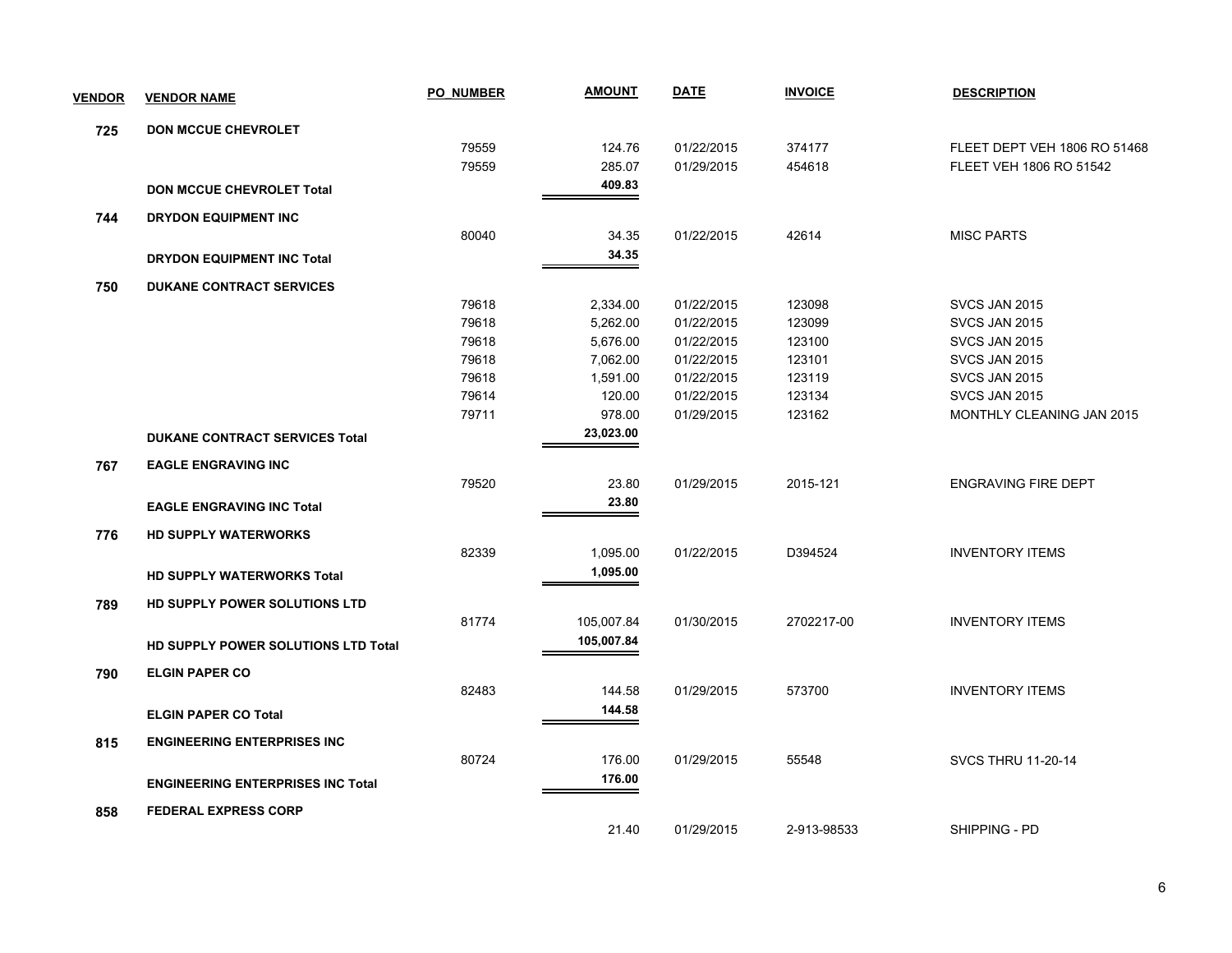| <b>VENDOR</b> | <b>VENDOR NAME</b>                    | <b>PO NUMBER</b> | <b>AMOUNT</b>           | <b>DATE</b> | <b>INVOICE</b>     | <b>DESCRIPTION</b>          |
|---------------|---------------------------------------|------------------|-------------------------|-------------|--------------------|-----------------------------|
|               | <b>FEDERAL EXPRESS CORP Total</b>     |                  | 21.40                   |             |                    |                             |
| 870           | <b>FIRE PENSION FUND</b>              |                  |                         |             |                    |                             |
|               |                                       |                  | 299.98                  | 01/23/2015  | FP1%150123095216FD | Fire Pension 1% Fee         |
|               |                                       |                  | 777.11                  | 01/23/2015  | FRP2150123095216FD | Fire Pension Tier 2         |
|               |                                       |                  | 15,174.39               | 01/23/2015  | FRPN150123095216FD | Fire Pension                |
|               | <b>FIRE PENSION FUND Total</b>        |                  | 16,251.48               |             |                    |                             |
| 879           | <b>FIREGROUND SUPPLY INC</b>          |                  |                         |             |                    |                             |
|               |                                       | 82561            | 75.00                   | 01/29/2015  | 13606              | <b>EMBROIDERY FIRE DEPT</b> |
|               | <b>FIREGROUND SUPPLY INC Total</b>    |                  | 75.00                   |             |                    |                             |
| 884           | <b>FISHER SCIENTIFIC</b>              |                  |                         |             |                    |                             |
|               |                                       | 82448            | 1,456.84                | 01/29/2015  | 9638658            | <b>INVENTORY ITEMS</b>      |
|               | <b>FISHER SCIENTIFIC Total</b>        |                  | 1,456.84                |             |                    |                             |
|               |                                       |                  |                         |             |                    |                             |
| 906           | <b>FORESTRY SUPPLIERS INC</b>         |                  |                         |             |                    |                             |
|               |                                       | 82492            | 104.90                  | 01/29/2015  | 693438-00          | <b>STAKES</b>               |
|               | <b>FORESTRY SUPPLIERS INC Total</b>   |                  | 104.90                  |             |                    |                             |
| 935           | <b>DOWNTOWN ST CHARLES</b>            |                  |                         |             |                    |                             |
|               |                                       |                  | 20,875.00               | 01/22/2015  | FY 2015            | AGREEMENT FY 2015           |
|               |                                       |                  | 20,875.00               | 01/22/2015  | FY 2015            | AGREEMENT FY 2015           |
|               |                                       |                  | 20,875.00               | 01/22/2015  | FY 2015            | <b>AGREEMENT FY 2015</b>    |
|               |                                       |                  | 20,875.00               | 01/22/2015  | FY 2015            | AGREEMENT FY 2015           |
|               |                                       |                  | 20,875.00               | 01/22/2015  | FY 2015            | AGREEMENT FY 2015           |
|               |                                       |                  | 20,875.00               | 01/22/2015  | FY 2015            | AGREEMENT FY 2015           |
|               |                                       |                  | 20,875.00               | 01/22/2015  | FY 2015            | AGREEMENT FY 2015           |
|               |                                       |                  | 20,875.00<br>167,000.00 | 01/22/2015  | FY 2015            | AGREEMENT FY 2015           |
|               | <b>DOWNTOWN ST CHARLES Total</b>      |                  |                         |             |                    |                             |
| 938           | <b>BURTON CONSULTING</b>              |                  |                         |             |                    |                             |
|               |                                       | 79681            | 3,333.34                | 01/22/2015  | T0084474-82254     | JANUARY 2015 CONSULTING FEE |
|               | <b>BURTON CONSULTING Total</b>        |                  | 3,333.34                |             |                    |                             |
| 944           | <b>GALLS AN ARAMARK COMPANY</b>       |                  |                         |             |                    |                             |
|               |                                       | 79535            | 214.97                  | 01/29/2015  | 002970590          | POLICE DEPT UNIFORMS        |
|               |                                       |                  | $-68.00$                | 01/29/2015  | 2927359            | PRODUCT RETURNED            |
|               | <b>GALLS AN ARAMARK COMPANY Total</b> |                  | 146.97                  |             |                    |                             |
|               |                                       |                  |                         |             |                    |                             |

 **989 GORDON FLESCH CO INC**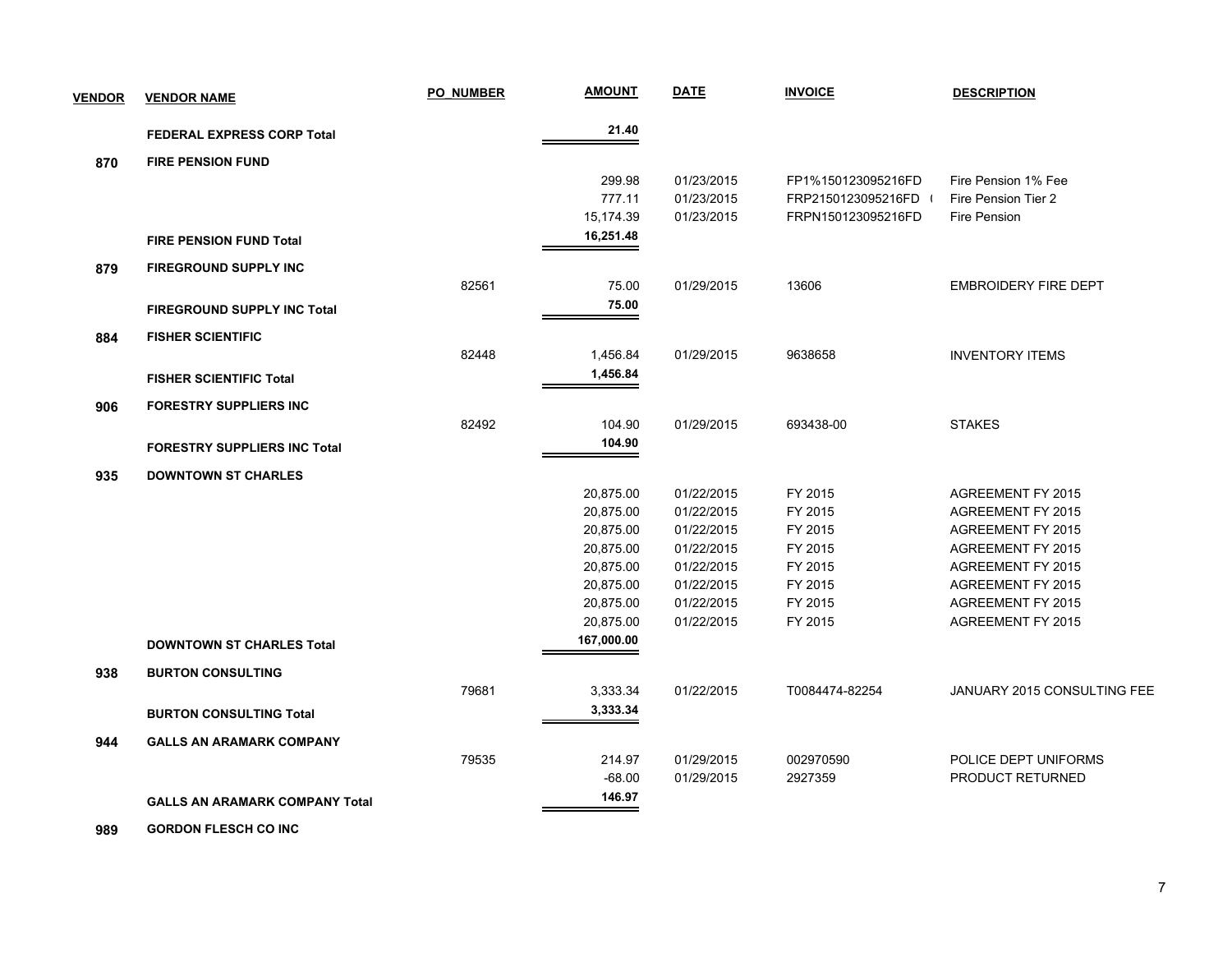| <b>VENDOR</b> | <b>VENDOR NAME</b>                      | <b>PO NUMBER</b> | <b>AMOUNT</b> | <b>DATE</b> | <b>INVOICE</b>                         | <b>DESCRIPTION</b>                  |
|---------------|-----------------------------------------|------------------|---------------|-------------|----------------------------------------|-------------------------------------|
|               |                                         |                  | 2,422.74      | 01/22/2015  | IN11025054                             | MONTHLY BILLING THRU 1/31/15        |
|               | <b>GORDON FLESCH CO INC Total</b>       |                  | 2,422.74      |             |                                        |                                     |
| 1033          | <b>BRIAN HANSEN</b>                     |                  |               |             |                                        |                                     |
|               |                                         |                  | 175.00        | 01/29/2015  | 012615                                 | SAFETY BOOTS REIMBURSEMENT          |
|               | <b>BRIAN HANSEN Total</b>               |                  | 175.00        |             |                                        |                                     |
| 1036          | <b>HARRIS BANK NA</b>                   |                  |               |             |                                        |                                     |
|               |                                         |                  | 1,365.00      | 01/23/2015  | UNF 150123095216FD ( Union Dues - IAFF |                                     |
|               | <b>HARRIS BANK NA Total</b>             |                  | 1,365.00      |             |                                        |                                     |
| 1078          | <b>HI-LINE UTILITY SUPPLY CO</b>        |                  |               |             |                                        |                                     |
|               |                                         | 82467            | 319.65        | 01/29/2015  | 1?G89880                               | <b>INVENTORY ITEMS</b>              |
|               | <b>HI-LINE UTILITY SUPPLY CO Total</b>  |                  | 319.65        |             |                                        |                                     |
| 1104          | <b>HOVING PIT STOP INC</b>              |                  |               |             |                                        |                                     |
|               |                                         | 79522            | 175.00        | 01/22/2015  | 100942                                 | MONTHLY BILLING POLICE DEPT         |
|               |                                         | 79683            | 9,096.36      | 01/22/2015  | 9171                                   | <b>STREET SWEEPING</b>              |
|               | <b>HOVING PIT STOP INC Total</b>        |                  | 9,271.36      |             |                                        |                                     |
| 1106          | <b>CAPITAL ONE NATIONAL ASSOC</b>       |                  |               |             |                                        |                                     |
|               |                                         | 82454            | 127.73        | 01/22/2015  | 011315                                 | <b>COFFEE SUPPLIES FINANCE</b>      |
|               |                                         | 82494            | 39.96         | 01/22/2015  | 011315A                                | <b>INVENTORY ITEMS</b>              |
|               |                                         | 82538            | 288.67        | 01/22/2015  | 011315B                                | <b>INVENTORY ITEMS</b>              |
|               |                                         |                  | -456.36       | 01/22/2015  | 011315REBATE                           | REBATE PO82454,82494,82538          |
|               |                                         | 82550            | 120.19        | 01/22/2015  | 501420058000                           | <b>WELLNESS VENDING MACHINE ITE</b> |
|               |                                         | 82567            | 298.98        | 01/22/2015  | 501623371000                           | 32" TV AND MOUNT BRACKET            |
|               | <b>CAPITAL ONE NATIONAL ASSOC Total</b> |                  | 419.17        |             |                                        |                                     |
| 1113          | <b>HUFF &amp; HUFF INC</b>              |                  |               |             |                                        |                                     |
|               |                                         | 82036            | 1,743.02      | 01/22/2015  | 0696821                                | <b>INSTALL SAMPLE WELLS</b>         |
|               | <b>HUFF &amp; HUFF INC Total</b>        |                  | 1,743.02      |             |                                        |                                     |
| 1129          | <b>ILLINOIS ASSOC OF HISTORIC</b>       |                  |               |             |                                        |                                     |
|               |                                         |                  | 50.00         | 01/29/2015  | 010515                                 | 2015 MEMBERSHIP RENWAL              |
|               | <b>ILLINOIS ASSOC OF HISTORIC Total</b> |                  | 50.00         |             |                                        |                                     |
| 1133          | <b>IBEW LOCAL 196</b>                   |                  |               |             |                                        |                                     |
|               |                                         |                  | 154.18        | 01/23/2015  | UNE 150123095216PW                     | Union Due - IBEW                    |
|               |                                         |                  | 570.12        | 01/23/2015  | UNEW150123095216PW                     | Union Due - IBEW - percent          |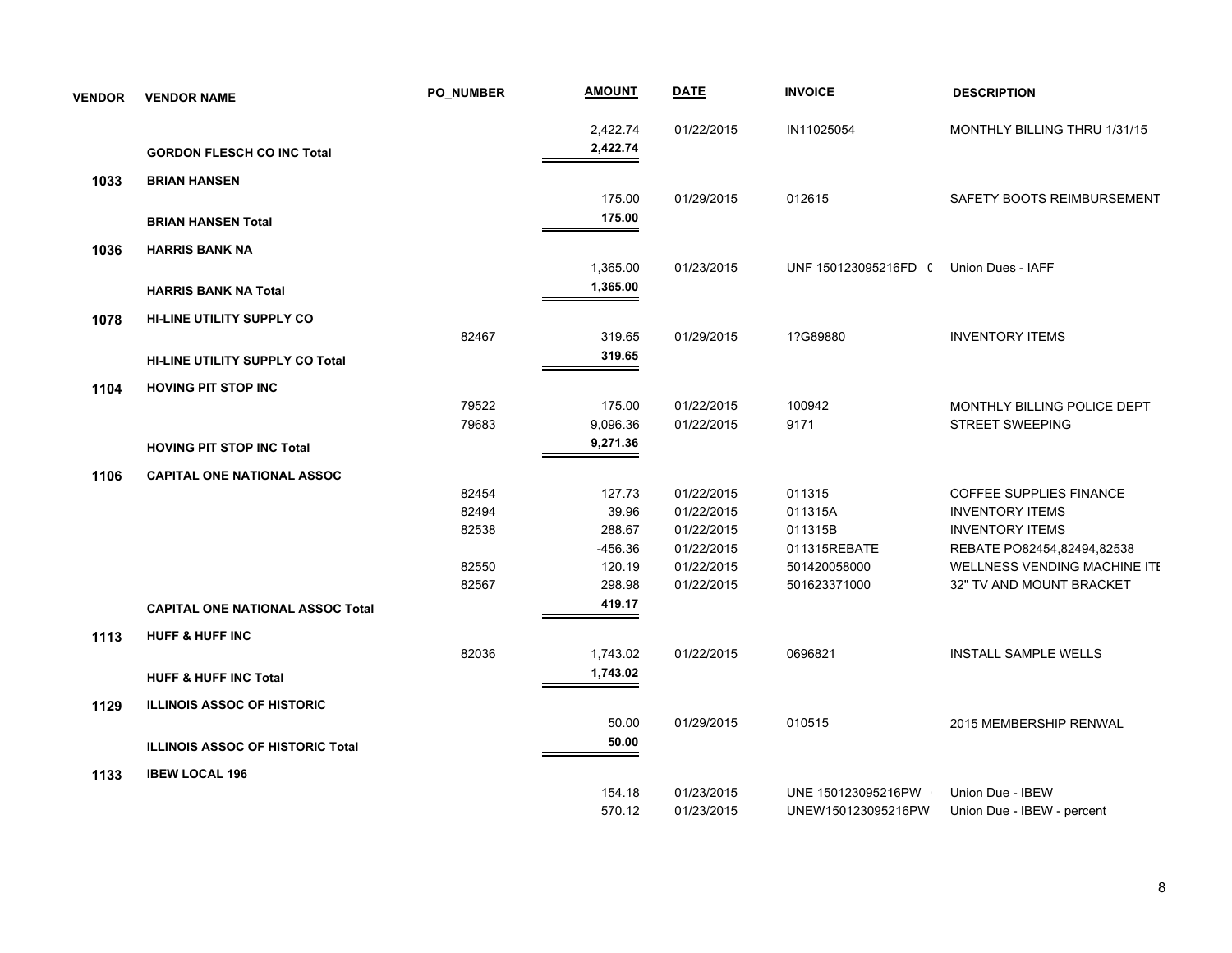| <b>VENDOR</b> | <b>VENDOR NAME</b>          | <b>PO NUMBER</b> | <b>AMOUNT</b> | <b>DATE</b> | <b>INVOICE</b>       | <b>DESCRIPTION</b>           |
|---------------|-----------------------------|------------------|---------------|-------------|----------------------|------------------------------|
|               |                             |                  | 724.30        |             |                      |                              |
|               | <b>IBEW LOCAL 196 Total</b> |                  |               |             |                      |                              |
| 1136          | <b>ICMA RETIREMENT CORP</b> |                  |               |             |                      |                              |
|               |                             |                  | 341.80        | 01/23/2015  | 012315               | <b>ICMA PAYROLL</b>          |
|               |                             |                  | 140.29        | 01/23/2015  | C401150123095216CA ( | 401A Savings Plan Company    |
|               |                             |                  | 484.85        | 01/23/2015  | C401150123095216CD ( | 401A Savings Plan Company    |
|               |                             |                  | 430.46        | 01/23/2015  | C401150123095216FD ( | 401A Savings Plan Company    |
|               |                             |                  | 473.63        | 01/23/2015  | C401150123095216FN ( | 401A Savings Plan Company    |
|               |                             |                  | 223.53        | 01/23/2015  | C401150123095216HR ( | 401A Savings Plan Company    |
|               |                             |                  | 334.15        | 01/23/2015  | C401150123095216IS 0 | 401A Savings Plan Company    |
|               |                             |                  | 673.85        | 01/23/2015  | C401150123095216PD ( | 401A Savings Plan Company    |
|               |                             |                  | 685.35        | 01/23/2015  | C401150123095216PW   | 401A Savings Plan Company    |
|               |                             |                  | 140.29        | 01/23/2015  | E401150123095216CA ( | 401A Savings Plan Employee   |
|               |                             |                  | 484.85        | 01/23/2015  | E401150123095216CD ( | 401A Savings Plan Employee   |
|               |                             |                  | 430.46        | 01/23/2015  | E401150123095216FD ( | 401A Savings Plan Employee   |
|               |                             |                  | 502.16        | 01/23/2015  | E401150123095216FN ( | 401A Savings Plan Employee   |
|               |                             |                  | 223.53        | 01/23/2015  | E401150123095216HR ( | 401A Savings Plan Employee   |
|               |                             |                  | 334.15        | 01/23/2015  | E401150123095216IS 0 | 401A Savings Plan Employee   |
|               |                             |                  | 673.85        | 01/23/2015  | E401150123095216PD ( | 401A Savings Plan Employee   |
|               |                             |                  | 656.82        | 01/23/2015  | E401150123095216PW   | 401A Savings Plan Employee   |
|               |                             |                  | 1,346.15      | 01/23/2015  | ICMA150123095216CA   | ICMA Deductions - Dollar Amt |
|               |                             |                  | 1,658.00      | 01/23/2015  | ICMA150123095216CD   | ICMA Deductions - Dollar Amt |
|               |                             |                  | 1,525.00      | 01/23/2015  | ICMA150123095216FD   | ICMA Deductions - Dollar Amt |
|               |                             |                  | 1,292.31      | 01/23/2015  | ICMA150123095216FN ( | ICMA Deductions - Dollar Amt |
|               |                             |                  | 770.00        | 01/23/2015  | ICMA150123095216HR   | ICMA Deductions - Dollar Amt |
|               |                             |                  | 150.00        | 01/23/2015  | ICMA150123095216IS 0 | ICMA Deductions - Dollar Amt |
|               |                             |                  | 10,652.71     | 01/23/2015  | ICMA150123095216PD   | ICMA Deductions - Dollar Amt |
|               |                             |                  | 5,223.47      | 01/23/2015  | ICMA150123095216PW   | ICMA Deductions - Dollar Amt |
|               |                             |                  | 202.82        | 01/23/2015  | ICMP150123095216CA   | ICMA Deductions - Percent    |
|               |                             |                  | 407.84        | 01/23/2015  | ICMP150123095216CD   | ICMA Deductions - Percent    |
|               |                             |                  | 1,815.35      | 01/23/2015  | ICMP150123095216FD   | ICMA Deductions - Percent    |
|               |                             |                  | 690.96        | 01/23/2015  | ICMP150123095216FN ( | ICMA Deductions - Percent    |
|               |                             |                  | 1,756.59      | 01/23/2015  | ICMP150123095216IS 0 | ICMA Deductions - Percent    |
|               |                             |                  | 1,456.84      | 01/23/2015  | ICMP150123095216PD   | ICMA Deductions - Percent    |
|               |                             |                  | 1,490.55      | 01/23/2015  | ICMP150123095216PW   | ICMA Deductions - Percent    |
|               |                             |                  | 125.00        | 01/23/2015  | ROTH150123095216FD   | Roth IRA Deduction           |
|               |                             |                  | 292.30        | 01/23/2015  | ROTH150123095216HR   | Roth IRA Deduction           |
|               |                             |                  | 415.00        | 01/23/2015  | ROTH150123095216PD   | Roth IRA Deduction           |
|               |                             |                  | 576.67        | 01/23/2015  | ROTH150123095216PW   | Roth IRA Deduction           |
|               |                             |                  |               |             |                      |                              |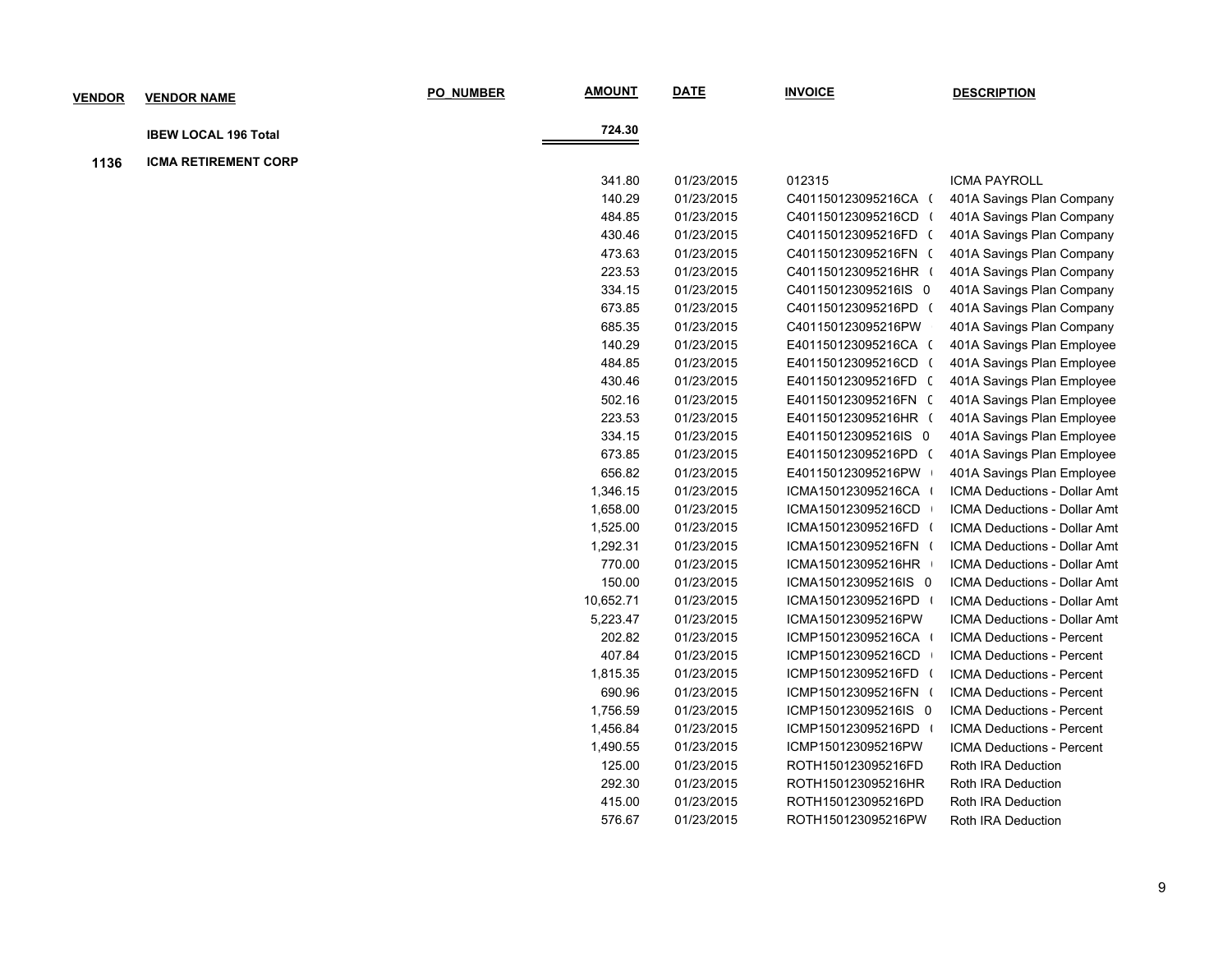| <b>VENDOR</b> | <b>VENDOR NAME</b>                          | <b>PO NUMBER</b> | <b>AMOUNT</b> | <b>DATE</b> | <b>INVOICE</b>       | <b>DESCRIPTION</b>                   |
|---------------|---------------------------------------------|------------------|---------------|-------------|----------------------|--------------------------------------|
|               |                                             |                  | 10.00         | 01/23/2015  | RTHA150123095216CD   | Roth 457 - Dollar Amount             |
|               |                                             |                  | 50.00         | 01/23/2015  | RTHA150123095216FD   | Roth 457 - Dollar Amount             |
|               |                                             |                  | 60.00         | 01/23/2015  | RTHA150123095216HR   | Roth 457 - Dollar Amount             |
|               |                                             |                  | 1,325.94      | 01/23/2015  | RTHA150123095216IS ( | Roth 457 - Dollar Amount             |
|               |                                             |                  | 1,022.31      | 01/23/2015  | RTHA150123095216PW   | Roth 457 - Dollar Amount             |
|               |                                             |                  | 136.42        | 01/23/2015  | RTHP150123095216FD   | Roth 457 - Percent                   |
|               |                                             |                  | 87.57         | 01/23/2015  | RTHP150123095216PD   | Roth 457 - Percent                   |
|               |                                             |                  | 24.52         | 01/23/2015  | RTHP150123095216PW   | Roth 457 - Percent                   |
|               | <b>ICMA RETIREMENT CORP Total</b>           |                  | 41,798.34     |             |                      |                                      |
| 1138          | <b>IL COUNTIES RISK MGMNT TRUST</b>         |                  |               |             |                      |                                      |
|               |                                             |                  | 350,704.00    | 01/30/2015  | RCB000000013146      | <b>GENERAL AND EXCESS LIABILITY</b>  |
|               | IL COUNTIES RISK MGMNT TRUST Total          |                  | 350,704.00    |             |                      |                                      |
| 1171          | <b>ILLINOIS STATE POLICE</b>                |                  |               |             |                      |                                      |
|               |                                             |                  | 63.00         | 01/22/2015  | 012015               | <b>TWO PRINT FEES/LIQUOR LICENS!</b> |
|               | <b>ILLINOIS STATE POLICE Total</b>          |                  | 63.00         |             |                      |                                      |
| 1185          | <b>ILLINOIS MUNICIPAL LEAGUE</b>            |                  |               |             |                      |                                      |
|               |                                             |                  | 20.00         | 01/29/2015  | 0025449-IN           | NETWORK MANAGER POSTING              |
|               | <b>ILLINOIS MUNICIPAL LEAGUE Total</b>      |                  | 20.00         |             |                      |                                      |
| 1221          | <b>MCALLISTER EQUIPMENT CO</b>              |                  |               |             |                      |                                      |
|               |                                             | 82313            | 74.14         | 01/22/2015  | VP17636              | MANUAL OPS MAINTENANCE               |
|               |                                             |                  | 74.14         |             |                      |                                      |
|               | <b>MCALLISTER EQUIPMENT CO Total</b>        |                  |               |             |                      |                                      |
| 1223          | <b>INITIAL IMPRESSIONS EMBROIDERY</b>       |                  |               |             |                      |                                      |
|               |                                             | 79536            | 15.00         | 01/22/2015  | N53708               | ST CHARLES POLICE LOGOS              |
|               |                                             | 79536            | 8.60          | 01/22/2015  | N53718               | POLICE LOGOS                         |
|               | <b>INITIAL IMPRESSIONS EMBROIDERY Total</b> |                  | 23.60         |             |                      |                                      |
| 1237          | <b>INTERNATIONAL ASSOC OF CHIEFS</b>        |                  |               |             |                      |                                      |
|               |                                             |                  | 450.00        | 01/29/2015  | 012715               | KEEGAN-HUFFMAN-KINTZ-DUES            |
|               | <b>INTERNATIONAL ASSOC OF CHIEFS Total</b>  |                  | 450.00        |             |                      |                                      |
| 1240          | <b>INTERSTATE BATTERY SYSTEM OF</b>         |                  |               |             |                      |                                      |
|               |                                             | 82314            | 743.85        | 01/22/2015  | 10057755             | <b>INVENTORY ITEMS</b>               |
|               |                                             | 82447            | 363.90        | 01/22/2015  | 10057756             | <b>INVENTORY ITEMS</b>               |
|               |                                             | 82476            | 791.65        | 01/29/2015  | 60308576             | <b>INVENTORY ITEMS</b>               |
|               | <b>INTERSTATE BATTERY SYSTEM OF Total</b>   |                  | 1,899.40      |             |                      |                                      |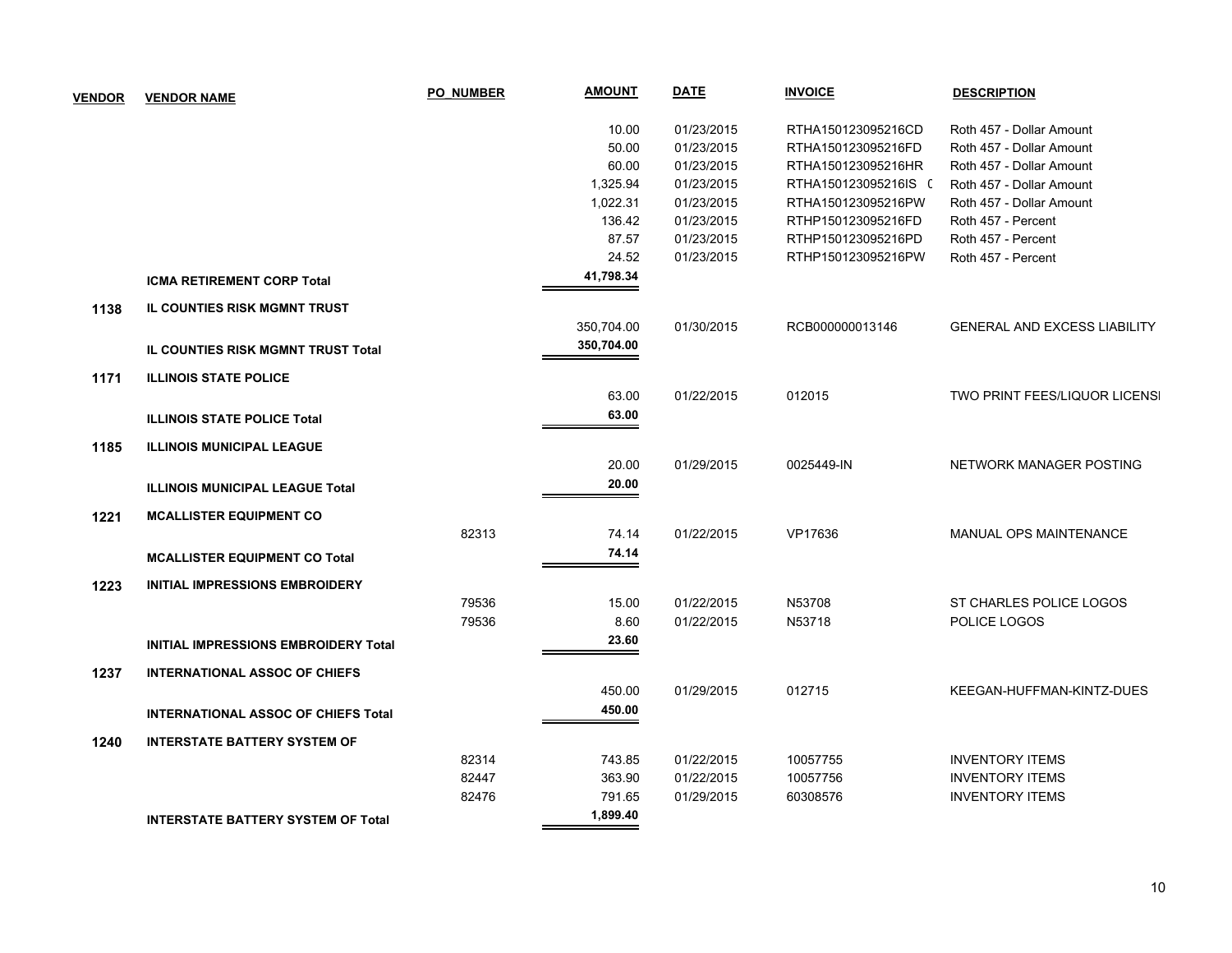| <b>VENDOR</b> | <b>VENDOR NAME</b>                         | <b>PO NUMBER</b> | <b>AMOUNT</b>        | <b>DATE</b> | <b>INVOICE</b> | <b>DESCRIPTION</b>                 |
|---------------|--------------------------------------------|------------------|----------------------|-------------|----------------|------------------------------------|
| 1263          | <b>ISFSI</b>                               |                  |                      |             |                |                                    |
|               |                                            | 82478            | 600.00               | 01/29/2015  | 101251         | INCIDENT SAFETY OFFICER TRAIN      |
|               | <b>ISFSI Total</b>                         |                  | 600.00               |             |                |                                    |
| 1309          | <b>J&amp;S NEWPORT ENT LP</b>              |                  |                      |             |                |                                    |
|               |                                            |                  | 32.66                | 01/22/2015  | 011515         | DEC 2014 PRISONER FOOD CHRG:       |
|               | <b>J&amp;S NEWPORT ENT LP Total</b>        |                  | 32.66                |             |                |                                    |
|               |                                            |                  |                      |             |                |                                    |
| 1311          | <b>JULIE INC</b>                           | 79858            | 5,693.04             | 01/29/2015  | 2015-1477      | <b>SEMI ANNUAL AMT DUE</b>         |
|               |                                            |                  | 5,693.04             |             |                |                                    |
|               | <b>JULIE INC Total</b>                     |                  |                      |             |                |                                    |
| 1316          | <b>KANE COUNTY CHIEF OF POLICE</b>         |                  |                      |             |                |                                    |
|               |                                            |                  | 200.00               | 01/22/2015  | 012115         | MEMB=SH-DK-JG-EM-JK-SS             |
|               | <b>KANE COUNTY CHIEF OF POLICE Total</b>   |                  | 200.00               |             |                |                                    |
| 1320          | <b>ALAN KANE</b>                           |                  |                      |             |                |                                    |
|               |                                            |                  | 241.86               | 01/29/2015  | 012015         | SAFETY BOOTS REIMBURSEMENT         |
|               | <b>ALAN KANE Total</b>                     |                  | 241.86               |             |                |                                    |
|               |                                            |                  |                      |             |                |                                    |
| 1324          | <b>KANE MCKENNA &amp; ASSOCIATES</b>       |                  |                      |             |                |                                    |
|               |                                            | 81206            | 3,800.00             | 01/22/2015  | 12870<br>12871 | ST CHARLES DN TIF BILLING DEC      |
|               |                                            | 81202            | 3,306.25<br>7,106.25 | 01/22/2015  |                | TIF BILLING DEC 2014               |
|               | <b>KANE MCKENNA &amp; ASSOCIATES Total</b> |                  |                      |             |                |                                    |
| 1327          | <b>KANE COUNTY FAIR</b>                    |                  |                      |             |                |                                    |
|               |                                            |                  | 382.13               | 01/22/2015  | FY 2015        | <b>MANION PROPERTY DEBT PAYMEL</b> |
|               |                                            |                  | 382.13               | 01/22/2015  | FY 2015        | MANION PROPERTY DEBT PAYMEI        |
|               |                                            |                  | 382.13               | 01/22/2015  | FY 2015        | MANION PROPERTY DEBT PAYMEI        |
|               |                                            |                  | 382.13               | 01/22/2015  | FY 2015        | MANION PROPERTY DEBT PAYMEI        |
|               |                                            |                  | 382.13               | 01/22/2015  | FY 2015        | MANION PROPERTY DEBT PAYMEI        |
|               |                                            |                  | 382.13               | 01/22/2015  | FY 2015        | <b>MANION PROPERTY DEBT PAYMEL</b> |
|               |                                            |                  | 382.13               | 01/22/2015  | FY 2015        | <b>MANION PROPERTY DEBT PAYMEI</b> |
|               |                                            |                  | 382.13               | 01/22/2015  | FY 2015        | MANION PROPERTY DEBT PAYMEI        |
|               |                                            |                  | 382.13               | 01/22/2015  | FY 2015        | MANION PROPERTY DEBT PAYMEI        |
|               |                                            |                  | 382.13               | 01/22/2015  | FY 2015        | MANION PROPERTY DEBT PAYMEI        |
|               | <b>KANE COUNTY FAIR Total</b>              |                  | 3,821.30             |             |                |                                    |
| 1412          | <b>JOHN LAMB</b>                           |                  |                      |             |                |                                    |
|               |                                            |                  | 283.00               | 01/22/2015  | 020315         | REIMB RENEWALS = WEF & AWWA        |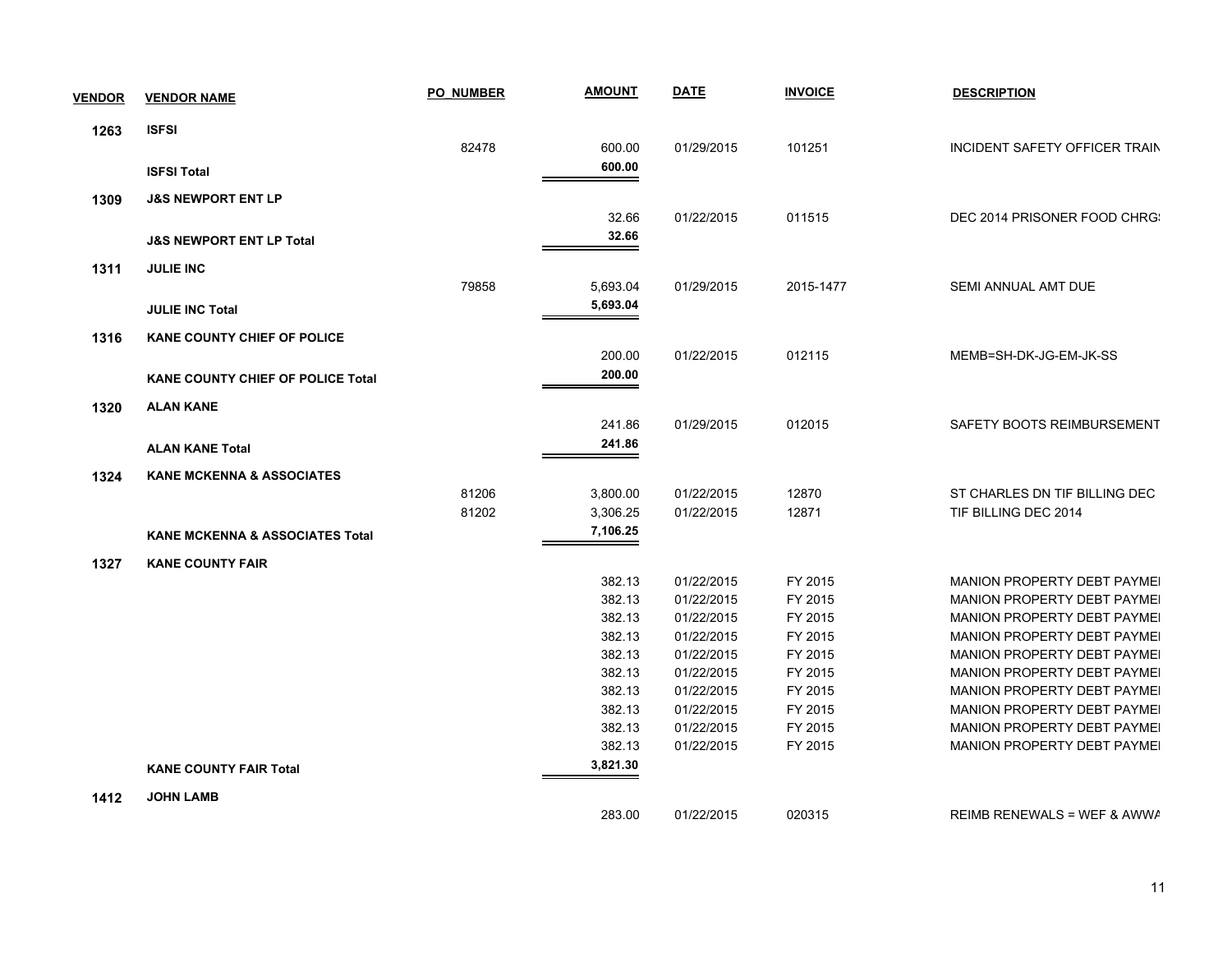| <b>VENDOR</b> | <b>VENDOR NAME</b>                      | <b>PO NUMBER</b> | <b>AMOUNT</b> | <b>DATE</b> | <b>INVOICE</b> | <b>DESCRIPTION</b>                   |
|---------------|-----------------------------------------|------------------|---------------|-------------|----------------|--------------------------------------|
|               |                                         |                  | 283.00        |             |                |                                      |
|               | <b>JOHN LAMB Total</b>                  |                  |               |             |                |                                      |
| 1429          | <b>LAURA LAUDADIO</b>                   |                  |               |             |                |                                      |
|               |                                         |                  | 48.66         | 01/22/2015  | 011615         | SNACKS FOR LASERFICHE KICKOI         |
|               | <b>LAURA LAUDADIO Total</b>             |                  | 48.66         |             |                |                                      |
| 1463          | <b>LINA</b>                             |                  |               |             |                |                                      |
|               |                                         | 79680            | 9,267.20      | 01/29/2015  | 011315         | MONTHLY PREMIUM REPORT               |
|               | <b>LINA Total</b>                       |                  | 9,267.20      |             |                |                                      |
| 1485          | <b>FRANCISCO LOPEZ</b>                  |                  |               |             |                |                                      |
|               |                                         |                  | 155.00        | 01/22/2015  | 011215         | SAFETY BOOT REIMBURSEMENT            |
|               | <b>FRANCISCO LOPEZ Total</b>            |                  | 155.00        |             |                |                                      |
| 1489          | <b>LOWES</b>                            |                  |               |             |                |                                      |
|               |                                         | 80281            | 225.82        | 01/22/2015  | 96785          | MISC WATER DEPT SUPPLIES             |
|               |                                         | 82585            | 1,998.98      | 01/29/2015  | 76741          | <b>REFRIDGERATORS FOR PW</b>         |
|               |                                         | 82246            | 48.89         | 01/22/2015  | 71266          | <b>CEDAR MAILBOX POSTS</b>           |
|               |                                         |                  | $-37.96$      | 01/22/2015  | 16259          | CRED IN#'S 01345 & 01344             |
|               |                                         | 79638            | 15.90         | 01/22/2015  | 09324          | FIRE DEPT SUPPLIES                   |
|               |                                         | 80281            | 11.32         | 01/29/2015  | 02774          | MISC SUPPLIES WATER DEPT             |
|               |                                         | 79510            | 3.30          | 01/29/2015  | 02738D         | WHITE WOOD PUTTY                     |
|               |                                         | 79510            | 75.99         | 01/29/2015  | 02711A         | <b>BILSSELL CLEANVIEW PUBLIC SEF</b> |
|               |                                         | 79510            | 19.94         | 01/22/2015  | 02459          | <b>SOAP DISPENSER</b>                |
|               |                                         | 80281            | 227.02        | 01/29/2015  | 02265B         | <b>BTU KEROSENE</b>                  |
|               |                                         | 80281            | 28.36         | 01/29/2015  | 02186B         | <b>MISC TOOLS</b>                    |
|               |                                         | 79510            | 66.20         | 01/29/2015  | 02184A         | <b>CONCRETE MIX</b>                  |
|               |                                         | 79638            | 22.31         | 01/22/2015  | 02126          | FIRE DEPT SUPPLIES                   |
|               |                                         | 79696            | 43.59         | 01/22/2015  | 02087B         | <b>WW SUPPLIES</b>                   |
|               |                                         | 79696            | 47.47         | 01/22/2015  | 02086          | <b>WW SUPPLIES</b>                   |
|               | <b>LOWES Total</b>                      |                  | 2,797.13      |             |                |                                      |
| 1534          | <b>MARTIN IMPLEMENT SALES INC</b>       |                  |               |             |                |                                      |
|               |                                         | 82460            | 599.00        | 01/29/2015  | M01389         | <b>HONDA SNOW BLOWER</b>             |
|               | <b>MARTIN IMPLEMENT SALES INC Total</b> |                  | 599.00        |             |                |                                      |
| 1566          | <b>TIM MCCARTHY</b>                     |                  |               |             |                |                                      |
|               |                                         |                  | 325.00        | 01/22/2015  | 121214         | <b>REIMBURSEMENT CLASS</b>           |
|               | <b>TIM MCCARTHY Total</b>               |                  | 325.00        |             |                |                                      |
|               |                                         |                  |               |             |                |                                      |

 **1582 MCMASTER CARR SUPPLY CO**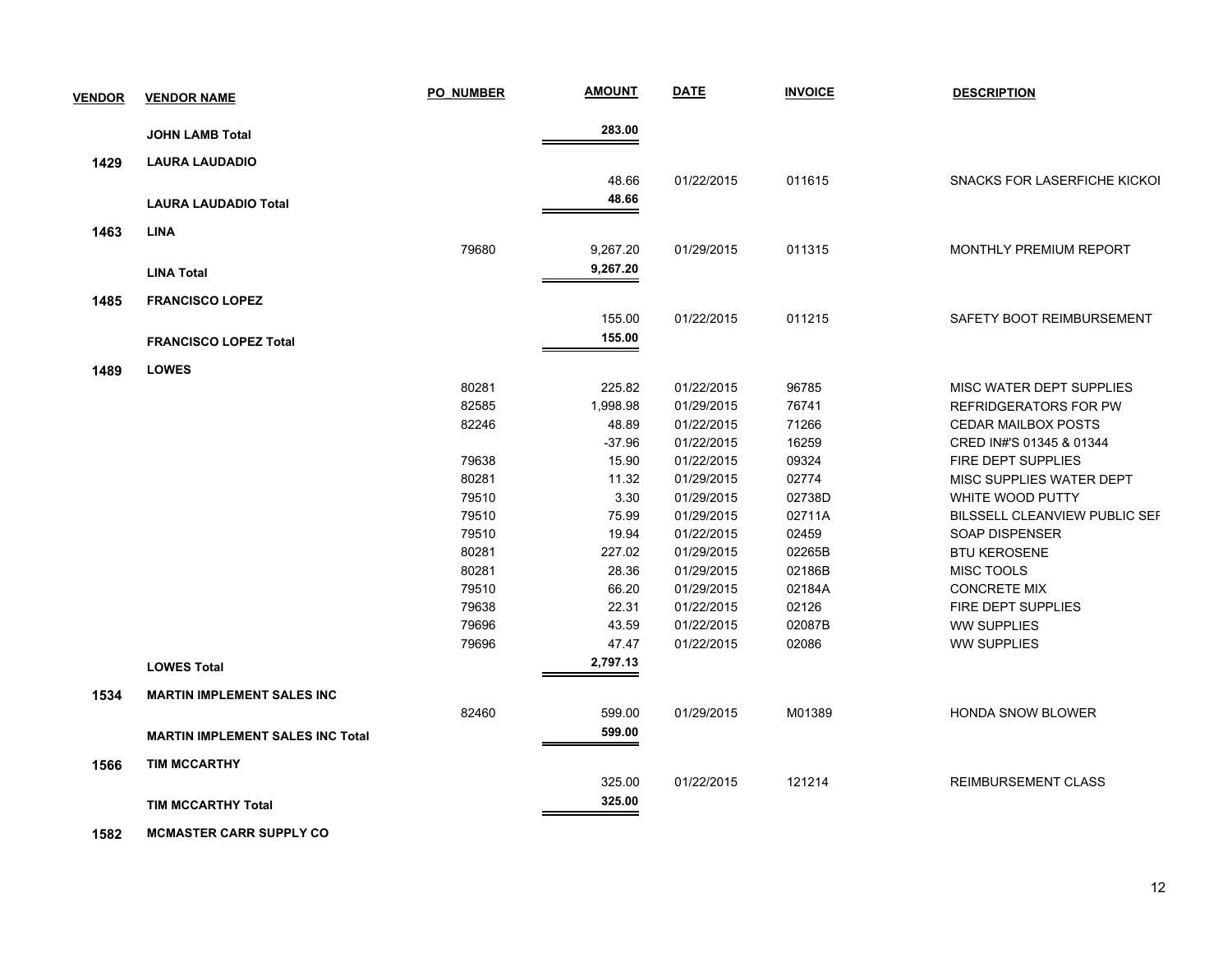| <b>VENDOR</b> | <b>VENDOR NAME</b>                             | <b>PO NUMBER</b> | <b>AMOUNT</b> | <b>DATE</b> | <b>INVOICE</b>       | <b>DESCRIPTION</b>           |
|---------------|------------------------------------------------|------------------|---------------|-------------|----------------------|------------------------------|
|               |                                                | 82497            | 110.96        | 01/29/2015  | 20452042             | SQUEEZE HANDLE RETRIEVER     |
|               |                                                | 82473            | 140.06        | 01/29/2015  | 20354148             | RECHARGEABLE BATTERY         |
|               |                                                | 82125            | 390.91        | 01/22/2015  | 18230856             | SHELVES/WORKBENCH            |
|               | <b>MCMASTER CARR SUPPLY CO Total</b>           |                  | 641.93        |             |                      |                              |
| 1585          | <b>MEADE ELECTRIC COMPANY INC</b>              |                  |               |             |                      |                              |
|               |                                                | 80081            | 1,588.00      | 01/22/2015  | 667782               | MONTHLY TRAFFIC SIGNAL MAINT |
|               |                                                | 82568            | 1,289.59      | 01/29/2015  | 667939               | <b>EMERGENCY KNOCK DOWNS</b> |
|               | <b>MEADE ELECTRIC COMPANY INC Total</b>        |                  | 2,877.59      |             |                      |                              |
| 1588          | <b>THOMAS M MEDERNACH</b>                      |                  |               |             |                      |                              |
|               |                                                |                  | 225.50        | 01/22/2015  | 011915               | <b>JEAN REIMBURSEMENT</b>    |
|               | <b>THOMAS M MEDERNACH Total</b>                |                  | 225.50        |             |                      |                              |
| 1590          | <b>MEDICAL SCREENING SERVICES INC</b>          |                  |               |             |                      |                              |
|               |                                                |                  | 99.00         | 01/29/2015  | 0308794-IN           | <b>MONTHLY BILLING</b>       |
|               | <b>MEDICAL SCREENING SERVICES INC Total</b>    |                  | 99.00         |             |                      |                              |
| 1600          | <b>MENDEL PLUMBING &amp; HEATING INC.</b>      |                  |               |             |                      |                              |
|               |                                                | 82311            | 1,053.75      | 01/22/2015  | W19580               | <b>SVC 1405 S 7TH AVE</b>    |
|               |                                                | 82311            | 1,789.20      | 01/22/2015  | W19578               | SVC 10 STATE AVE             |
|               |                                                | 82216            | 5,090.00      | 01/22/2015  | W19568               | SVC 200 DEVEREAUX WAY        |
|               |                                                | 82334            | 283.50        | 01/22/2015  | W19831               | 200 DEVEREAUX WAY REPAIR     |
|               | <b>MENDEL PLUMBING &amp; HEATING INC Total</b> |                  | 8,216.45      |             |                      |                              |
| 1604          | <b>METRO TANK AND PUMP COMPANY</b>             |                  |               |             |                      |                              |
|               |                                                | 82540            | 461.86        | 01/22/2015  | 12152                | SERVICE CALL 9-23-14         |
|               |                                                | 80670            | 1,890.00      | 01/22/2015  | 12367                | DISCONNECT ELEC @ PEDESTAL   |
|               |                                                | 82210            | 1,130.00      | 01/29/2015  | 12396                | LINE AND LEAK DETECTOR TESTS |
|               | <b>METRO TANK AND PUMP COMPANY Total</b>       |                  | 3,481.86      |             |                      |                              |
| 1607          | <b>SPOK INC</b>                                |                  |               |             |                      |                              |
|               |                                                | 82637            | 146.84        | 01/29/2015  | Y1601839A            | PAGERS WW/WATER              |
|               | <b>SPOK INC Total</b>                          |                  | 146.84        |             |                      |                              |
| 1613          | <b>METROPOLITAN ALLIANCE OF POL</b>            |                  |               |             |                      |                              |
|               |                                                |                  | 880.00        | 01/23/2015  | UNP 150123095216PD ( | Union Dues - IMAP            |
|               |                                                |                  | 99.00         | 01/23/2015  | UNPS150123095216PD   | Union Dues-Police Sergeants  |
|               | <b>METROPOLITAN ALLIANCE OF POL Total</b>      |                  | 979.00        |             |                      |                              |
|               |                                                |                  |               |             |                      |                              |

 **1629 MIDWEST DRIVESHAFT INC**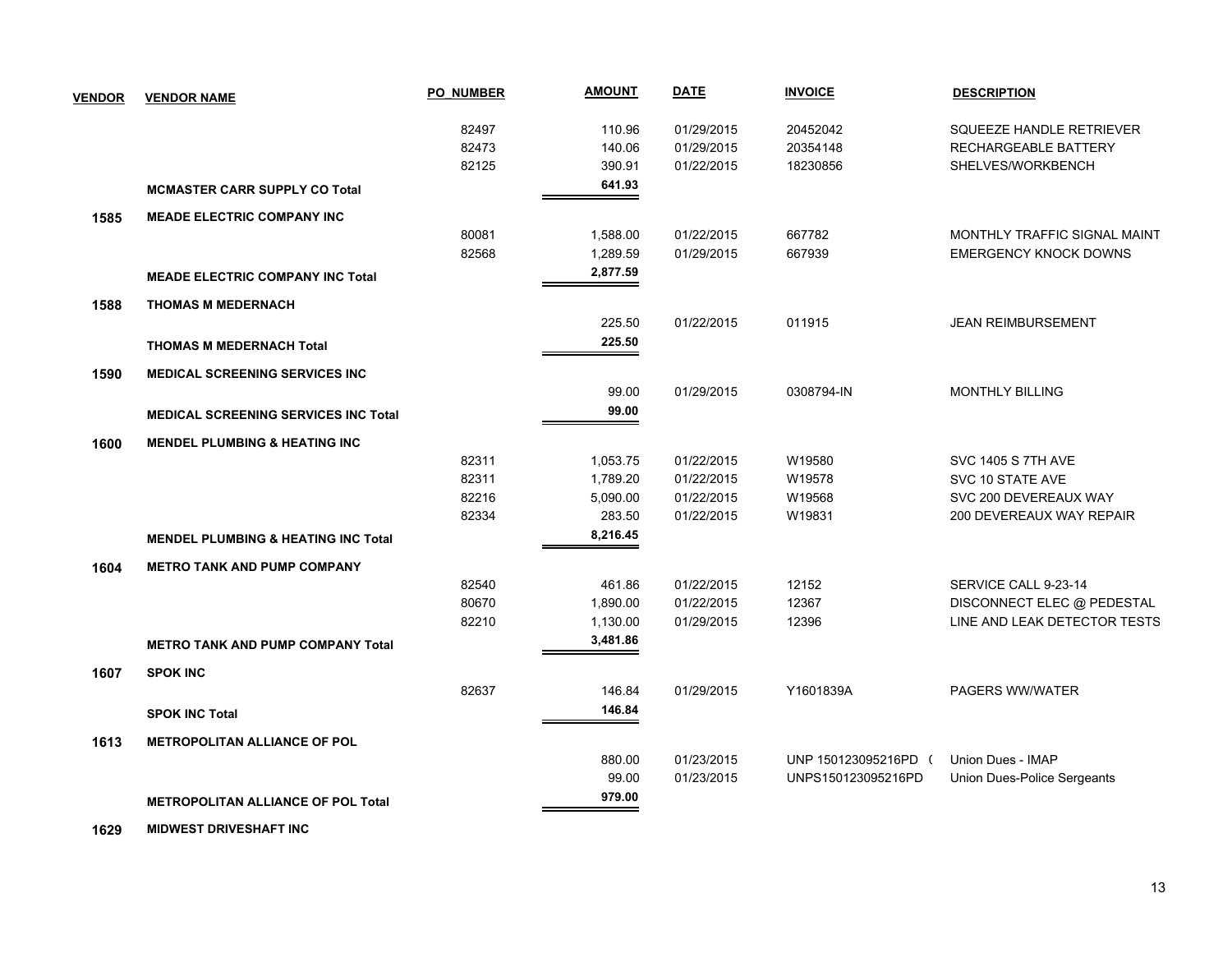| <b>VENDOR</b> | <b>VENDOR NAME</b>                          | <b>PO NUMBER</b> | <b>AMOUNT</b> | <b>DATE</b> | <b>INVOICE</b>     | <b>DESCRIPTION</b>               |
|---------------|---------------------------------------------|------------------|---------------|-------------|--------------------|----------------------------------|
|               |                                             | 82453            | 365.00        | 01/22/2015  | 79028              | REPAIR VEH 1788 RO 51487         |
|               | <b>MIDWEST DRIVESHAFT INC Total</b>         |                  | 365.00        |             |                    |                                  |
| 1637          | <b>FLEETPRIDE INC</b>                       |                  |               |             |                    |                                  |
|               |                                             |                  | 164.46        | 01/22/2015  | 63776524           | WRONG PRODUCT CREDIT TO FOI      |
|               |                                             | 79550            | 34.11         | 01/22/2015  | 65969811           | FLEET DEPT SUPPLIES              |
|               |                                             |                  | $-181.22$     | 01/22/2015  | 65994422           | CREDIT INVOICE 63776524          |
|               | <b>FLEETPRIDE INC Total</b>                 |                  | 17.35         |             |                    |                                  |
| 1643          | <b>MILSOFT UTILITY SOLUTIONS INC</b>        |                  |               |             |                    |                                  |
|               |                                             | 79587            | 59.60         | 01/22/2015  | 20144683           | MONTHLY BILLING DEC 2014         |
|               | <b>MILSOFT UTILITY SOLUTIONS INC Total</b>  |                  | 59.60         |             |                    |                                  |
| 1651          | <b>MNJ TECHNOLOGIES DIRECT INC</b>          |                  |               |             |                    |                                  |
|               |                                             | 82433            | 166.90        | 01/22/2015  | 0003367707         | <b>HP BLACK LASERJET</b>         |
|               |                                             | 82319            | 542.71        | 01/29/2015  | 0003368385         | APPLIE I PAD AIR VERIZON         |
|               |                                             | 82457            | 53.03         | 01/29/2015  | 0003368580         | BROTHER BLACK TONER CARTRIL      |
|               |                                             | 82528            | 38.44         | 01/29/2015  | 0003369323         | <b>BROTHER TAPE CARTRIDGE</b>    |
|               |                                             | 82527            | 293.12        | 01/29/2015  | 0003369324         | REPLACEMENT BATTERY CARTRII      |
|               |                                             | 82528            | 57.35         | 01/29/2015  | 0003369830         | <b>EPSON INK CARTRIDGE</b>       |
|               | <b>MNJ TECHNOLOGIES DIRECT INC Total</b>    |                  | 1,151.55      |             |                    |                                  |
| 1668          | <b>FERGUSON ENTERPRISES INC</b>             |                  |               |             |                    |                                  |
|               |                                             | 82498            | 243.05        | 01/29/2015  | 1901526            | <b>INVENTORY ITEMS</b>           |
|               |                                             | 82514            | 85.74         | 01/29/2015  | 1901529            | <b>INVENTORY ITEMS</b>           |
|               | <b>FERGUSON ENTERPRISES INC Total</b>       |                  | 328.79        |             |                    |                                  |
| 1686          | <b>NAPA AUTO PARTS</b>                      |                  |               |             |                    |                                  |
|               |                                             | 79560            | 1.12          | 01/29/2015  | 457665             | MISC PARTS FLEET DEPT            |
|               |                                             | 79560            | 15.62         | 01/29/2015  | 457864             | SVC V#1704 RO#51625              |
|               | <b>NAPA AUTO PARTS Total</b>                |                  | 16.74         |             |                    |                                  |
| 1704          | <b>NCPERS IL IMRF</b>                       |                  |               |             |                    |                                  |
|               |                                             |                  | 8.00          | 01/23/2015  | NCP2150123095216PD | <b>NCPERS 2</b>                  |
|               |                                             |                  | 24.00         | 01/23/2015  | NCP2150123095216PW | <b>NCPERS 2</b>                  |
|               | <b>NCPERS IL IMRF Total</b>                 |                  | 32.00         |             |                    |                                  |
| 1737          | <b>NORTH EAST MULTI REGIONAL TRNG</b>       |                  |               |             |                    |                                  |
|               |                                             |                  | 492.00        | 01/22/2015  | 190771             | <b>BASIC BACKGROUND INVSTGTN</b> |
|               | <b>NORTH EAST MULTI REGIONAL TRNG Total</b> |                  | 492.00        |             |                    |                                  |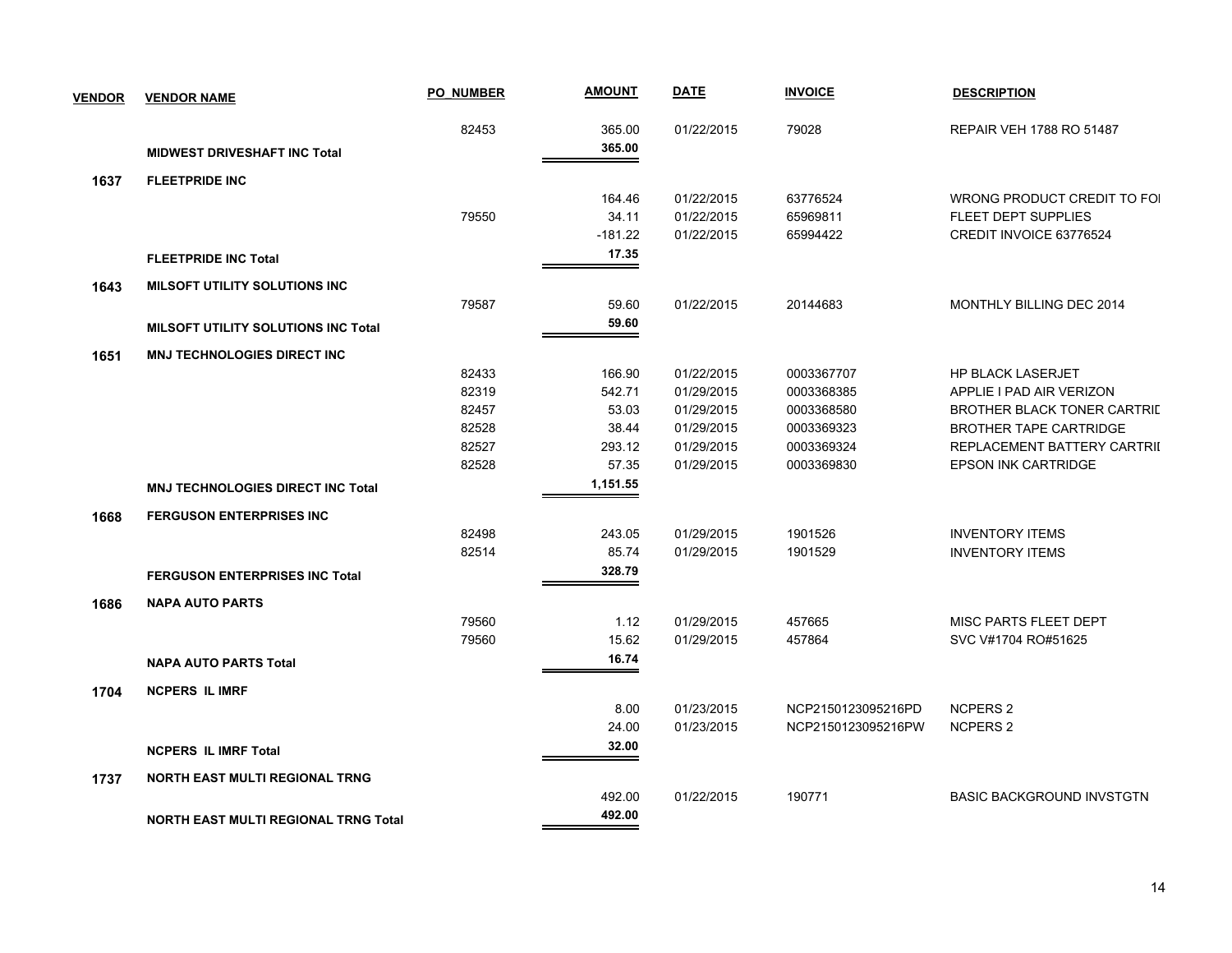| <b>VENDOR</b> | <b>VENDOR NAME</b>                        | <b>PO NUMBER</b> | <b>AMOUNT</b> | <b>DATE</b> | <b>INVOICE</b>     | <b>DESCRIPTION</b>                  |
|---------------|-------------------------------------------|------------------|---------------|-------------|--------------------|-------------------------------------|
| 1745          | <b>NICOR</b>                              |                  |               |             |                    |                                     |
|               |                                           |                  | 728.32        | 01/28/2015  | 1829 0 JAN 21 2015 | MONTHLY BILLING THRU 1/20/15        |
|               |                                           |                  | 90.24         | 01/28/2015  | 4606 2 JAN 21 2015 | <b>MONTHLY BILLING THRU 1/20/15</b> |
|               |                                           |                  | 58.13         | 01/30/2015  | 4625 3 JAN 05 2015 | BILLING THRU 1-2-15                 |
|               |                                           |                  | 4,173.14      | 01/28/2015  | 7652 0 JAN 21 2015 | MONTHLY BILLING THRU 1/20/15        |
|               |                                           |                  | 24,864.96     | 01/31/2015  | 8317 9 JAN 22 2015 | MONTHLY BILLING THRU 1-19-15        |
|               |                                           |                  | 1,462.85      | 01/30/2015  | 9226 2 JAN 21 2015 | BILLING THRU 1-30-15                |
|               |                                           |                  | 3,136.01      | 01/28/2015  | 0929 6 JAN 26 2015 | BILLING THRU 1/21/15                |
|               |                                           |                  | 234.49        | 01/30/2015  | 1000 1 JAN 9 2015  | <b>BILLING THRU 1-8-15</b>          |
|               |                                           |                  | 1,174.82      | 01/30/2015  | 1000 4 JAN 13 2015 | BILLING THRU 1-12-15                |
|               |                                           |                  | 563.89        | 01/28/2015  | 1000 4 JAN 21 2015 | <b>MONTHLY BILLING THRU 1-20-15</b> |
|               |                                           |                  | 183.17        | 01/30/2015  | 1000 8 JAN 13 2015 | BILLING THRU 01-12-15               |
|               |                                           |                  | 347.32        | 01/30/2015  | 1000 9 JAN 29 2015 | BILLING THRU 1-28-15                |
|               | <b>NICOR Total</b>                        |                  | 37,017.34     |             |                    |                                     |
| 1747          | <b>COMPASS MINERALS AMERICA INC</b>       |                  |               |             |                    |                                     |
|               |                                           | 82148            | 2,905.93      | 01/22/2015  | 71274527           | <b>COARSE ROCK SALT</b>             |
|               |                                           | 82419            | 2,411.98      | 01/29/2015  | 71284698           | BULK COARSE ROCK #7518              |
|               | <b>COMPASS MINERALS AMERICA INC Total</b> |                  | 5,317.91      |             |                    |                                     |
| 1756          | <b>NORTH CENTRAL LABORATORIES</b>         |                  |               |             |                    |                                     |
|               |                                           | 79584            | 231.05        | 01/29/2015  | 349714             | <b>MISC CHEMICALS</b>               |
|               | <b>NORTH CENTRAL LABORATORIES Total</b>   |                  | 231.05        |             |                    |                                     |
| 1769          | <b>OEI PRODUCTS INC</b>                   |                  |               |             |                    |                                     |
|               |                                           | 82499            | 1,132.95      | 01/29/2015  | 3948               | <b>INVENTORY ITEMS</b>              |
|               | <b>OEI PRODUCTS INC Total</b>             |                  | 1,132.95      |             |                    |                                     |
| 1775          | <b>RAY O'HERRON CO</b>                    |                  |               |             |                    |                                     |
|               |                                           | 79538            | 1,465.80      | 01/22/2015  | 1500726-IN         | POLICE DEPT UNIFORMS                |
|               |                                           | 79538            | 1,129.61      | 01/22/2015  | 1500729-IN         | MISC POLICE DEPT UNIFORMS           |
|               |                                           | 79538            | 140.37        | 01/22/2015  | 1500802-IN         | POLICE DEPT UNIFORMS                |
|               |                                           | 79538            | 74.69         | 01/29/2015  | 1501289-IN         | MISC POLICE DEPT UNIFORMS           |
|               |                                           | 79538            | 199.99        | 01/29/2015  | 1501534-IN         | POLICE DEPT UNIFORMS                |
|               |                                           | 79538            | 68.49         | 01/29/2015  | 1502066-IN         | POLICE DEPT UNIFORMS                |
|               | <b>RAY O'HERRON CO Total</b>              |                  | 3,078.95      |             |                    |                                     |
| 1797          | <b>PACE SUBURBAN BUS</b>                  |                  |               |             |                    |                                     |
|               |                                           | 80888            | 3,899.20      | 01/29/2015  | 360467             | SEPT 2014 BILLING                   |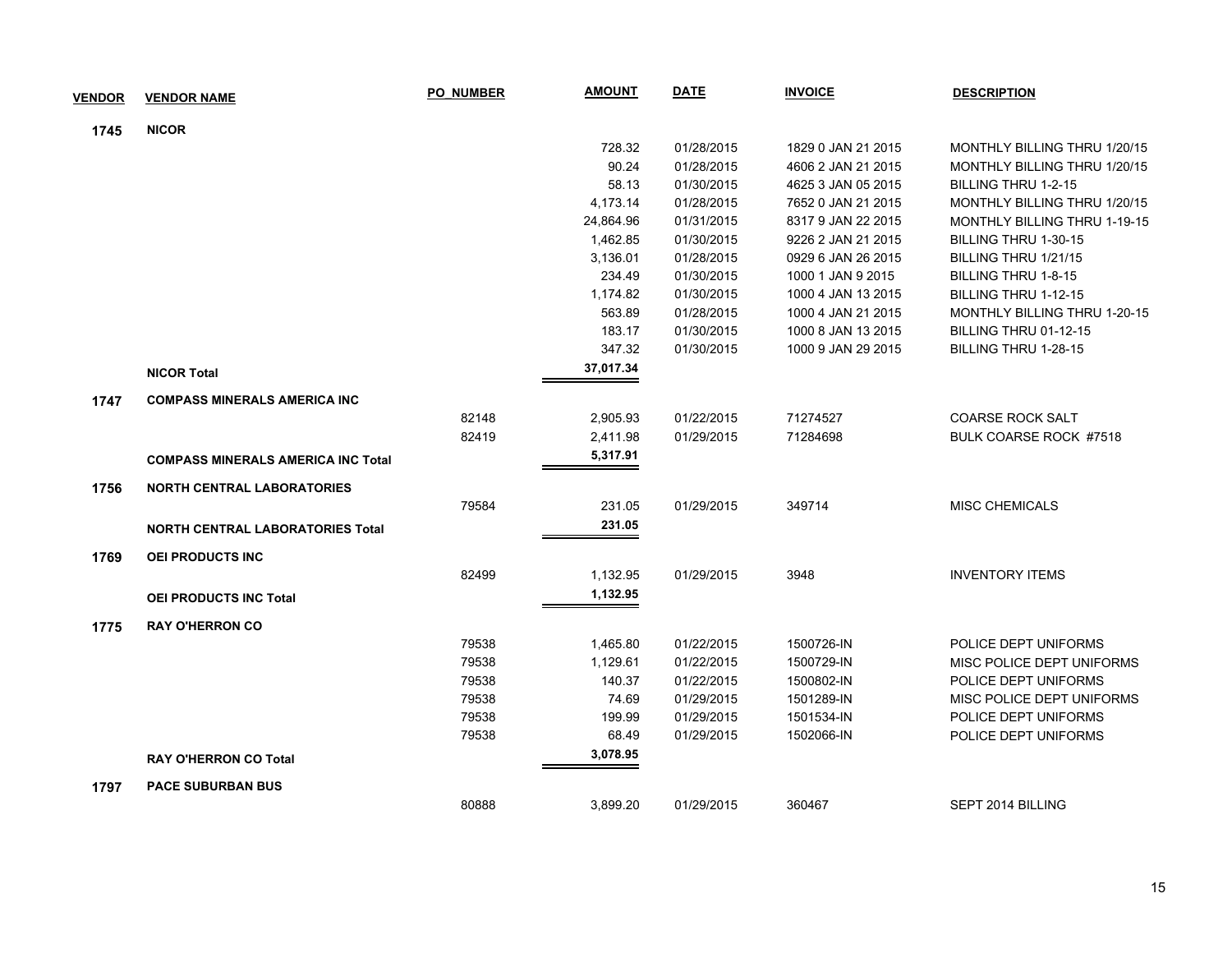| <b>VENDOR</b> | <b>VENDOR NAME</b>                         | <b>PO NUMBER</b> | <b>AMOUNT</b> | <b>DATE</b> | <b>INVOICE</b>     | <b>DESCRIPTION</b>          |
|---------------|--------------------------------------------|------------------|---------------|-------------|--------------------|-----------------------------|
|               | <b>PACE SUBURBAN BUS Total</b>             |                  | 3,899.20      |             |                    |                             |
| 1802          | <b>PARENT PETROLEUM</b>                    |                  |               |             |                    |                             |
|               |                                            | 82463            | 162.12        | 01/29/2015  | 873124             | CASTROL TRANS OIL           |
|               | <b>PARENT PETROLEUM Total</b>              |                  | 162.12        |             |                    |                             |
| 1814          | <b>PATTEN INDUSTRIES INC</b>               |                  |               |             |                    |                             |
|               |                                            | 79552            | 1,240.96      | 01/29/2015  | TM500335524        | SERVICE CALL AND LABOR      |
|               | <b>PATTEN INDUSTRIES INC Total</b>         |                  | 1,240.96      |             |                    |                             |
| 1836          | <b>DARIN PETERSON</b>                      |                  |               |             |                    |                             |
|               |                                            |                  | 172.41        | 01/29/2015  | 012615             | SAFETY BOOTS REIMBURSEMENT  |
|               | <b>DARIN PETERSON Total</b>                |                  | 172.41        |             |                    |                             |
| 1861          | <b>POLICE PENSION FUND</b>                 |                  |               |             |                    |                             |
|               |                                            |                  | 1,712.08      | 01/23/2015  | PLP2150123095216PD | Police Pension Tier 2       |
|               |                                            |                  | 17,007.26     | 01/23/2015  | PLPN150123095216PD | <b>Police Pension</b>       |
|               | <b>POLICE PENSION FUND Total</b>           |                  | 18,719.34     |             |                    |                             |
| 1890          | <b>LEGAL SHIELD</b>                        |                  |               |             |                    |                             |
|               |                                            |                  | 28.98         | 01/23/2015  | PPLS150123095216FD | Pre-Paid Legal Services     |
|               |                                            |                  | 199.08        | 01/23/2015  | PPLS150123095216PD | Pre-Paid Legal Services     |
|               |                                            |                  | 12.31         | 01/23/2015  | PPLS150123095216PW | Pre-Paid Legal Services     |
|               | <b>LEGAL SHIELD Total</b>                  |                  | 240.37        |             |                    |                             |
| 1898          | <b>PRIORITY PRODUCTS INC</b>               |                  |               |             |                    |                             |
|               |                                            | 79553            | 20.49         | 01/29/2015  | 851102             | FLEET DEPT SUPPLIES         |
|               |                                            | 82529            | 9.90          | 01/29/2015  | 851196             | <b>VINYL HOOK TERMINALS</b> |
|               | <b>PRIORITY PRODUCTS INC Total</b>         |                  | 30.39         |             |                    |                             |
| 1900          | <b>PROVIDENT LIFE &amp; ACCIDENT</b>       |                  |               |             |                    |                             |
|               |                                            |                  | 26.76         | 01/23/2015  | POPT150123095216FD | Provident Optional Life     |
|               | <b>PROVIDENT LIFE &amp; ACCIDENT Total</b> |                  | 26.76         |             |                    |                             |
| 1940          | <b>RADCO COMMUNICATIONS INC</b>            |                  |               |             |                    |                             |
|               |                                            | 82226            | 4,202.30      | 01/29/2015  | 80478              | PER QUOTES#13566 & #13567A  |
|               | <b>RADCO COMMUNICATIONS INC Total</b>      |                  | 4,202.30      |             |                    |                             |
| 1945          | <b>JOSEPH R RAMOS</b>                      |                  |               |             |                    |                             |
|               |                                            |                  | 275.00        | 01/22/2015  | 110-8-011415       | 12/18/14 ADM ADJ HEARING    |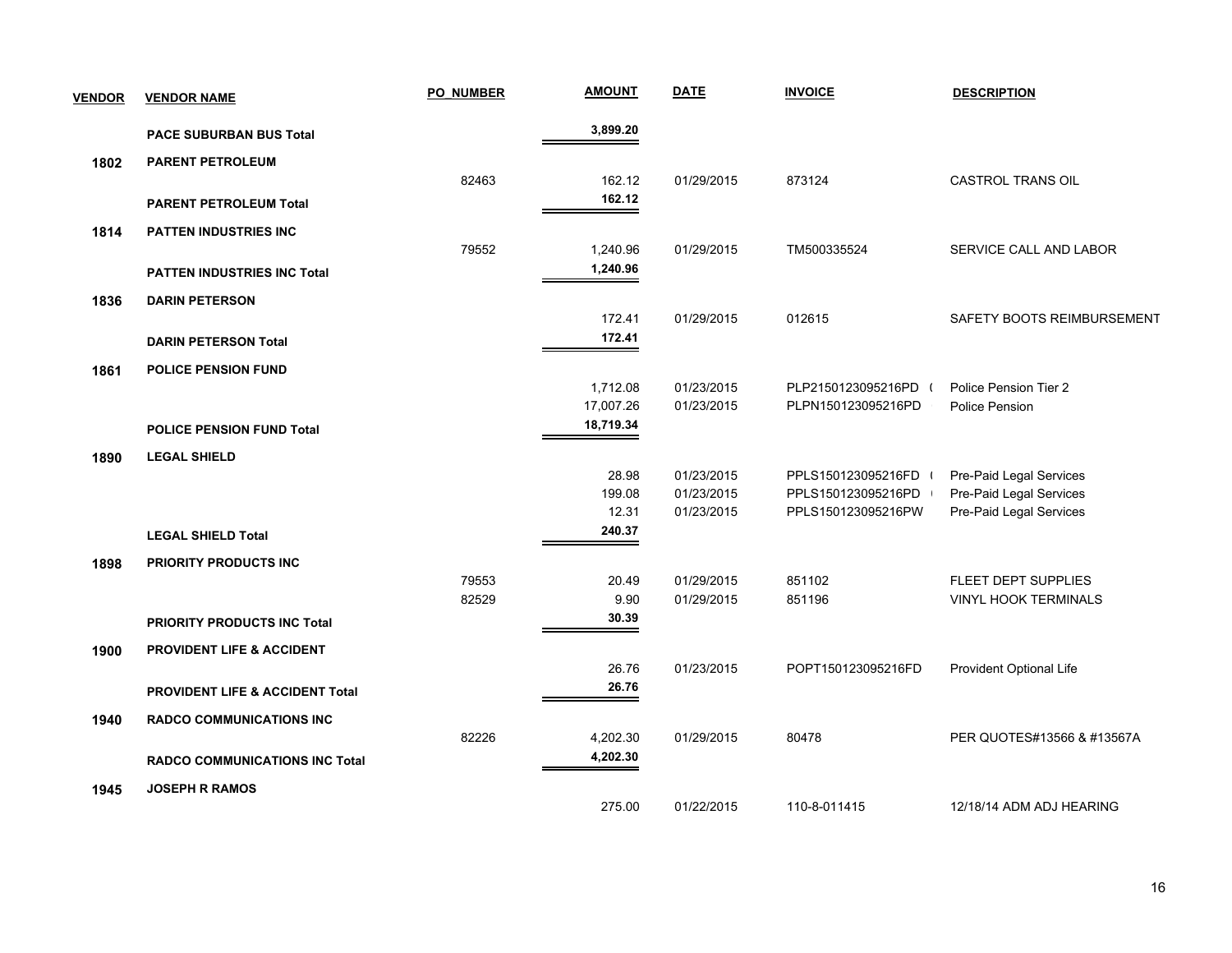| <b>VENDOR</b> | <b>VENDOR NAME</b>                         | PO NUMBER | <b>AMOUNT</b> | <b>DATE</b> | <b>INVOICE</b> | <b>DESCRIPTION</b>           |
|---------------|--------------------------------------------|-----------|---------------|-------------|----------------|------------------------------|
|               | <b>JOSEPH R RAMOS Total</b>                |           | 275.00        |             |                |                              |
| 1946          | <b>RANDALL PRESSURE SYSTEMS INC</b>        |           |               |             |                |                              |
|               |                                            | 79562     | 288.07        | 01/22/2015  | 223001-1214    | DECEMBER MONTHLY BILLING     |
|               | <b>RANDALL PRESSURE SYSTEMS INC Total</b>  |           | 288.07        |             |                |                              |
| 1953          | <b>RBS PACKAGING INC</b>                   |           |               |             |                |                              |
|               |                                            | 82501     | 486.00        | 01/29/2015  | 2028348        | <b>INVENTORY ITEMS</b>       |
|               | <b>RBS PACKAGING INC Total</b>             |           | 486.00        |             |                |                              |
|               | <b>RIGGS BROS INC</b>                      |           |               |             |                |                              |
| 2010          |                                            | 82541     | 525.00        | 01/29/2015  | 121522         | REMOVE AND INSTALL SEATS     |
|               |                                            |           | 525.00        |             |                |                              |
|               | <b>RIGGS BROS INC Total</b>                |           |               |             |                |                              |
| 2032          | <b>POMPS TIRE SERVICE INC</b>              |           |               |             |                |                              |
|               |                                            | 82259     | 999.50        | 01/22/2015  | 640027348      | <b>INVENTORY ITEMS</b>       |
|               | <b>POMPS TIRE SERVICE INC Total</b>        |           | 999.50        |             |                |                              |
| 2034          | <b>RONDO ENTERPRISES TRUCK &amp;</b>       |           |               |             |                |                              |
|               |                                            | 82555     | 47.95         | 01/22/2015  | 68831          | SVC V#1926 RO#51570          |
|               | <b>RONDO ENTERPRISES TRUCK &amp; Total</b> |           | 47.95         |             |                |                              |
| 2037          | <b>ROTARY CLUB OF ST CHARLES</b>           |           |               |             |                |                              |
|               |                                            |           | 340.00        | 01/22/2015  | 2965           | 2ND/3RD QTR DUES C MINICK    |
|               | <b>ROTARY CLUB OF ST CHARLES Total</b>     |           | 340.00        |             |                |                              |
| 2067          | <b>SAUBER MFG CO</b>                       |           |               |             |                |                              |
|               |                                            | 82324     | 7,456.00      | 01/29/2015  | PSI167474      | TRANSFER KNAPHEIDE SVC BODY  |
|               | <b>SAUBER MFG CO Total</b>                 |           | 7,456.00      |             |                |                              |
| 2091          | <b>SCHOLLMEYER LANDSCAPING INC</b>         |           |               |             |                |                              |
|               |                                            | 81923     | 1,890.00      | 01/22/2015  | 3623           | SNOW PLOWING 1-3-15          |
|               |                                            | 81923     | 2,142.00      | 01/22/2015  | 3624           | SNOW PLOW 1-4-15             |
|               |                                            | 81923     | 2,520.00      | 01/29/2015  | 3625           | SNOW PLOWING AND SALTING JAI |
|               |                                            | 81923     | 315.00        | 01/29/2015  | 3660           | SNOW REMOVAL 1/8/15          |
|               |                                            | 81923     | 1,960.75      | 01/29/2015  | 3661           | SNOW REMOVAL 1/9/15          |
|               |                                            | 81923     | 2,000.25      | 01/29/2015  | 3662           | SNOW REMOVAL 1-12-15         |
|               | <b>SCHOLLMEYER LANDSCAPING INC Total</b>   |           | 10,828.00     |             |                |                              |
| 2102          | <b>SEAGRAVE FIRE APPARATUS LLC</b>         |           |               |             |                |                              |
|               |                                            | 79564     | 139.91        | 01/22/2015  | 0089102        | SVC E102/1751                |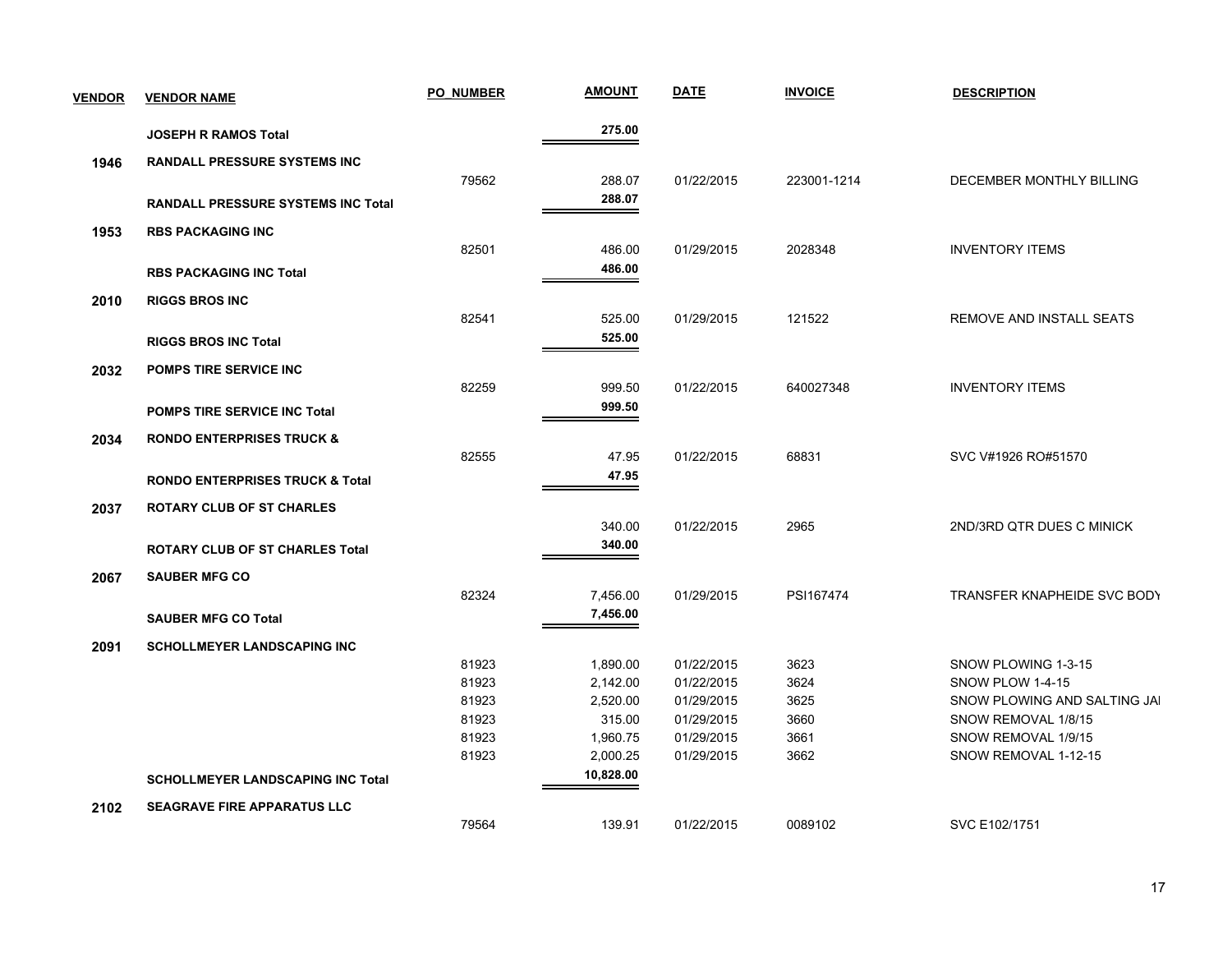| <b>VENDOR</b> | <b>VENDOR NAME</b>                          | <b>PO NUMBER</b> | <b>AMOUNT</b> | <b>DATE</b> | <b>INVOICE</b> | <b>DESCRIPTION</b>               |
|---------------|---------------------------------------------|------------------|---------------|-------------|----------------|----------------------------------|
|               |                                             | 79564            | 305.14        | 01/22/2015  | 0089141        | SVC E103/1962                    |
|               |                                             | 79564            | 156.43        | 01/22/2015  | 0089078        | <b>FLEET SVC E103/1962</b>       |
|               |                                             | 79564            | 415.60        | 01/22/2015  | 0089079        | <b>FLEET SVC E103/1962</b>       |
|               |                                             |                  | 1,017.08      |             |                |                                  |
|               | <b>SEAGRAVE FIRE APPARATUS LLC Total</b>    |                  |               |             |                |                                  |
| 2109          | <b>SECRETARY OF STATE</b>                   |                  |               |             |                |                                  |
|               |                                             |                  | 95.00         | 01/29/2015  | 012615         | <b>DUPLICATE TITLE FEE</b>       |
|               | <b>SECRETARY OF STATE Total</b>             |                  | 95.00         |             |                |                                  |
| 2123          | <b>SERVICE MECHANICAL INDUSTRIES</b>        |                  |               |             |                |                                  |
|               |                                             | 79794            | 3,957.00      | 01/29/2015  | R37568         | PREVENTIVE MAINTENANCE           |
|               |                                             | 79794            | 1,309.00      | 01/29/2015  | R37569         | PREVENTATIVE MAINTENANCE         |
|               |                                             | 79794            | 1,747.00      | 01/29/2015  | R37570         | PREVENTATIVE MAINTENANCE         |
|               |                                             | 79794            | 1,376.00      | 01/29/2015  | R37571         | PREVENTATIVE MAINTENANCE         |
|               |                                             | 79794            | 2,427.00      | 01/29/2015  | R37572         | PREVENTATIVE MAINTENANCE         |
|               |                                             | 81230            | 2,945.62      | 01/22/2015  | S51121         | SERVICE CALL 200 DEVEREAUX W     |
|               |                                             | 81230            | 312.09        | 01/22/2015  | S51261         | SERVICE CALL 200 DEVEREAUX W     |
|               |                                             | 82458            | 616.51        | 01/22/2015  | S51288         | SERVICE CALL POLICE DEPT         |
|               |                                             | 82458            | 128.25        | 01/22/2015  | S51380         | SERVICE CALL FS #3               |
|               | <b>SERVICE MECHANICAL INDUSTRIES Total</b>  |                  | 14,818.47     |             |                |                                  |
| 2136          | <b>MARLIN SHEETS</b>                        |                  |               |             |                |                                  |
|               |                                             |                  | 13.80         | 01/22/2015  | 012715         | <b>PER DIEM 1-27-15</b>          |
|               | <b>MARLIN SHEETS Total</b>                  |                  | 13.80         |             |                |                                  |
|               |                                             |                  |               |             |                |                                  |
| 2163          | <b>SKYLINE TREE SERVICE &amp;</b>           |                  |               |             |                |                                  |
|               |                                             | 81921            | 3,060.00      | 01/29/2015  | 2007           | SNOW PLOWING 1/4, 1/6, 1/9       |
|               |                                             | 81921            | 1,020.00      | 01/29/2015  | 2053           | SNOW REMOVAL 1/12/15             |
|               | <b>SKYLINE TREE SERVICE &amp; Total</b>     |                  | 4,080.00      |             |                |                                  |
| 2169          | <b>CLARK BAIRD SMITH LLP</b>                |                  |               |             |                |                                  |
|               |                                             |                  | 1,106.25      | 01/22/2015  | 010515         | LEGAL BILLING DEC 2014           |
|               | <b>CLARK BAIRD SMITH LLP Total</b>          |                  | 1,106.25      |             |                |                                  |
|               |                                             |                  |               |             |                |                                  |
| 2214          | <b>ST CHARLES CHAMBER OF COMMERCE</b>       |                  | 700.00        | 01/29/2015  | 55967          | <b>CHARLEMAGNE AWARDS DINNER</b> |
|               |                                             | 82638            |               |             |                |                                  |
|               | <b>ST CHARLES CHAMBER OF COMMERCE Total</b> |                  | 700.00        |             |                |                                  |
| 2219          | <b>ST CHARLES EAST HIGH SCHOOL</b>          |                  |               |             |                |                                  |
|               |                                             |                  | 1,000.00      | 01/22/2015  | 011215HC       | YOUTH GRANT AWARD                |
|               |                                             |                  | 89.00         | 01/22/2015  | 011215PPC      | YOUTH COMMISSION GRANT AWA       |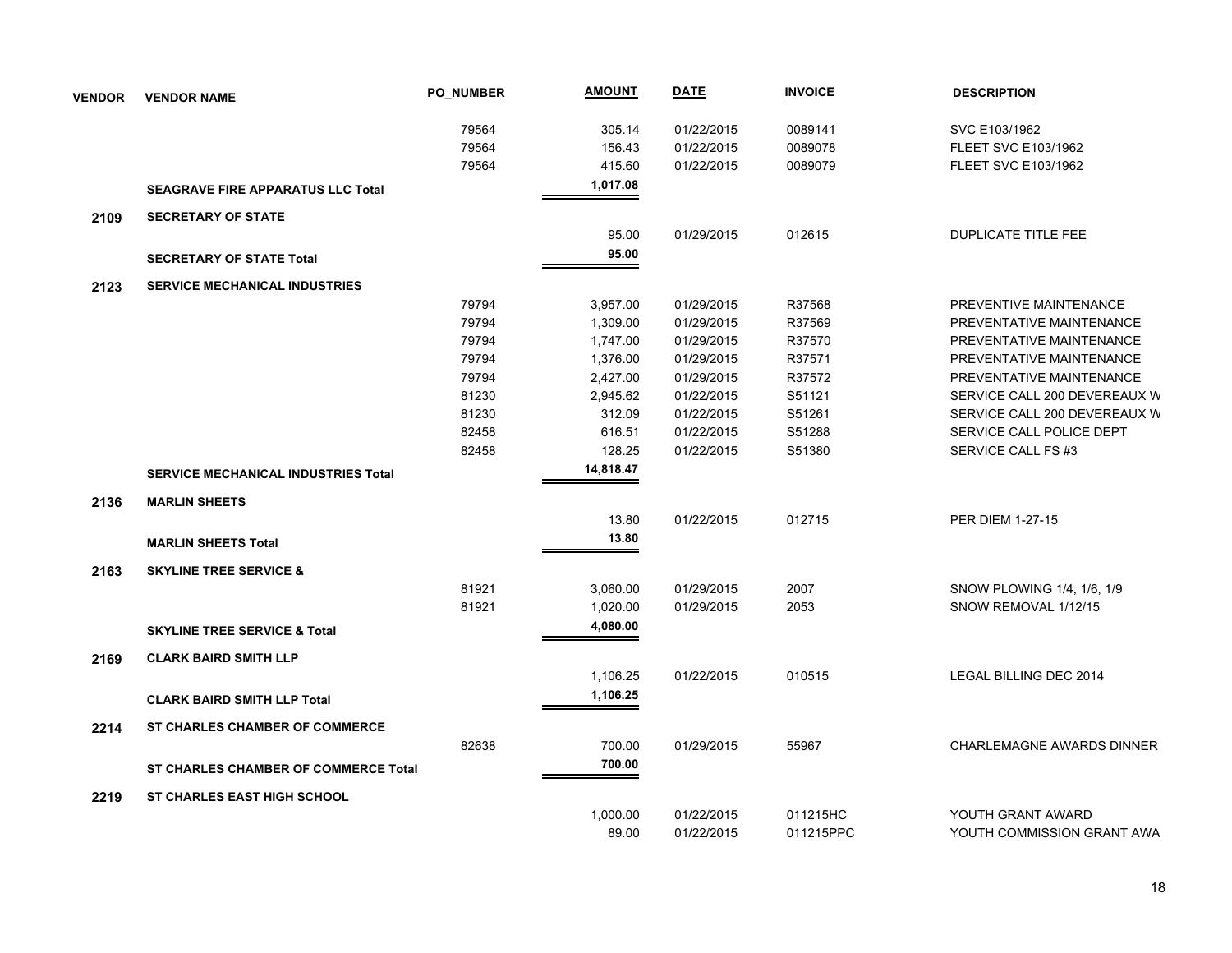| <b>VENDOR</b> | <b>VENDOR NAME</b>                        | <b>PO NUMBER</b> | <b>AMOUNT</b> | <b>DATE</b> | <b>INVOICE</b>      | <b>DESCRIPTION</b>                 |
|---------------|-------------------------------------------|------------------|---------------|-------------|---------------------|------------------------------------|
|               | <b>ST CHARLES EAST HIGH SCHOOL Total</b>  |                  | 1,089.00      |             |                     |                                    |
| 2226          | <b>ST CHARLES NORTH HIGH SCHOOL</b>       |                  |               |             |                     |                                    |
|               |                                           |                  | 1,200.00      | 01/22/2015  | 011215HS            | YOUTH COMMISSION GRANT AWA         |
|               | <b>ST CHARLES NORTH HIGH SCHOOL Total</b> |                  | 1,200.00      |             |                     |                                    |
| 2228          | <b>CITY OF ST CHARLES</b>                 |                  |               |             |                     |                                    |
|               |                                           |                  | 76.64         | 01/31/2015  | 3-31-31065-6-1-1214 | <b>BILLING THRU 1-3-15</b>         |
|               |                                           |                  | 108.00        | 01/31/2015  | 3-31-31067-2-1-1214 | MONTHLY BILLING THRU 1-3-15        |
|               |                                           |                  | 78.29         | 01/31/2015  | 3-31-31068-0-2-1214 | <b>MONTHLY BILLING THRU 1-3-15</b> |
|               | <b>CITY OF ST CHARLES Total</b>           |                  | 262.93        |             |                     |                                    |
| 2229          | <b>SOURCE ONE</b>                         |                  |               |             |                     |                                    |
|               |                                           | 79601            | 48.95         | 01/29/2015  | 386755              | <b>OFFICE SUPPLIES - PW</b>        |
|               | <b>SOURCE ONE Total</b>                   |                  | 48.95         |             |                     |                                    |
| 2235          | STEINER ELECTRIC COMPANY                  |                  |               |             |                     |                                    |
|               |                                           | 79664            | 46.92         | 01/22/2015  | S004915538.001      | <b>MISC ELECT SUPPLIES</b>         |
|               |                                           | 82515            | 127.16        | 01/22/2015  | S004921649.001      | <b>INVENTORY ITEMS</b>             |
|               |                                           | 82504            | 633.04        | 01/29/2015  | S004925742.001      | <b>INVENTORY ITEMS</b>             |
|               |                                           | 79664            | 42.76         | 01/29/2015  | S004925784.001      | ELECTRIC DEPT SUPPLEIS             |
|               |                                           | 82593            | 14.78         | 01/29/2015  | S004931885.001      | <b>INVENTORY ITEMS</b>             |
|               |                                           | 82426            | 1,769.68      | 01/22/2015  | S004914550-001      | <b>INVENTORY ITEMS</b>             |
|               | <b>STEINER ELECTRIC COMPANY Total</b>     |                  | 2,634.34      |             |                     |                                    |
| 2240          | <b>STEWART SPREADING</b>                  |                  |               |             |                     |                                    |
|               |                                           | 82320            | 22,124.60     | 01/22/2015  | 10914               | DEWATERING OF BIOSOLIDS            |
|               | <b>STEWART SPREADING Total</b>            |                  | 22,124.60     |             |                     |                                    |
| 2241          | <b>JEFF STENGLER</b>                      |                  |               |             |                     |                                    |
|               |                                           |                  | 81.94         | 01/29/2015  | 012115              | <b>CARHART BIB OVERALLS</b>        |
|               | <b>JEFF STENGLER Total</b>                |                  | 81.94         |             |                     |                                    |
| 2248          | <b>STORINO RAMELLO &amp; DURKIN</b>       |                  |               |             |                     |                                    |
|               |                                           | 79845            | 5,850.00      | 01/22/2015  | 65969               | MONTHLY BILLING FIRST ST TIF       |
|               |                                           |                  | 250.00        | 01/22/2015  | 65972               | LEGAL BILLING DEC 2014             |
|               | STORINO RAMELLO & DURKIN Total            |                  | 6,100.00      |             |                     |                                    |
| 2250          | <b>STREICHERS</b>                         |                  |               |             |                     |                                    |
|               |                                           | 79539            | 132.99        | 01/22/2015  | 11130732            | UNIFORMS POLICE DEPT               |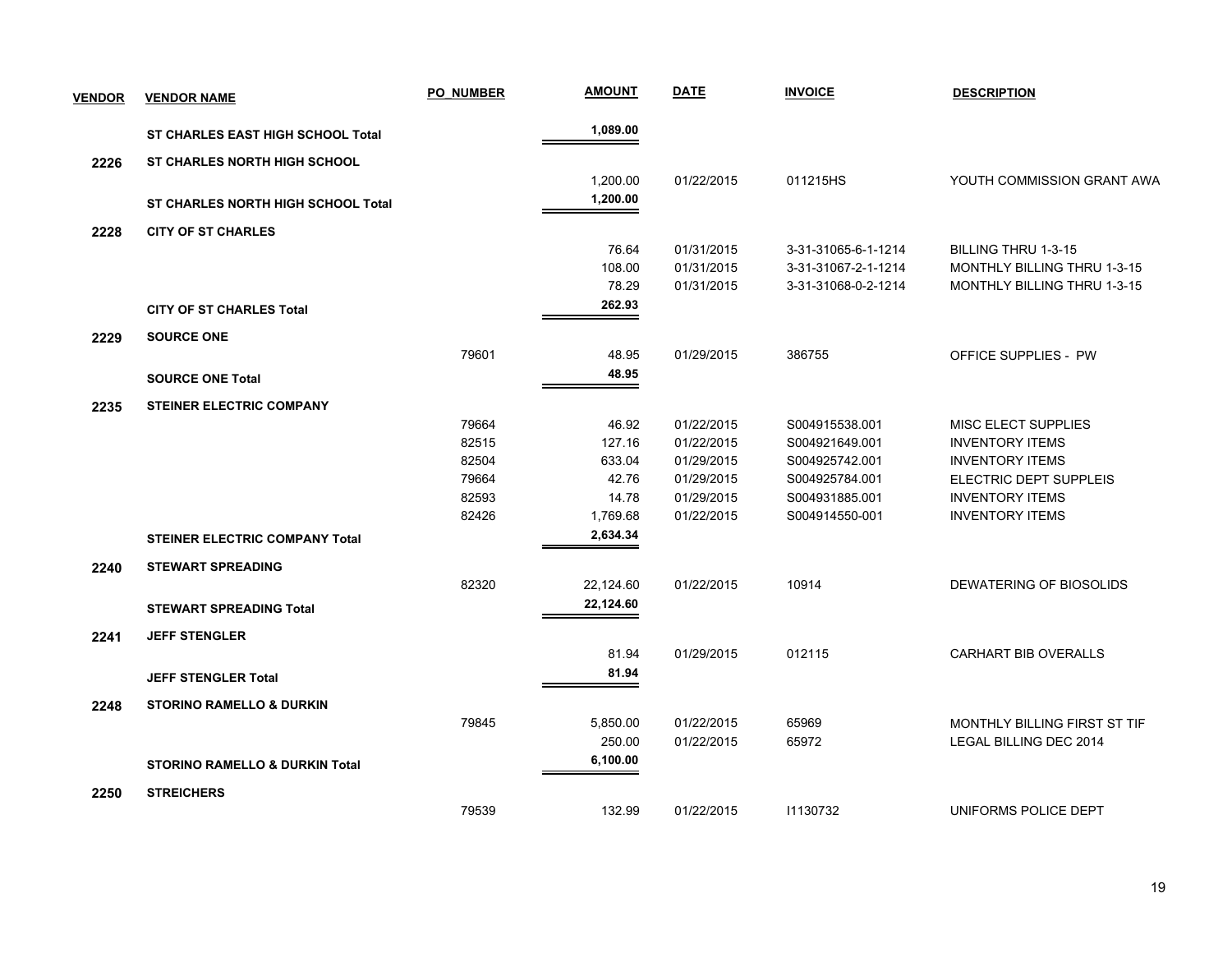| <b>VENDOR</b> | <b>VENDOR NAME</b>                          | <b>PO NUMBER</b> | <b>AMOUNT</b>        | <b>DATE</b> | <b>INVOICE</b>       | <b>DESCRIPTION</b>              |
|---------------|---------------------------------------------|------------------|----------------------|-------------|----------------------|---------------------------------|
|               | <b>STREICHERS Total</b>                     |                  | 132.99               |             |                      |                                 |
| 2255          | <b>SUBURBAN LABORATORIES INC</b>            |                  |                      |             |                      |                                 |
|               |                                             | 80280            | 587.00               | 01/22/2015  | 119150               | <b>WATER LAB TESTING</b>        |
|               | <b>SUBURBAN LABORATORIES INC Total</b>      |                  | 587.00               |             |                      |                                 |
| 2258          | <b>SUBURBAN BUILDING OFFICIALS</b>          |                  |                      |             |                      |                                 |
|               |                                             |                  | 125.00               | 01/29/2015  | 031441               | <b>REGISTRATION S HERRA</b>     |
|               |                                             |                  | 125.00               | 01/29/2015  | 030714               | <b>REGISTRATION T MEDERNACH</b> |
|               | <b>SUBURBAN BUILDING OFFICIALS Total</b>    |                  | 250.00               |             |                      |                                 |
| 2295          | <b>MICHAEL TANNENBAUM</b>                   |                  |                      |             |                      |                                 |
|               |                                             |                  | 141.99               | 01/22/2015  | 011915               | <b>JEAN REIMBURSEMENT</b>       |
|               | <b>MICHAEL TANNENBAUM Total</b>             |                  | 141.99               |             |                      |                                 |
| 2297          | <b>JEFF TARRO</b>                           |                  |                      |             |                      |                                 |
|               |                                             |                  | 485.46               | 01/22/2015  | 011915               | <b>REIMB PUBLIC ED SUPPLIES</b> |
|               | <b>JEFF TARRO Total</b>                     |                  | 485.46               |             |                      |                                 |
| 2300          | <b>TEMCO MACHINERY INC</b>                  |                  |                      |             |                      |                                 |
|               |                                             | 79566            | 568.79               | 01/22/2015  | AG43075              | SVC ENGINE 101                  |
|               |                                             | 79566            | 212.85               | 01/22/2015  | AG43088              | MISC SUPPLIES FLEET DEPT        |
|               | <b>TEMCO MACHINERY INC Total</b>            |                  | 781.64               |             |                      |                                 |
| 2301          | <b>GENERAL CHAUFFERS SALES DRIVER</b>       |                  |                      |             |                      |                                 |
|               |                                             |                  | 148.50               | 01/23/2015  | UNT 150123095216CD ( | <b>Union Dues - Teamsters</b>   |
|               |                                             |                  | 121.00               | 01/23/2015  | UNT 150123095216FN ( | <b>Union Dues - Teamsters</b>   |
|               |                                             |                  | 2,350.50<br>2,620.00 | 01/23/2015  | UNT 150123095216PW   | <b>Union Dues - Teamsters</b>   |
|               | <b>GENERAL CHAUFFERS SALES DRIVER Total</b> |                  |                      |             |                      |                                 |
| 2302          | <b>TEAM SALES</b>                           |                  |                      |             |                      |                                 |
|               |                                             | 82605            | 165.00               | 01/29/2015  | 17427                | <b>CLOTHING SETS - PD</b>       |
|               | <b>TEAM SALES Total</b>                     |                  | 165.00               |             |                      |                                 |
| 2314          | <b>VHS0733</b><br>3M                        |                  |                      |             |                      |                                 |
|               |                                             | 81567            | 324.00               | 01/29/2015  | TP18337              | <b>INVENTORY ITEMS</b>          |
|               | VHS0733 Total<br>3M                         |                  | 324.00               |             |                      |                                 |
| 2316          | THOMPSON AUTO SUPPLY INC                    |                  |                      |             |                      |                                 |
|               |                                             | 79963            | 119.54               | 01/22/2015  | 1-358091             | NOTCH BELT                      |
|               |                                             | 82519            | 6.86                 | 01/22/2015  | 2-288184             | <b>INVENTORY ITEMS</b>          |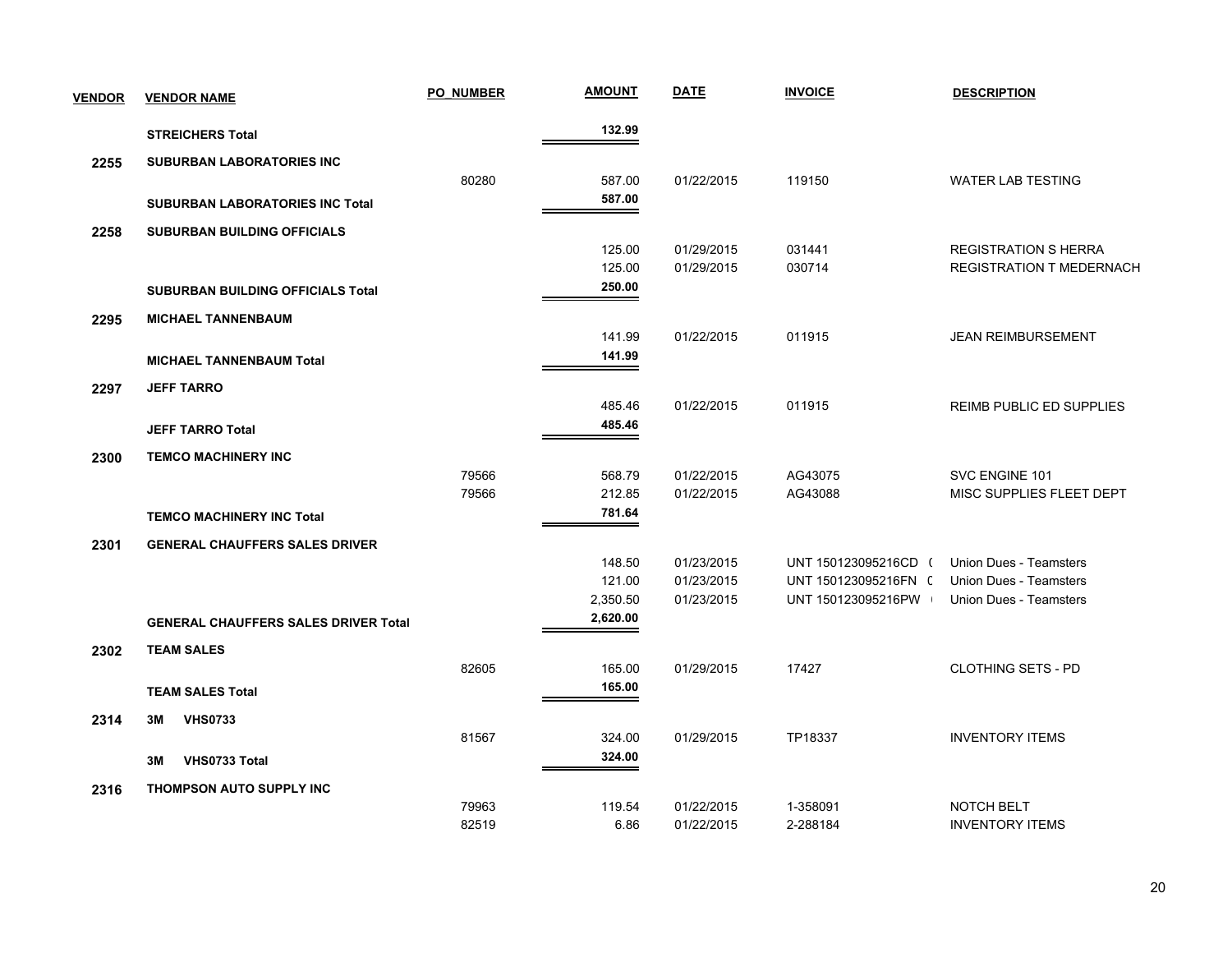| <b>VENDOR</b> | <b>VENDOR NAME</b>                          | <b>PO NUMBER</b> | <b>AMOUNT</b> | <b>DATE</b> | <b>INVOICE</b> | <b>DESCRIPTION</b>             |
|---------------|---------------------------------------------|------------------|---------------|-------------|----------------|--------------------------------|
|               |                                             | 82578            | 73.70         | 01/29/2015  | 2-288835       | <b>INVENTORY ITEMS</b>         |
|               |                                             | 82583            | 13.62         | 01/29/2015  | 2-288838       | <b>INVENTORY ITEMS</b>         |
|               |                                             | 82599            | 17.98         | 01/29/2015  | 2-289084       | <b>INVENTORY ITEMS</b>         |
|               | <b>THOMPSON AUTO SUPPLY INC Total</b>       |                  | 231.70        |             |                |                                |
| 2327          | TK SEALCOATING INC                          |                  |               |             |                |                                |
|               |                                             | 81922            | 4,796.14      | 01/29/2015  | 2014-611       | <b>SNOW REMOVAL</b>            |
|               |                                             | 81922            | 3,430.36      | 01/29/2015  | 2014-612       | <b>SNOW REMOVAL</b>            |
|               | TK SEALCOATING INC Total                    |                  | 8,226.50      |             |                |                                |
| 2363          | TROTTER & ASSOCIATES INC                    |                  |               |             |                |                                |
|               |                                             | 78941            | 2,005.75      | 01/22/2015  | 10837          | PROJECT BILLING THRU 12/31/14  |
|               |                                             | 78280            | 6,092.00      | 01/22/2015  | 10842          | PROJECT BILLING THRU 12/31/14  |
|               |                                             | 80201            | 9,056.75      | 01/22/2015  | 10860          | PROJECT BILLING THRU 12/31/14  |
|               |                                             | 77584            | 11,233.00     | 01/22/2015  | 10863          | PROJECT BILLING THRU 12/31/14  |
|               |                                             | 81316            | 973.00        | 01/22/2015  | 10870          | PROJECT BILLING DEC 2014       |
|               | <b>TROTTER &amp; ASSOCIATES INC Total</b>   |                  | 29,360.50     |             |                |                                |
| 2383          | UNITED STATES POSTAL SERVICE                |                  |               |             |                |                                |
|               |                                             |                  | 4,000.00      | 01/22/2015  | 6116619-0115   | POSTAGE METER REIMBURSEMEN     |
|               | UNITED STATES POSTAL SERVICE Total          |                  | 4,000.00      |             |                |                                |
| 2403          | <b>UNITED PARCEL SERVICE</b>                |                  |               |             |                |                                |
|               |                                             |                  | 195.24        | 01/29/2015  | 0000650961025  | <b>WEEKLY SHIPPING CHARGES</b> |
|               |                                             |                  | 454.52        | 01/29/2015  | 0000650961035  | <b>WEEKLY SHIPPING</b>         |
|               | <b>UNITED PARCEL SERVICE Total</b>          |                  | 649.76        |             |                |                                |
| 2404          | HD SUPPLY FACILITIES MAINT LTD              |                  |               |             |                |                                |
|               |                                             | 82437            | 602.72        | 01/22/2015  | 532235         | ASCO SOLENOID REPAIR KIT       |
|               | HD SUPPLY FACILITIES MAINT LTD Total        |                  | 602.72        |             |                |                                |
| 2410          | <b>VALLEY LOCK CO</b>                       |                  |               |             |                |                                |
|               |                                             | 82464            | 390.50        | 01/29/2015  | 57465          | <b>REPAIR LOCK</b>             |
|               | <b>VALLEY LOCK CO Total</b>                 |                  | 390.50        |             |                |                                |
| 2413          | <b>VALLEY FIRE PROTECTION SERVICE</b>       |                  |               |             |                |                                |
|               |                                             | 82459            | 695.00        | 01/29/2015  | 104145         | SERVICE CALL 10 STATE AVE      |
|               | <b>VALLEY FIRE PROTECTION SERVICE Total</b> |                  | 695.00        |             |                |                                |
| 2429          | <b>VERIZON WIRELESS</b>                     |                  |               |             |                |                                |
|               |                                             |                  | 7,570.32      | 01/22/2015  | 9738263176     | SVCS 12-4-14 THRU 1-3-15       |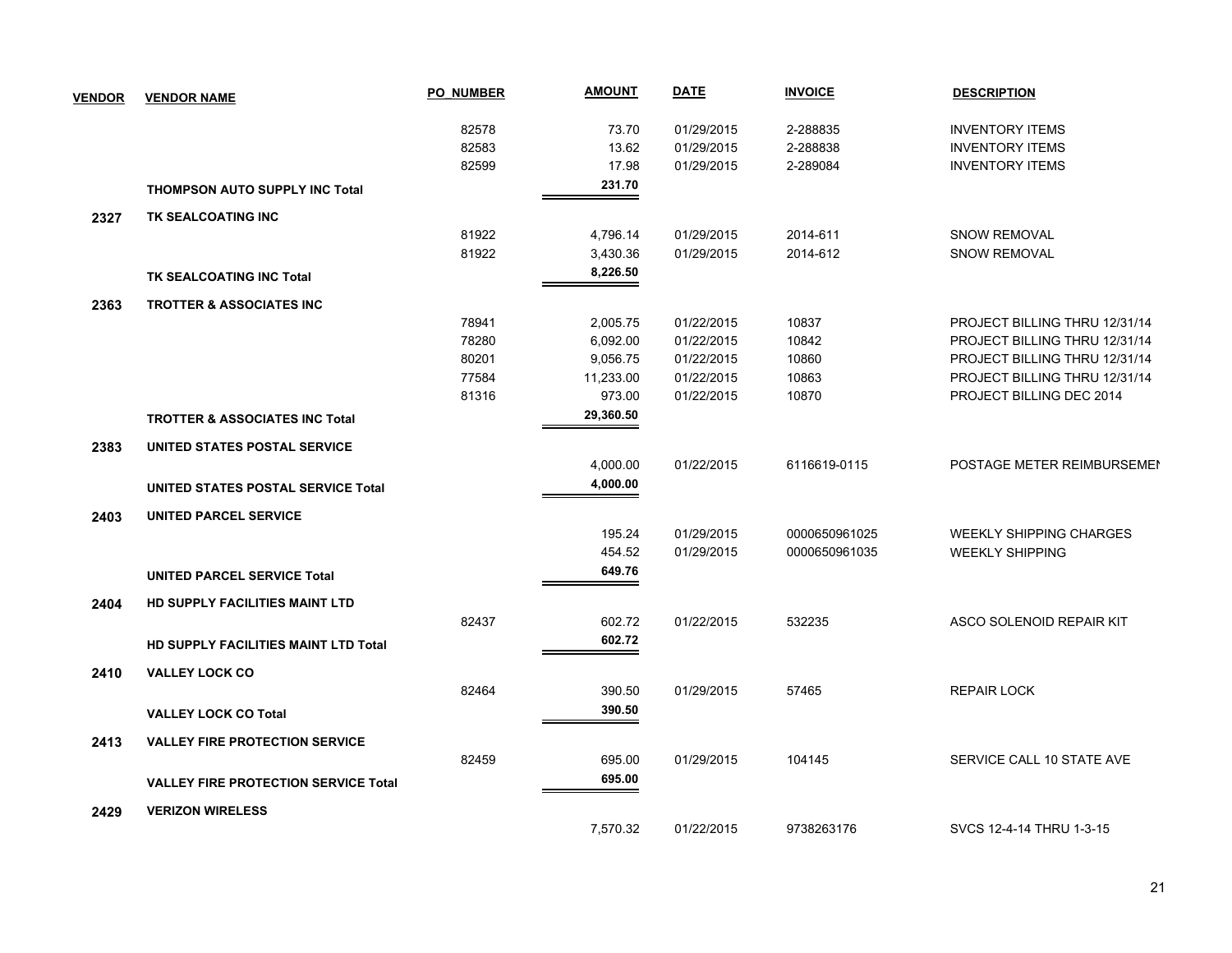| <b>VENDOR</b> | <b>VENDOR NAME</b>                      | <b>PO NUMBER</b> | <b>AMOUNT</b> | <b>DATE</b> | <b>INVOICE</b> | <b>DESCRIPTION</b>           |
|---------------|-----------------------------------------|------------------|---------------|-------------|----------------|------------------------------|
|               | <b>VERIZON WIRELESS Total</b>           |                  | 7,570.32      |             |                |                              |
| 2444          | <b>XEROX CORPORATION</b>                |                  |               |             |                |                              |
|               |                                         | 82523            | 4,220.00      | 01/22/2015  | 1109294        | FIREHOUSE SOFTWARE THRU 1-1  |
|               | <b>XEROX CORPORATION Total</b>          |                  | 4,220.00      |             |                |                              |
| 2457          | <b>JL WAGNER &amp; SONS</b>             |                  |               |             |                |                              |
|               |                                         | 81532            | 797.00        | 01/22/2015  | 0012672-IN     | REPAIR ROOF DRAINS - CH      |
|               |                                         |                  | 797.00        |             |                |                              |
|               | JL WAGNER & SONS Total                  |                  |               |             |                |                              |
| 2458          | <b>ERIN WAITES</b>                      |                  |               |             |                |                              |
|               |                                         |                  | 100.00        | 01/22/2015  | 010915         | SAFETY BOOT REIMBURSEMENT    |
|               | <b>ERIN WAITES Total</b>                |                  | 100.00        |             |                |                              |
| 2463          | <b>WALMART COMMUNITY</b>                |                  |               |             |                |                              |
|               |                                         | 82579            | 19.60         | 01/29/2015  | 04327          | <b>INVENTORY ITEMS</b>       |
|               | <b>WALMART COMMUNITY Total</b>          |                  | 19.60         |             |                |                              |
| 2470          | <b>WAREHOUSE DIRECT</b>                 |                  |               |             |                |                              |
|               |                                         | 80014            | 25.12         | 01/22/2015  | 2557437-0      | <b>CREAMERS FINANCE DEPT</b> |
|               |                                         | 79818            | 19.81         | 01/29/2015  | 2563387-0      | POLICE DEPT OFFICE SUPPLIES  |
|               |                                         | 79952            | 44.67         | 01/29/2015  | 2565262-0      | MISC OFFICE SUPPLIES         |
|               |                                         | 79930            | 50.04         | 01/29/2015  | 2566933-0      | OFFICE SUPPLIES              |
|               |                                         | 79952            | 45.40         | 01/29/2015  | 2570337-0      | OFFICE SUPPLIES CITY HALL    |
|               |                                         | 79952            | 32.97         | 01/22/2015  | 2558203-0      | <b>FOLDERS</b>               |
|               |                                         | 79602            | 164.62        | 01/22/2015  | 2559937-0      | OFFICE SUPPLIES PUBLIC WORKS |
|               |                                         | 79602            | 13.42         | 01/22/2015  | 2559937-1      | PUBLIC WORKS OFFICE SUPPLIES |
|               |                                         | 79569            | 123.28        | 01/22/2015  | 2561332-0      | FIRE DEPT OFFICE SUPPLIES    |
|               |                                         | 79818            | 24.23         | 01/22/2015  | 2562047-0      | OFFICE SUPPLIES POLICE DEPT  |
|               | <b>WAREHOUSE DIRECT Total</b>           |                  | 543.56        |             |                |                              |
| 2473          | <b>WASCO TRUCK REPAIR CO</b>            |                  |               |             |                |                              |
|               |                                         | 79652            | 43.50         | 01/29/2015  | 129740         | <b>TRUCK TESTING</b>         |
|               |                                         | 79652            | 182.00        | 01/29/2015  | 129745         | <b>TRUCK TESTING</b>         |
|               |                                         | 79652            | 96.50         | 01/29/2015  | 129748         | <b>TRUCK TESTING</b>         |
|               | <b>WASCO TRUCK REPAIR CO Total</b>      |                  | 322.00        |             |                |                              |
| 2477          | <b>WASCO LAWN &amp; POWER INC</b>       |                  |               |             |                |                              |
|               |                                         | 80037            | 30.17         | 01/29/2015  | 188467         | <b>MISC FUEL PARTS</b>       |
|               | <b>WASCO LAWN &amp; POWER INC Total</b> |                  | 30.17         |             |                |                              |
|               |                                         |                  |               |             |                |                              |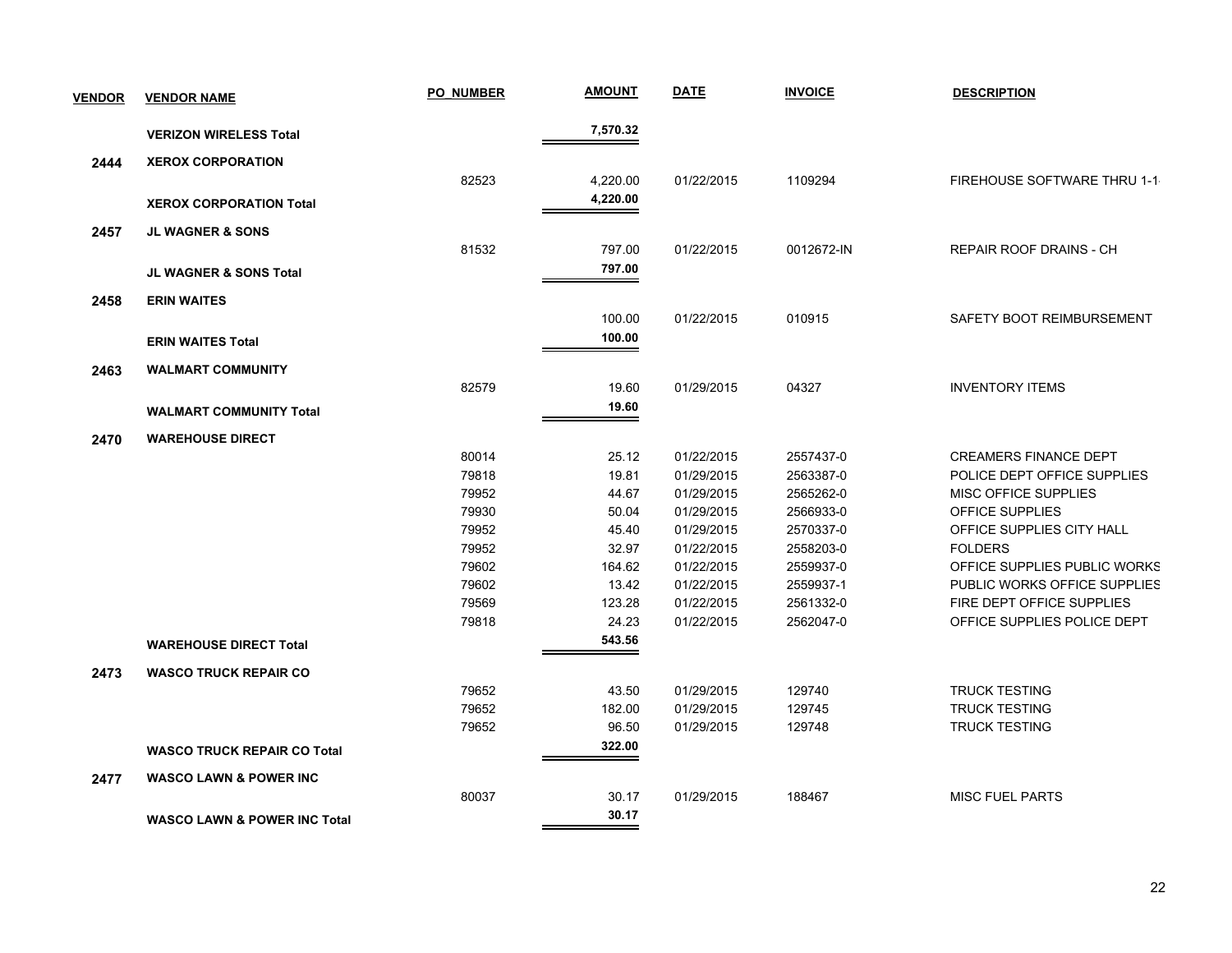| <b>VENDOR</b> | <b>VENDOR NAME</b>                         | <b>PO NUMBER</b> | <b>AMOUNT</b> | <b>DATE</b> | <b>INVOICE</b>       | <b>DESCRIPTION</b>            |
|---------------|--------------------------------------------|------------------|---------------|-------------|----------------------|-------------------------------|
| 2478          | <b>WATER PRODUCTS AURORA</b>               |                  |               |             |                      |                               |
|               |                                            | 82442            | 1,184.04      | 01/22/2015  | 0254925              | <b>INVENTORY ITEMS</b>        |
|               | <b>WATER PRODUCTS AURORA Total</b>         |                  | 1,184.04      |             |                      |                               |
| 2485          | <b>WILLS BURKE KELSEY ASSOC LTD</b>        |                  |               |             |                      |                               |
|               |                                            | 80506            | 617.84        | 01/29/2015  | 14745                | PROJECT BILLING THRU 12-31-14 |
|               | <b>WILLS BURKE KELSEY ASSOC LTD Total</b>  |                  | 617.84        |             |                      |                               |
| 2495          | <b>WEST SIDE TRACTOR SALES CO</b>          |                  |               |             |                      |                               |
|               |                                            | 82530            | 107.60        | 01/29/2015  | N14245               | <b>INVENTORY ITEMS</b>        |
|               | <b>WEST SIDE TRACTOR SALES CO Total</b>    |                  | 107.60        |             |                      |                               |
| 2506          | <b>EESCO</b>                               |                  |               |             |                      |                               |
|               |                                            | 82344            | 273.97        | 01/29/2015  | 551147               | <b>INVENTORY ITEMS</b>        |
|               |                                            | 82203            | 1,728.00      | 01/22/2015  | 563186               | <b>INVENTORY ITEMS</b>        |
|               | <b>EESCO Total</b>                         |                  | 2,001.97      |             |                      |                               |
| 2523          | <b>WILTSE GREENHOUSE LANDSCAPING</b>       |                  |               |             |                      |                               |
|               |                                            | 80817            | 320.00        | 01/22/2015  | 010115               | MONTHLY SNOW PLOW 2 OF 4      |
|               |                                            | 80817            | 290.00        | 01/22/2015  | 010115A              | JANUARY SNOW PLOW 2 OF 4      |
|               | <b>WILTSE GREENHOUSE LANDSCAPING Total</b> |                  | 610.00        |             |                      |                               |
| 2527          | <b>WILLIAM FRICK &amp; CO</b>              |                  |               |             |                      |                               |
|               |                                            | 82192            | 45.68         | 01/22/2015  | 483351               | <b>INVENTORY ITEMS</b>        |
|               | <b>WILLIAM FRICK &amp; CO Total</b>        |                  | 45.68         |             |                      |                               |
| 2545          | <b>GRAINGER INC</b>                        |                  |               |             |                      |                               |
|               |                                            | 82317            | 900.00        | 01/22/2015  | 9629382129           | SELF HEALING CUTTING MAT      |
|               |                                            | 82475            | 65.48         | 01/29/2015  | 9635345789           | SOAP DISPENSER                |
|               |                                            | 82416            | 1,478.30      | 01/29/2015  | 9635350227           | <b>SALVAGE DRUM</b>           |
|               |                                            | 82509            | 120.00        | 01/29/2015  | 9636289622           | <b>INVENTORY ITEMS</b>        |
|               | <b>GRAINGER INC Total</b>                  |                  | 2,563.78      |             |                      |                               |
| 2631          | <b>ZIMMERMAN FORD INC</b>                  |                  |               |             |                      |                               |
|               |                                            | 79555            | 8,886.37      | 01/22/2015  | S43-1214             | MONTHLY BILLING DEC 2014      |
|               |                                            |                  | 499.84        | 01/29/2015  | S43-1214A            | DECEMBER BILLING FLEET DEPT   |
|               | <b>ZIMMERMAN FORD INC Total</b>            |                  | 9,386.21      |             |                      |                               |
| 2637          | <b>ILLINOIS DEPT OF REVENUE</b>            |                  |               |             |                      |                               |
|               |                                            |                  | 459.43        | 01/23/2015  | ILST150123095216CA 0 | Illinois State Tax            |
|               |                                            |                  | 1,412.55      | 01/23/2015  | ILST150123095216CD 0 | Illinois State Tax            |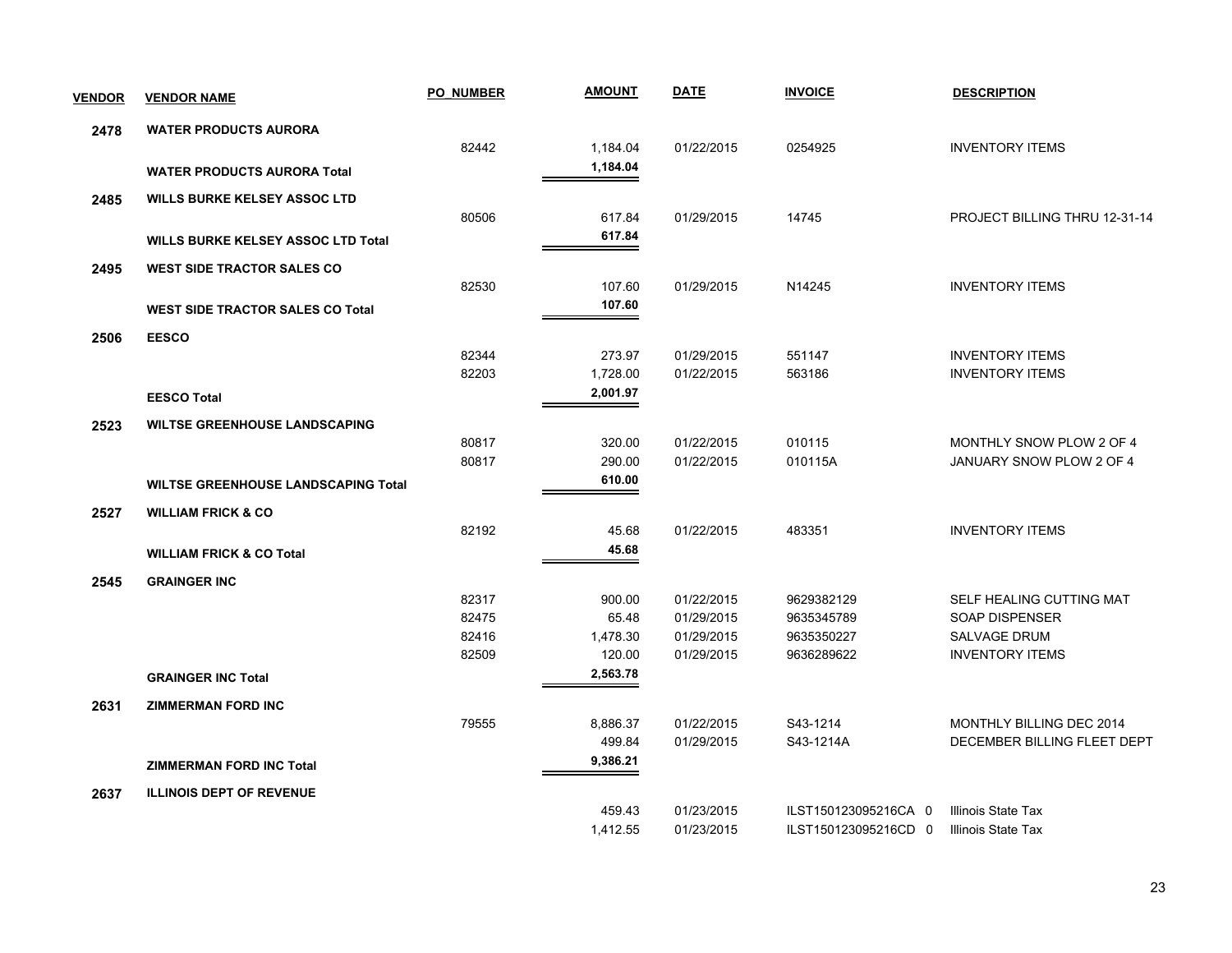| <b>VENDOR</b> | <b>VENDOR NAME</b>                    | <b>PO NUMBER</b> | <b>AMOUNT</b> | <b>DATE</b> | <b>INVOICE</b>       | <b>DESCRIPTION</b>      |
|---------------|---------------------------------------|------------------|---------------|-------------|----------------------|-------------------------|
|               |                                       |                  | 562.80        | 01/23/2015  | ILST150123095216HR 0 | Illinois State Tax      |
|               |                                       |                  | 1,073.39      | 01/23/2015  | ILST150123095216IS 0 | Illinois State Tax      |
|               |                                       |                  | 7,302.34      | 01/23/2015  | ILST150123095216PD 0 | Illinois State Tax      |
|               |                                       |                  | 9,853.47      | 01/23/2015  | ILST150123095216PW ( | Illinois State Tax      |
|               |                                       |                  | 5,714.78      | 01/23/2015  | ILST150123095216FD 0 | Illinois State Tax      |
|               |                                       |                  | 1,658.96      | 01/23/2015  | ILST150123095216FN 0 | Illinois State Tax      |
|               | <b>ILLINOIS DEPT OF REVENUE Total</b> |                  | 28,037.72     |             |                      |                         |
| 2638          | <b>INTERNAL REVENUE SERVICE</b>       |                  |               |             |                      |                         |
|               |                                       |                  | 1,007.51      | 01/23/2015  | FICA150123095216CA ( | <b>FICA Employee</b>    |
|               |                                       |                  | 2,658.81      | 01/23/2015  | FICA150123095216CD ( | FICA Employee           |
|               |                                       |                  | 464.97        | 01/23/2015  | FICA150123095216FD C | <b>FICA Employee</b>    |
|               |                                       |                  | 3,113.43      | 01/23/2015  | FICA150123095216FN C | FICA Employee           |
|               |                                       |                  | 1,078.46      | 01/23/2015  | FICA150123095216HR ( | FICA Employee           |
|               |                                       |                  | 2,105.86      | 01/23/2015  | FICA150123095216IS 0 | FICA Employee           |
|               |                                       |                  | 2,139.64      | 01/23/2015  | FICA150123095216PD ( | FICA Employee           |
|               |                                       |                  | 18,000.13     | 01/23/2015  | FICA150123095216PW   | FICA Employee           |
|               |                                       |                  | 1,007.51      | 01/23/2015  | FICE150123095216CA ( | <b>FICA Employer</b>    |
|               |                                       |                  | 2,512.75      | 01/23/2015  | FICE150123095216CD ( | FICA Employer           |
|               |                                       |                  | 444.88        | 01/23/2015  | FICE150123095216FD C | FICA Employer           |
|               |                                       |                  | 2,954.84      | 01/23/2015  | FICE150123095216FN C | FICA Employer           |
|               |                                       |                  | 1,078.46      | 01/23/2015  | FICE150123095216HR ( | FICA Employer           |
|               |                                       |                  | 2,105.86      | 01/23/2015  | FICE150123095216IS 0 | FICA Employer           |
|               |                                       |                  | 2,139.64      | 01/23/2015  | FICE150123095216PD ( | FICA Employer           |
|               |                                       |                  | 18,324.87     | 01/23/2015  | FICE150123095216PW   | FICA Employer           |
|               |                                       |                  | 1,567.65      | 01/23/2015  | FIT 150123095216CA 0 | Federal Withholding Tax |
|               |                                       |                  | 5,182.11      | 01/23/2015  | FIT 150123095216CD 0 | Federal Withholding Tax |
|               |                                       |                  | 22,275.10     | 01/23/2015  | FIT 150123095216FD 0 | Federal Withholding Tax |
|               |                                       |                  | 5,900.76      | 01/23/2015  | FIT 150123095216FN 0 | Federal Withholding Tax |
|               |                                       |                  | 2,225.85      | 01/23/2015  | FIT 150123095216HR 0 | Federal Withholding Tax |
|               |                                       |                  | 3,712.19      | 01/23/2015  | FIT 150123095216IS 0 | Federal Withholding Tax |
|               |                                       |                  | 25,977.81     | 01/23/2015  | FIT 150123095216PD 0 | Federal Withholding Tax |
|               |                                       |                  | 35,294.30     | 01/23/2015  | FIT 150123095216PW 0 | Federal Withholding Tax |
|               |                                       |                  | 235.64        | 01/23/2015  | MEDE150123095216CA   | Medicare Employee       |
|               |                                       |                  | 621.82        | 01/23/2015  | MEDE150123095216CD   | Medicare Employee       |
|               |                                       |                  | 2,509.50      | 01/23/2015  | MEDE150123095216FD   | Medicare Employee       |
|               |                                       |                  | 728.13        | 01/23/2015  | MEDE150123095216FN   | Medicare Employee       |
|               |                                       |                  | 252.21        | 01/23/2015  | MEDE150123095216HR   | Medicare Employee       |
|               |                                       |                  | 492.51        | 01/23/2015  | MEDE150123095216IS ( | Medicare Employee       |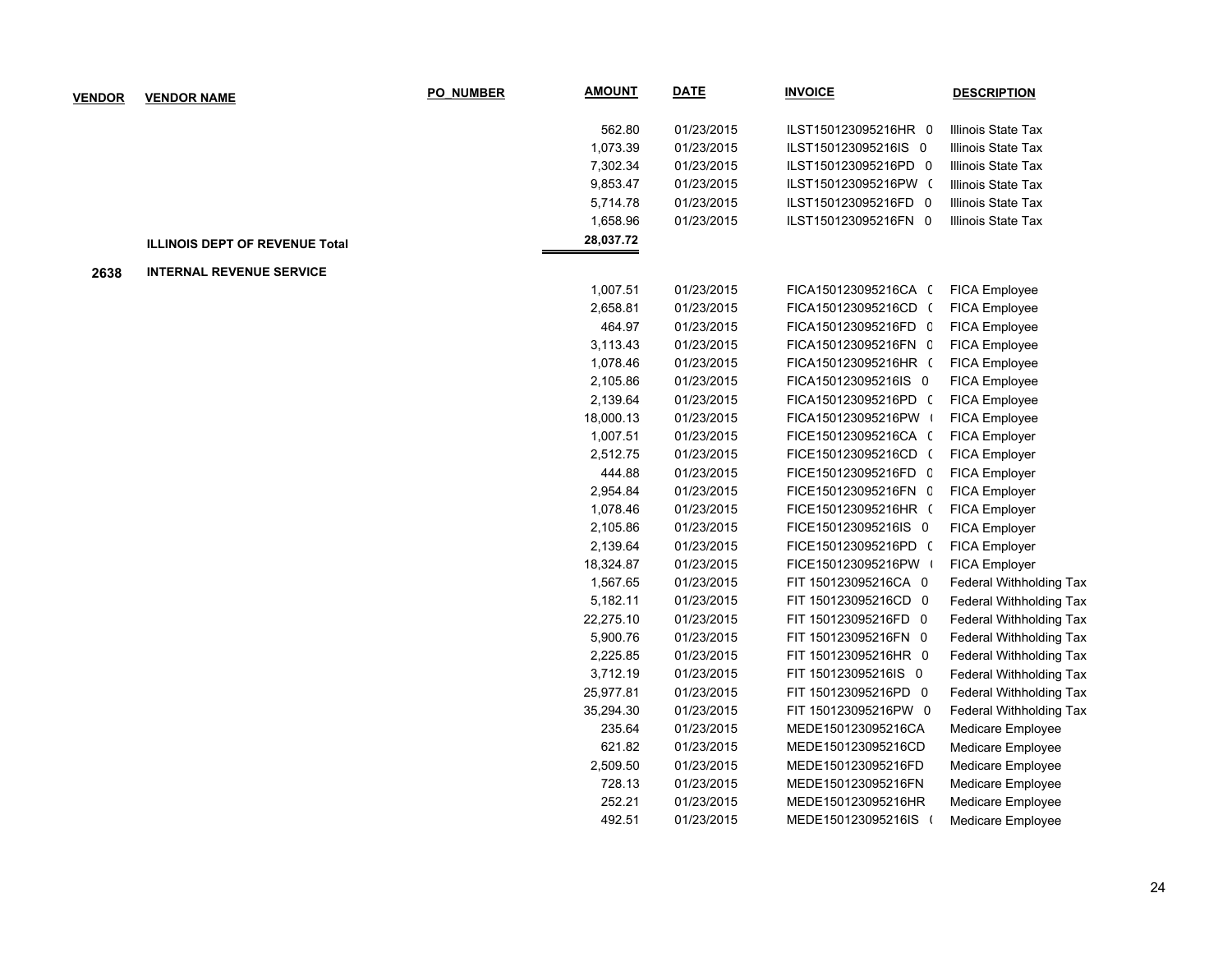| <b>VENDOR</b> | <b>VENDOR NAME</b>                    | PO NUMBER | <b>AMOUNT</b> | <b>DATE</b> | <b>INVOICE</b>        | <b>DESCRIPTION</b>            |
|---------------|---------------------------------------|-----------|---------------|-------------|-----------------------|-------------------------------|
|               |                                       |           | 3,375.28      | 01/23/2015  | MEDE150123095216PD    | Medicare Employee             |
|               |                                       |           | 4,209.74      | 01/23/2015  | MEDE150123095216PW    | Medicare Employee             |
|               |                                       |           | 235.64        | 01/23/2015  | MEDR150123095216CA    | Medicare Employer             |
|               |                                       |           | 587.67        | 01/23/2015  | MEDR150123095216CD    | Medicare Employer             |
|               |                                       |           | 2,504.83      | 01/23/2015  | MEDR150123095216FD    | Medicare Employer             |
|               |                                       |           | 690.99        | 01/23/2015  | MEDR150123095216FN    | Medicare Employer             |
|               |                                       |           | 252.21        | 01/23/2015  | MEDR150123095216HR    | Medicare Employer             |
|               |                                       |           | 492.51        | 01/23/2015  | MEDR150123095216IS    | Medicare Employer             |
|               |                                       |           | 3,375.28      | 01/23/2015  | MEDR150123095216PD    | Medicare Employer             |
|               |                                       |           | 4,285.70      | 01/23/2015  | MEDR150123095216PW    | Medicare Employer             |
|               | <b>INTERNAL REVENUE SERVICE Total</b> |           | 188,123.05    |             |                       |                               |
| 2639          | <b>STATE DISBURSEMENT UNIT</b>        |           |               |             |                       |                               |
|               |                                       |           | 440.93        | 01/22/2015  | 000000037150123095216 | IL Child Support Amount 1     |
|               |                                       |           | 347.26        | 01/22/2015  | 000000064150123095216 | IL Child Support Amount 1     |
|               |                                       |           | 465.36        | 01/22/2015  | 000000064150123095216 | IL Child Support Amount 2     |
|               |                                       |           | 795.70        | 01/22/2015  | 000000135150123095216 | IL Child Support Amount 1     |
|               |                                       |           | 600.00        | 01/22/2015  | 000000191150123095216 | IL Child Support Amount 1     |
|               |                                       |           | 1,661.54      | 01/22/2015  | 000000202150123095216 | IL CS Maintenance 1           |
|               |                                       |           | 545.00        | 01/22/2015  | 000000206150123095216 | IL Child Support Amount 1     |
|               |                                       |           | 580.00        | 01/22/2015  | 000000292150123095216 | IL Child Support Amount 1     |
|               |                                       |           | 369.23        | 01/22/2015  | 000000486150123095216 | IL Child Support Amount 1     |
|               |                                       |           | 334.16        | 01/22/2015  | 000001163150123095216 | IL Child Support Amount 1     |
|               | <b>STATE DISBURSEMENT UNIT Total</b>  |           | 6,139.18      |             |                       |                               |
| 2643          | <b>DELTA DENTAL</b>                   |           |               |             |                       |                               |
|               |                                       |           | 4,461.83      | 01/20/2015  | 012015                | <b>DENTAL CLAIMS</b>          |
|               |                                       |           | 3,445.00      | 01/26/2015  | 012615                | <b>DELTA DENTAL CLAIMS</b>    |
|               | <b>DELTA DENTAL Total</b>             |           | 7,906.83      |             |                       |                               |
| 2648          | <b>HEALTH CARE SERVICE CORP</b>       |           |               |             |                       |                               |
|               |                                       |           | 78,621.43     | 01/20/2015  | 012015                | <b>MEDICAL CLAIMS</b>         |
|               | <b>HEALTH CARE SERVICE CORP Total</b> |           | 78,621.43     |             |                       |                               |
| 2663          | <b>LOU'S GLOVES INC</b>               |           |               |             |                       |                               |
|               |                                       | 82510     | 300.00        | 01/29/2015  | 007916                | NITRILE EXAM GLOVES LARGE     |
|               | <b>LOU'S GLOVES INC Total</b>         |           | 300.00        |             |                       |                               |
| 2664          | <b>FOX VALLEY BUICK GMC INC</b>       |           |               |             |                       |                               |
|               |                                       |           | 38,544.89     | 01/22/2015  | 011915                | SALES TX INCNTIVE JUN14-SEP14 |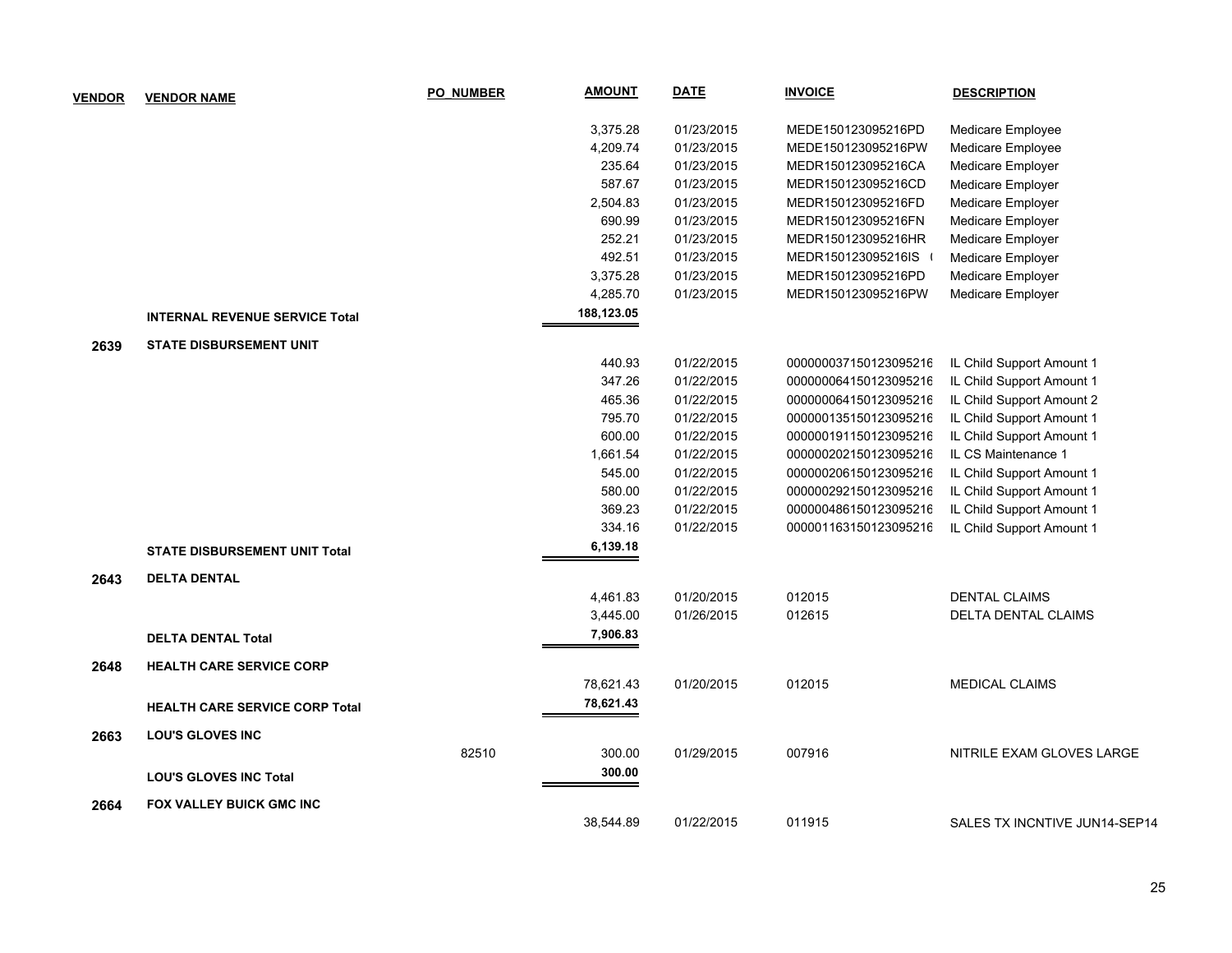| <b>VENDOR</b> | <b>VENDOR NAME</b>                          | <b>PO NUMBER</b> | <b>AMOUNT</b> | <b>DATE</b> | <b>INVOICE</b>       | <b>DESCRIPTION</b>         |
|---------------|---------------------------------------------|------------------|---------------|-------------|----------------------|----------------------------|
|               | FOX VALLEY BUICK GMC INC Total              |                  | 38,544.89     |             |                      |                            |
| 2674          | <b>VIKING CHEMICAL CO</b>                   |                  |               |             |                      |                            |
|               |                                             | 27               | 3,218.10      | 01/22/2015  | 266874               | <b>CHLORINE</b>            |
|               | <b>VIKING CHEMICAL CO Total</b>             |                  | 3,218.10      |             |                      |                            |
| 2683          | <b>CONTINENTAL AMERICAN INSURANCE</b>       |                  |               |             |                      |                            |
|               |                                             |                  | 59.89         | 01/23/2015  | ACCG150123095216FD   | <b>AFLAC Accident Plan</b> |
|               |                                             |                  | 34.94         | 01/23/2015  | ACCG150123095216FN   | <b>AFLAC Accident Plan</b> |
|               |                                             |                  | 7.48          | 01/23/2015  | ACCG150123095216HR   | <b>AFLAC Accident Plan</b> |
|               |                                             |                  | 17.48         | 01/23/2015  | ACCG150123095216IS ( | <b>AFLAC Accident Plan</b> |
|               |                                             |                  | 208.54        | 01/23/2015  | ACCG150123095216PD   | <b>AFLAC Accident Plan</b> |
|               |                                             |                  | 78.06         | 01/23/2015  | ACCG150123095216PW   | <b>AFLAC Accident Plan</b> |
|               | <b>CONTINENTAL AMERICAN INSURANCE Total</b> |                  | 406.39        |             |                      |                            |
| 2740          | C H HAGER EXCAVATING INC                    |                  |               |             |                      |                            |
|               |                                             | 81929            | 855.00        | 01/29/2015  | 115                  | SNOW PLOW 1-4-15           |
|               |                                             | 81929            | 810.00        | 01/29/2015  | 116                  | SNOW PLOW 1-6-15           |
|               |                                             | 81929            | 855.00        | 01/29/2015  | 117                  | SNOW PLOW 1-9-14           |
|               |                                             | 81929            | 922.50        | 01/29/2015  | 118                  | <b>SNOW PLOW 1/12/15</b>   |
|               | <b>C H HAGER EXCAVATING INC Total</b>       |                  | 3,442.50      |             |                      |                            |
| 2756          | <b>RXBENEFITS, INC.</b>                     |                  |               |             |                      |                            |
|               |                                             |                  | 37,543.97     | 01/22/2015  | 33657                | PRESCRIPTION CLAIMS        |
|               | <b>RXBENEFITS, INC. Total</b>               |                  | 37,543.97     |             |                      |                            |
| 2769          | <b>GENWORTH LIFE INSURANCE COMPAN</b>       |                  |               |             |                      |                            |
|               |                                             |                  | 61.46         | 01/23/2015  | LTCI150123095216CA 0 | Long Term Care Insurance   |
|               |                                             |                  | 94.71         | 01/23/2015  | LTCI150123095216HR C | Long Term Care Insurance   |
|               | <b>GENWORTH LIFE INSURANCE COMPAN Total</b> |                  | 156.17        |             |                      |                            |
| 2778          | <b>CLIENT FIRST CONSULTING GROUP</b>        |                  |               |             |                      |                            |
|               |                                             | 82224            | 13,000.00     | 01/22/2015  | 4830                 | IT CONSULTING BILLING      |
|               | <b>CLIENT FIRST CONSULTING GROUP Total</b>  |                  | 13,000.00     |             |                      |                            |
| 2832          | <b>RR DONNELLEY</b>                         |                  |               |             |                      |                            |
|               |                                             | 82351            | 490.77        | 01/22/2015  | 899755228            | TAX FORMS 1099/W2          |
|               | <b>RR DONNELLEY Total</b>                   |                  | 490.77        |             |                      |                            |
| 2883          | <b>ADVANCED DISPOSAL SERVICES</b>           |                  |               |             |                      |                            |
|               |                                             | 82046            | 1,490.00      | 01/22/2015  | T00001143886         | REFUSE SUPPLIES            |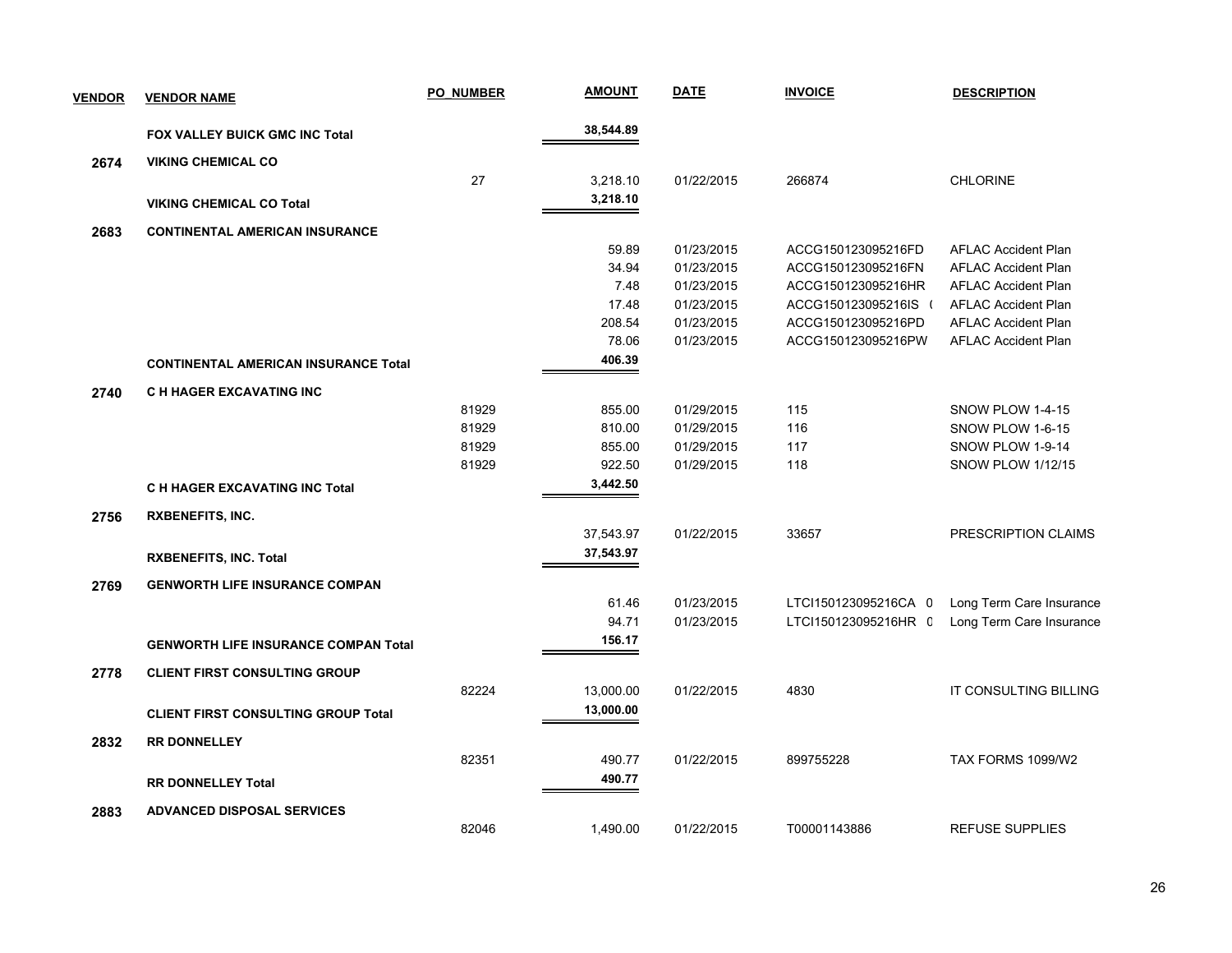| <b>VENDOR</b> | <b>VENDOR NAME</b>                            | <b>PO NUMBER</b> | <b>AMOUNT</b>        | <u>DATE</u> | <b>INVOICE</b>  | <b>DESCRIPTION</b>                 |
|---------------|-----------------------------------------------|------------------|----------------------|-------------|-----------------|------------------------------------|
|               | <b>ADVANCED DISPOSAL SERVICES Total</b>       |                  | 1,490.00             |             |                 |                                    |
| 2894          | <b>HAVLICEK ACE HARDWARE LLC</b>              |                  |                      |             |                 |                                    |
|               |                                               | 82511            | 201.00               | 01/29/2015  | 30104/1         | <b>INVENTORY ITEMS</b>             |
|               | <b>HAVLICEK ACE HARDWARE LLC Total</b>        |                  | 201.00               |             |                 |                                    |
|               |                                               |                  |                      |             |                 |                                    |
| 2920          | <b>CITYSOURCED INC</b>                        |                  |                      |             |                 |                                    |
|               |                                               |                  | 5,700.00<br>5,700.00 | 01/22/2015  | <b>INV-0275</b> | <b>MAINTENANCE THRU 1-30-16</b>    |
|               | <b>CITYSOURCED INC Total</b>                  |                  |                      |             |                 |                                    |
| 2963          | <b>RAYNOR DOOR AUTHORITY</b>                  |                  |                      |             |                 |                                    |
|               |                                               | 80254            | 657.00               | 01/29/2015  | 106507          | DOOR REPAIR PW DOOR E              |
|               |                                               | 80272            | 1,219.00             | 01/22/2015  | 106509          | DOOR REPAIR FS #2                  |
|               | <b>RAYNOR DOOR AUTHORITY Total</b>            |                  | 1,876.00             |             |                 |                                    |
| 2974          | <b>HOSCHEIT MCGUIRK MCCRACKEN &amp;</b>       |                  |                      |             |                 |                                    |
|               |                                               |                  | 1,000.00             | 01/22/2015  | A25059-1-1214   | LEGAL SERVICE THRU DEC 2014        |
|               |                                               |                  | 3,320.00             | 01/22/2015  | A25059-2-1214   | LEGAL SERVICE THRU DEC 2014        |
|               |                                               |                  | 1,220.00             | 01/22/2015  | A25059-3-1214   | LEGAL SERVICE THRU DEC 2014        |
|               |                                               |                  | 480.00               | 01/22/2015  | A25059-6-1214   | LEGAL SERVICE THRU DEC 2014        |
|               |                                               | 79521            | 580.00               | 01/22/2015  | A25059-7-1214   | SVCS DECEMBER 2014                 |
|               |                                               | 79827            | 3,730.00             | 01/22/2015  | A25059-8-1214   | <b>LEGAL BILLING DECEMBER 2014</b> |
|               |                                               | 79850            | 50.00                | 01/22/2015  | A25059-8-1214A  | LEGAL BILLING DECEMBER 2014        |
|               |                                               | 80584            | 60.00                | 01/22/2015  | A25059-8-1214B  | LEGAL BILLING DECEMBER 2014        |
|               | <b>HOSCHEIT MCGUIRK MCCRACKEN &amp; Total</b> |                  | 10,440.00            |             |                 |                                    |
| 3002          | <b>JET SERVICES INC</b>                       |                  |                      |             |                 |                                    |
|               |                                               | 79524            | 130.00               | 01/29/2015  | 99006936        | MONTHLY BILLING JAN 2015           |
|               | <b>JET SERVICES INC Total</b>                 |                  | 130.00               |             |                 |                                    |
|               |                                               |                  |                      |             |                 |                                    |
| 3013          | <b>COUNTRYSIDE INDUSTRIES INC</b>             |                  |                      |             |                 |                                    |
|               |                                               | 79842            | 6,755.00             | 01/29/2015  | 23604           | <b>TURF RESTORATION</b>            |
|               | <b>COUNTRYSIDE INDUSTRIES INC Total</b>       |                  | 6,755.00             |             |                 |                                    |
| 3065          | <b>EMERALD MARKETING</b>                      |                  |                      |             |                 |                                    |
|               |                                               | 80875            | 900.00               | 01/22/2015  | 889             | OCT/NOV 2014 ISSUE                 |
|               |                                               | 80875            | 900.00               | 01/22/2015  | 890             | DEC/JAN 2015 ISSUE                 |
|               |                                               | 80875            | 900.00               | 01/22/2015  | 893             | FEB/MAR 2015 ISSUE                 |
|               | <b>EMERALD MARKETING Total</b>                |                  | 2,700.00             |             |                 |                                    |
|               |                                               |                  |                      |             |                 |                                    |

 **3102 RUSH TRUCK CENTERS OF ILLINOIS**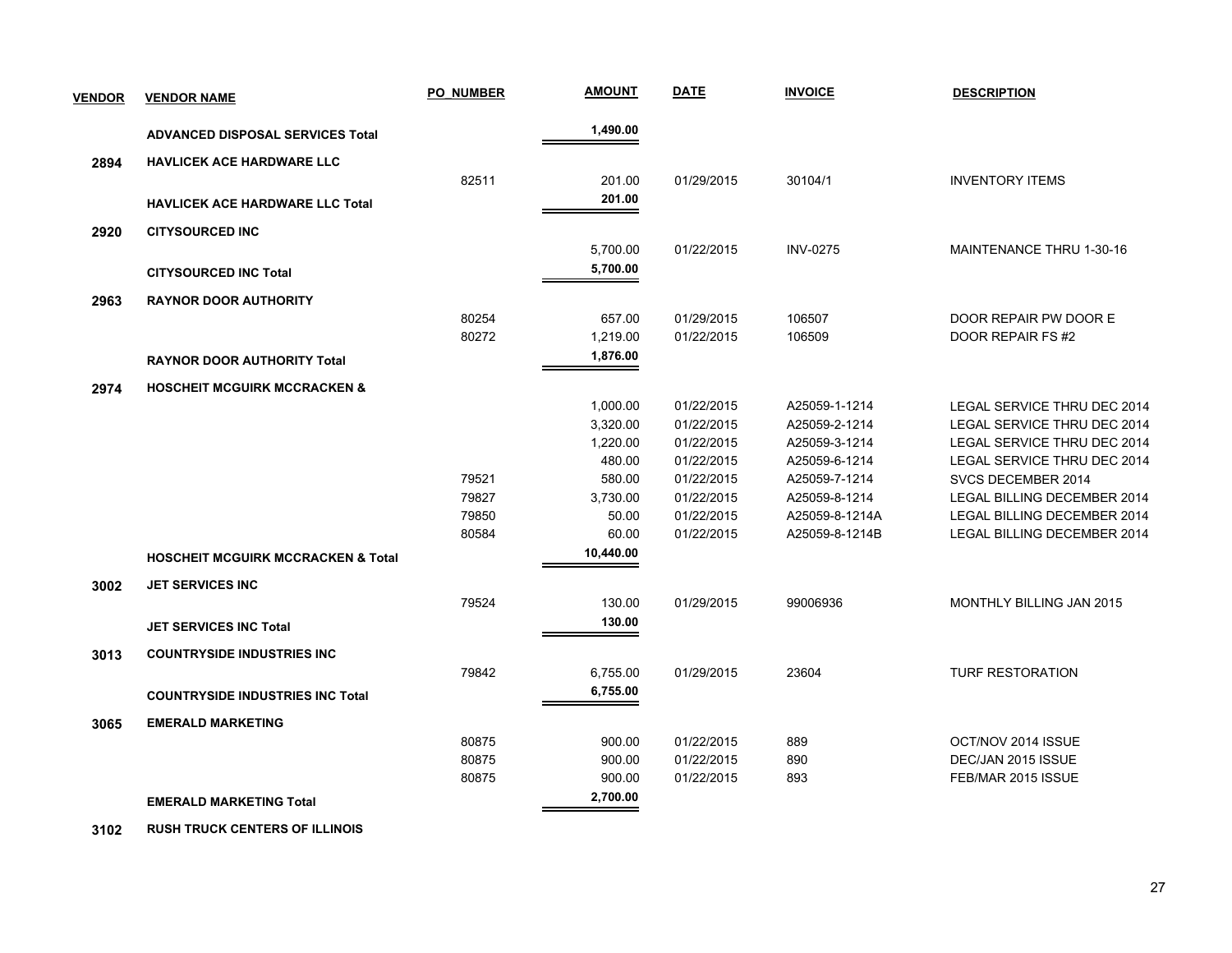| <b>VENDOR</b> | <b>VENDOR NAME</b>                           | <b>PO NUMBER</b> | <b>AMOUNT</b> | <b>DATE</b> | <b>INVOICE</b>         | <b>DESCRIPTION</b>            |
|---------------|----------------------------------------------|------------------|---------------|-------------|------------------------|-------------------------------|
|               |                                              | 79557            | 7.00          | 01/22/2015  | 96322782               | VISOR RO 51484 VEH 1943       |
|               |                                              | 79557            | 58.70         | 01/22/2015  | 96322798               | SVC V#1943 RO#51516           |
|               |                                              | 79557            | 87.36         | 01/22/2015  | 96322808               | VEH 1996 HORN/VALVE           |
|               |                                              | 79557            | 80.03         | 01/22/2015  | 96332096               | RO 51508 VEH 1906             |
|               |                                              | 79557            | 235.56        | 01/22/2015  | 96332105               | SVC V#1996 RO#51511           |
|               |                                              | 79557            | 191.82        | 01/29/2015  | 96346760               | FLEET PARTS VEH 1941 RO 51518 |
|               |                                              | 79557            | 89.40         | 01/29/2015  | 96356156               | SVC V#1943 RO#51516           |
|               |                                              | 79557            | 331.29        | 01/29/2015  | 96358828               | VEH 1797 RO 51493             |
|               |                                              | 79557            | 255.78        | 01/29/2015  | 96360945               | FLEET VEH 1941 RO 51530       |
|               |                                              | 79557            | 345.78        | 01/29/2015  | 96378276               | SVC V#1943 RO#51516           |
|               |                                              | 79557            | 10.05         | 01/29/2015  | 96380914               | SVC V#1828 RO#51588           |
|               |                                              | 79557            | 452.39        | 01/29/2015  | 96410031               | SVC V#1943 RO#51516           |
|               | <b>RUSH TRUCK CENTERS OF ILLINOIS Total</b>  |                  | 2,145.16      |             |                        |                               |
| 3107          | <b>DR SUDS LLC</b>                           |                  |               |             |                        |                               |
|               |                                              | 79593            | 40.00         | 01/22/2015  | 10025                  | DEC CAR WASHES POLICE DEPT    |
|               | DR SUDS LLC Total                            |                  | 40.00         |             |                        |                               |
| 3116          | <b>CRAWFORD MURPHY &amp; TILLY INC</b>       |                  |               |             |                        |                               |
|               |                                              | 80626            | 6,624.24      | 01/29/2015  | 103348                 | PROJECT BILLING THRU 12-31-14 |
|               | <b>CRAWFORD MURPHY &amp; TILLY INC Total</b> |                  | 6,624.24      |             |                        |                               |
| 3127          | <b>SHI INTERNATIONAL CORP</b>                |                  |               |             |                        |                               |
|               |                                              | 82308            | 354.62        | 01/22/2015  | B02879951              | <b>ACROBAT WINDOWS</b>        |
|               | SHI INTERNATIONAL CORP Total                 |                  | 354.62        |             |                        |                               |
| 3132          | <b>GLENN STEARNS CH 13 TRUSTEE</b>           |                  |               |             |                        |                               |
|               |                                              |                  | 976.50        | 01/23/2015  | 000000554150123095216  | Bankruptcy-Verhaeghe          |
|               | <b>GLENN STEARNS CH 13 TRUSTEE Total</b>     |                  | 976.50        |             |                        |                               |
| 3148          | <b>CORNERSTONE PARTNERS</b>                  |                  |               |             |                        |                               |
|               |                                              | 81925            | 1,756.95      | 01/29/2015  | CP01864                | SNOW PLOWING 1/4/15           |
|               |                                              | 81925            | 1,785.00      | 01/29/2015  | CP01914                | SNOW PLOW 1/6/15              |
|               | <b>CORNERSTONE PARTNERS Total</b>            |                  | 3,541.95      |             |                        |                               |
| 3153          | <b>CALL ONE</b>                              |                  |               |             |                        |                               |
|               |                                              |                  | 3,846.34      | 01/22/2015  | 1010-9872-0000-JAN2015 | SVCS 1-15 TO 2-14-15          |
|               | <b>CALL ONE Total</b>                        |                  | 3,846.34      |             |                        |                               |
| 3158          | <b>CTC MACHINE SERVICE INC</b>               |                  |               |             |                        |                               |
|               |                                              | 82449            | 285.00        | 01/29/2015  | 16260                  | <b>REPAIR PUMP</b>            |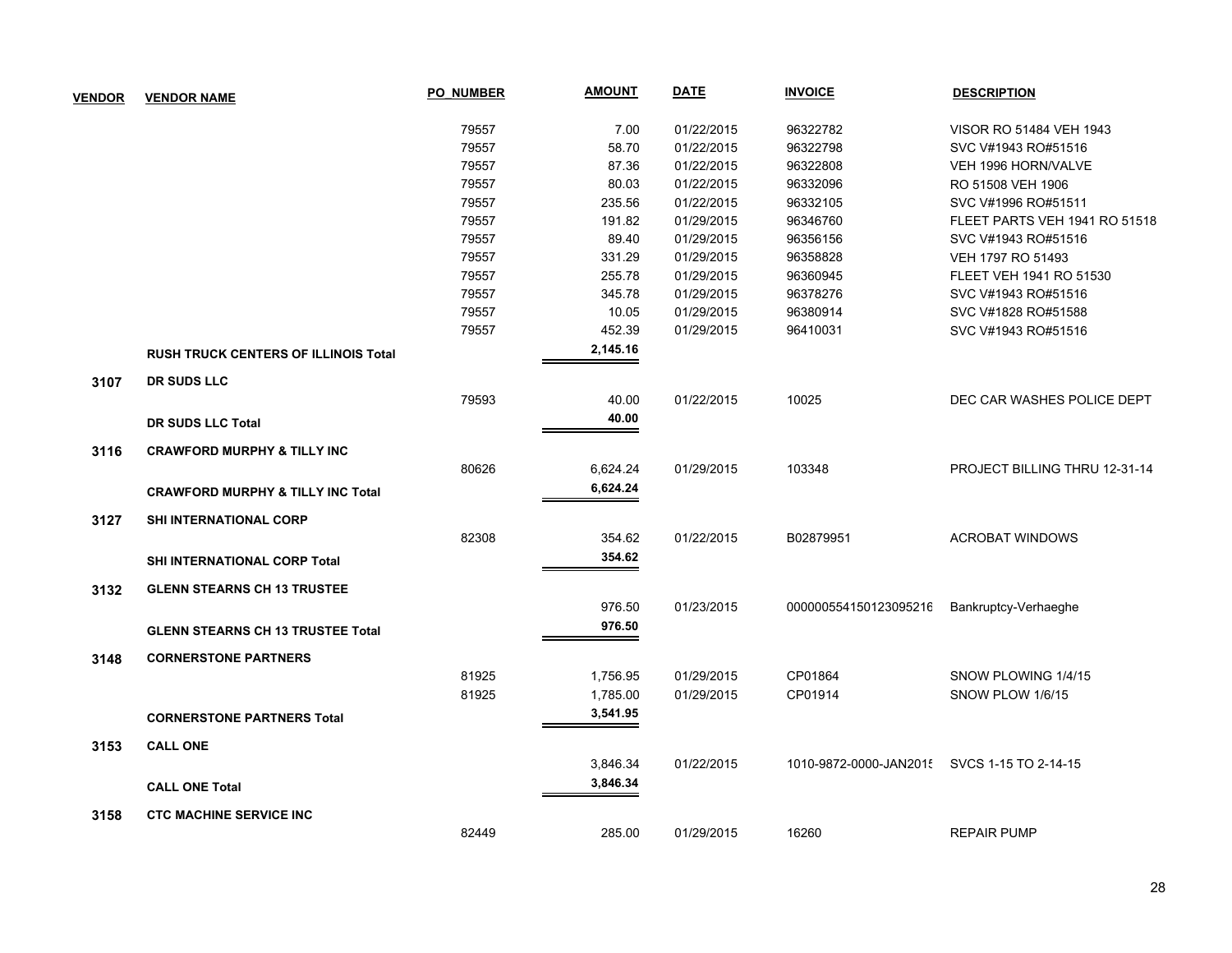| <b>VENDOR</b> | <b>VENDOR NAME</b>                          | <b>PO NUMBER</b> | <b>AMOUNT</b> | <b>DATE</b> | <b>INVOICE</b> | <b>DESCRIPTION</b>            |
|---------------|---------------------------------------------|------------------|---------------|-------------|----------------|-------------------------------|
|               | <b>CTC MACHINE SERVICE INC Total</b>        |                  | 285.00        |             |                |                               |
| 3241          | <b>NICHOLAS SHERIDAN</b>                    |                  |               |             |                |                               |
|               |                                             |                  | 60.00         | 01/29/2015  | 012315         | CDL RENEWAL AND UPGRADE       |
|               |                                             |                  | 127.35        | 01/29/2015  | 012715         | <b>JEAN REIMBURSEMENT</b>     |
|               | <b>NICHOLAS SHERIDAN Total</b>              |                  | 187.35        |             |                |                               |
| 3257          | ROBERT HALF INTERNATIONAL INC               |                  |               |             |                |                               |
|               |                                             | 82167            | 780.00        | 01/22/2015  | 42088433       | CONSULTING THRU 1/2/15        |
|               |                                             | 82167            | 945.36        | 01/29/2015  | 42136594       | HELP DESK CONSULTANT          |
|               | ROBERT HALF INTERNATIONAL INC Total         |                  | 1,725.36      |             |                |                               |
| 3263          | <b>MCCILLC</b>                              |                  |               |             |                |                               |
|               |                                             | 82549            | 9,487.50      | 01/22/2015  | 00005860       | PROJECT BILLING DATA CONVRSI  |
|               | <b>MCCI LLC Total</b>                       |                  | 9,487.50      |             |                |                               |
| 3268          | LAW OFFICES OF GARY M VANEK PC              |                  |               |             |                |                               |
|               |                                             |                  | 864.50        | 01/22/2015  | 010515         | DECEMBER BILLING 2014         |
|               | <b>LAW OFFICES OF GARY M VANEK PC Total</b> |                  | 864.50        |             |                |                               |
| 3276          | <b>DIGITY MEDIA LLC</b>                     |                  |               |             |                |                               |
|               |                                             |                  | 820.00        | 01/29/2015  | 011315         | RESTAURANT WEEK 2015 AD       |
|               | <b>DIGITY MEDIA LLC Total</b>               |                  | 820.00        |             |                |                               |
| 3278          | <b>POLICE RECORDS &amp; INFORMATION</b>     |                  |               |             |                |                               |
|               |                                             |                  | 145.00        | 01/22/2015  | 2111           | <b>CRUNE STATS 4-14-15</b>    |
|               | POLICE RECORDS & INFORMATION Total          |                  | 145.00        |             |                |                               |
| 99900010      | <b>CHILD CARE RESOURCE</b>                  |                  |               |             |                |                               |
|               |                                             |                  | 50.00         | 01/29/2015  | 072215         | 2015 CLASS TYNAN/BEAM JUL 201 |
|               | <b>CHILD CARE RESOURCE Total</b>            |                  | 50.00         |             |                |                               |
| 99900044      | <b>LISA SOMMER</b>                          |                  |               |             |                |                               |
|               |                                             |                  | 510.00        | 01/22/2015  | 011215         | YOUTH COMMISSION GRANT AWA    |
|               | <b>LISA SOMMER Total</b>                    |                  | 510.00        |             |                |                               |
| 99900045      | OLD SECOND NATIONAL BANK                    |                  |               |             |                |                               |
|               |                                             |                  | 100.00        | 01/22/2015  | 012015         | DONATION - VASQUEZ MEMORIAL   |
|               | <b>OLD SECOND NATIONAL BANK Total</b>       |                  | 100.00        |             |                |                               |
|               |                                             |                  |               |             |                |                               |

**999000451 TRINITARIAN SISTERS**